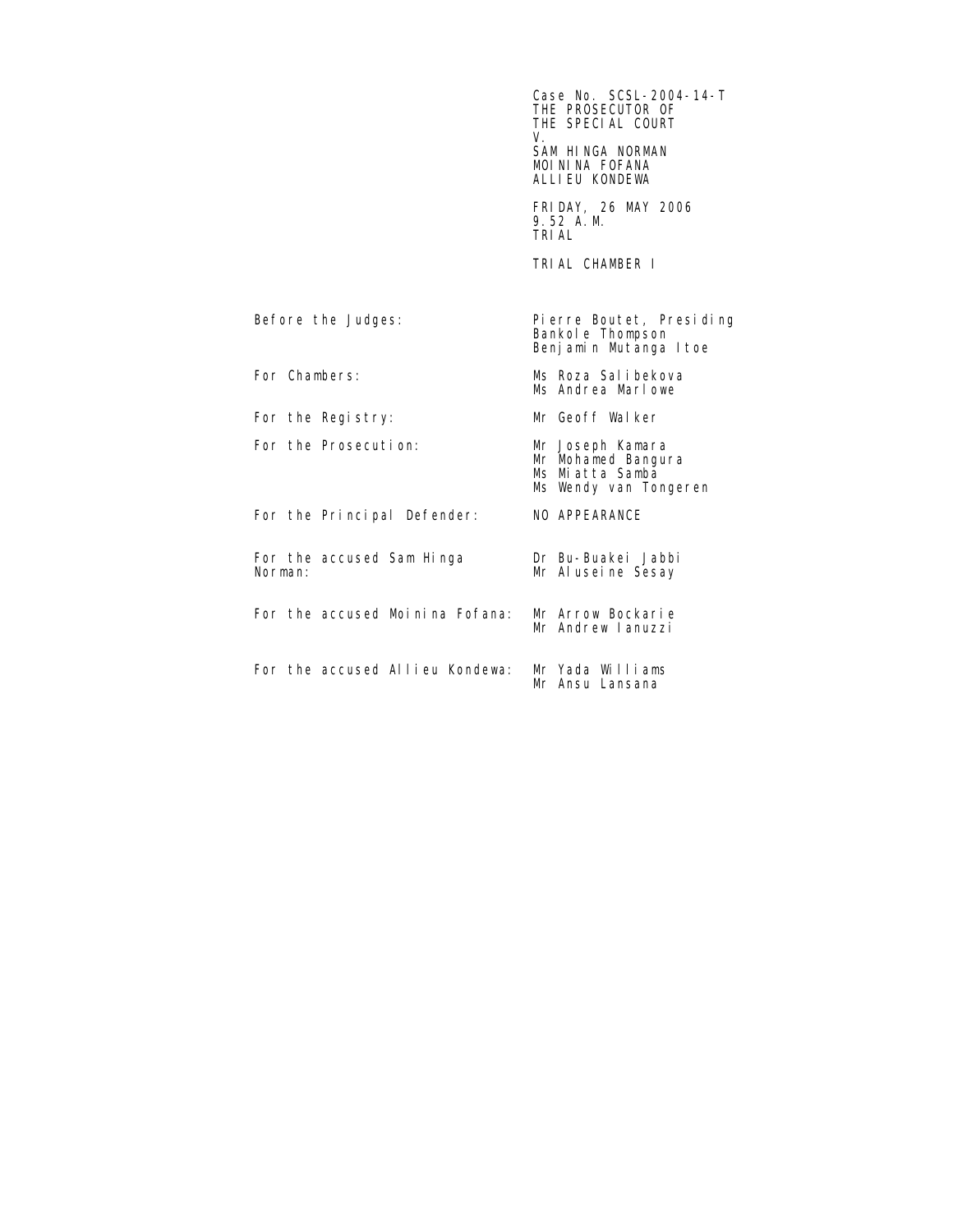1 [CDF26MAY06A - EKD]

| 2             | Friday, 26 May 2006                                             |
|---------------|-----------------------------------------------------------------|
| 3             | [The accused present]                                           |
| 4             | [Open session]                                                  |
| 09:37:09<br>5 | [Upon commencing at 9.52 a.m.]                                  |
| 6             | WI TNESS:<br>MOHAMED KINEH SWARAY [Continued]                   |
| 7             | PRESIDING JUDGE: Good morning, counsel. Good morning,           |
| 8             | Mr Witness. Good morning, Dr Jabbi.                             |
| 9             | MR JABBI:<br>Good morning, My Lord.                             |
| $09:53:44$ 10 | PRESIDING JUDGE: Dr Jabbi, when we adjourned yesterday you      |
| 11            | were trying to complete your examination-in-chief of this       |
| 12            | witness. Are you ready to resume his examination-in-chief?      |
| 13            | My Lord, we came to the point of<br>MR JABBI:                   |
| 14            | cross-examination.                                              |
| 09:54:01 15   | PRESIDING JUDGE: I'm sorry. Yes, I just see that in my          |
| 16            | notes.                                                          |
| 17            | My Lord, just before --<br>MR JABBI:                            |
| 18            | PRESIDING JUDGE: Yes. Dr Jabbi.                                 |
| 19            | MR JABBI: Just before that, My Lord, I have a                   |
| 09:54:16 20   | communication here for Your Lordships from the first accused in |
| 21            | respect of the requirement advice yesterday, My Lord.           |
| 22            | PRESIDING JUDGE:<br>About his absence in court yesterday?       |
| 23            | MR JABBI:<br>Yes.                                               |
| 24            | PRESIDING JUDGE: You want to read that, or you want to          |
| $09:54:38$ 25 | file it?                                                        |
| 26            | $MR$ JABBI: I can read it.                                      |
| 27            | PRESIDING JUDGE: I think you should read it and then we're      |
| 28            | going to file it.                                               |
|               |                                                                 |

29 MR JABBI: As My Lordship pleases.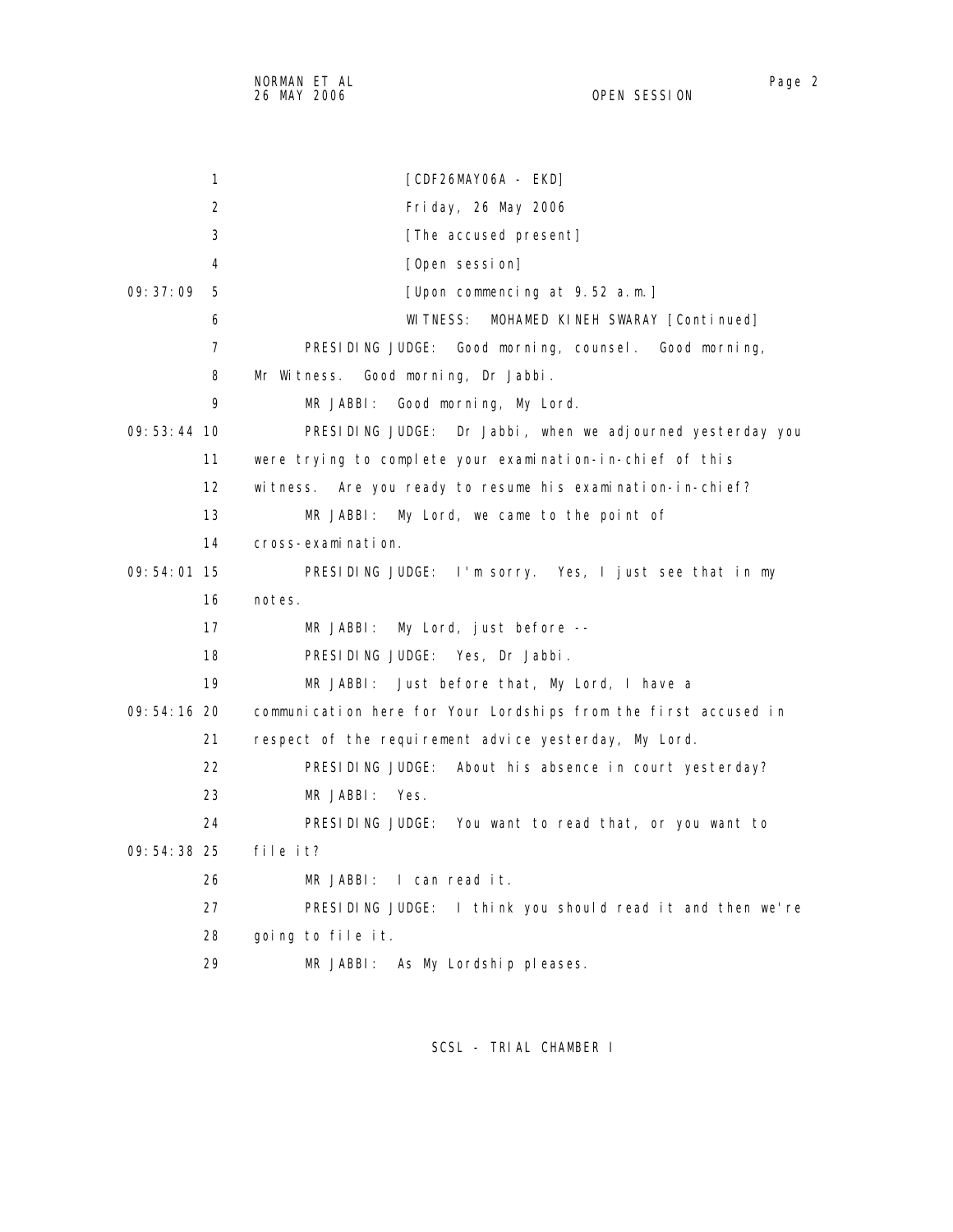1 PRESIDING JUDGE: You know what is in it. 2 MR JABBI: My Lord, may I read it? 3 PRESIDING JUDGE: Yes. 4 MR JABBI: From: Chief Sam Hinga Norman, Detention 09:55:28 5 facility, to the judges of Trial Chamber I. Copies to 6 Court-appointed counsel for Norman; two, chief prosecutor; three, 7 other defence teams. 8 "This is to inform Your Lordships that my absence from 9 court proceedings in the current CDF trial in the afternoon 09:55:54 10 yesterday, 25th May 2006, was due to a request by 11 **Dr Harding that I avail myself for a medical procedure to**  12 be conducted at the same time as I was to return to court 13 in the afternoon. I believe that he communicated to the 14 Court or Court-appointed counsel for Norman to the effect, 09:56:17 15 whilst the Court was already in its afternoon session. As 16 I was not then able to communicate with the said counsel 17 before the afternoon session, I now hereby so inform the 18 Court and seek waiver of my guarantee of presence at my 19 trial for the said afternoon session. 09:56:46 20 "Let me note here that similar reasons of health 21 necess itated my absence for some three or four days 22 previously, for which I did make communication for the 23 information of the Court, and for which I do hope that due 24 waiver was impliedly accorded. 09:57:09 25 "I also hereby assure the Court that I am anxious that the 26 most requisite expeditiousness be accorded my current 27 trial, especially as evidence being called in my defence is 28 now drawing to a close, and also that any decision to be

SCSL - TRIAL CHAMBER I

29 taken soonest on my medical treatment and possible surgery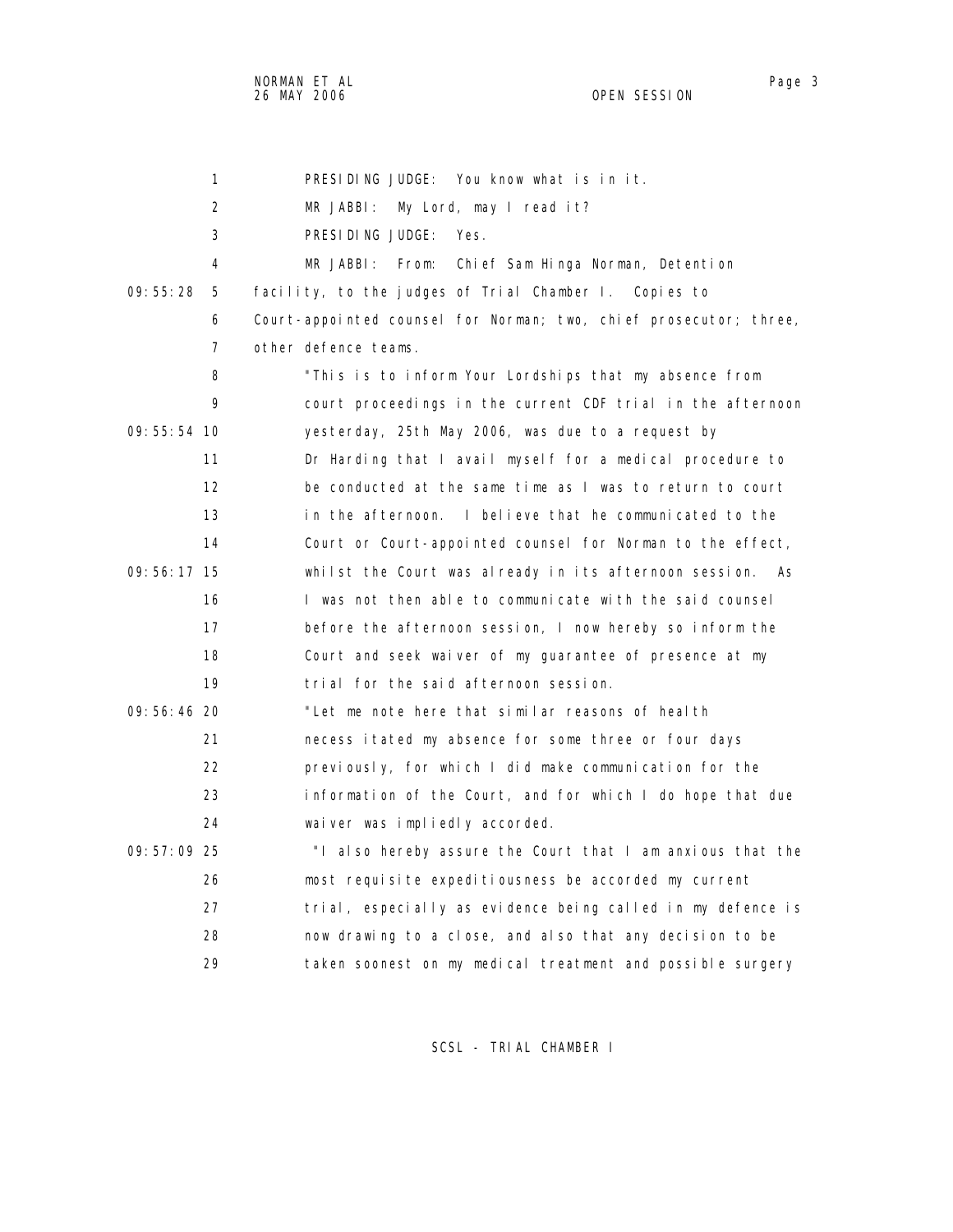NORMAN ET AL Page 4 26 MAY 2006 OPEN SESSION

| 1             | will not interfere unduly with the progress of proceedings         |
|---------------|--------------------------------------------------------------------|
| 2             | in the matter. With my continued co-operation as usual."           |
| 3             | Signed Chief Sam Hinga Norman, first accused, 26/5/06.             |
| 4             | Thank you, My Lords.                                               |
| 09:58:04<br>5 | PRESIDING JUDGE: I have a question on this document signed         |
| 6             | and prepared by first accused, Chief Norman. It may be in the      |
| 7             | understanding of the waiver requirement, what the Court is         |
| 8             | expecting is not that the first accused seeks a waiver of his      |
| 9             | guarantee. We want him to waive his right to be present at the     |
| 09:58:31 10   | Court.                                                             |
| 11            | MR JABBI: For the future, My Lord?                                 |
| 12            | PRESIDING JUDGE: Well, for the future, if that is the              |
| 13            | case, that he's not attending. What we were requesting is that     |
| 14            | there was a clear statement by the first accused that he was       |
| $09:58:46$ 15 | waiving his right. The right to be present in court is the right   |
| 16            | of the accused and it is not the right of the Court to say he      |
| 17            | should be there. The right is his right and he is not seeking      |
| 18            | permission of the Court to waive his right. He has to clearly      |
| 19            | inform the Court that "I, Chief Hinga Norman, hereby waive my      |
| 09:59:11 20   | right to be present at that particular session," or the sessions   |
| 21            | and so on.<br>This is what we want. It is not the first accused    |
| 22            | seeking permission from the Court to waive his right. It is the    |
| 23            | other way around. If he waives his right, then we say we are       |
| 24            | satisfied he has indeed waived his right. I say this so there is   |
| 09: 59: 31 25 | no misunderstanding. Because the right to be present in this       |
| 26            | trial is a fundamental right. It is recognised that the accused    |
| 27            | may waive that right to be present and this is what we are         |
| 28            | the clear unequivocal waiving of his right to be<br>requesting:    |
| 29            | present for the circumstances.<br>We are not disputing the reasons |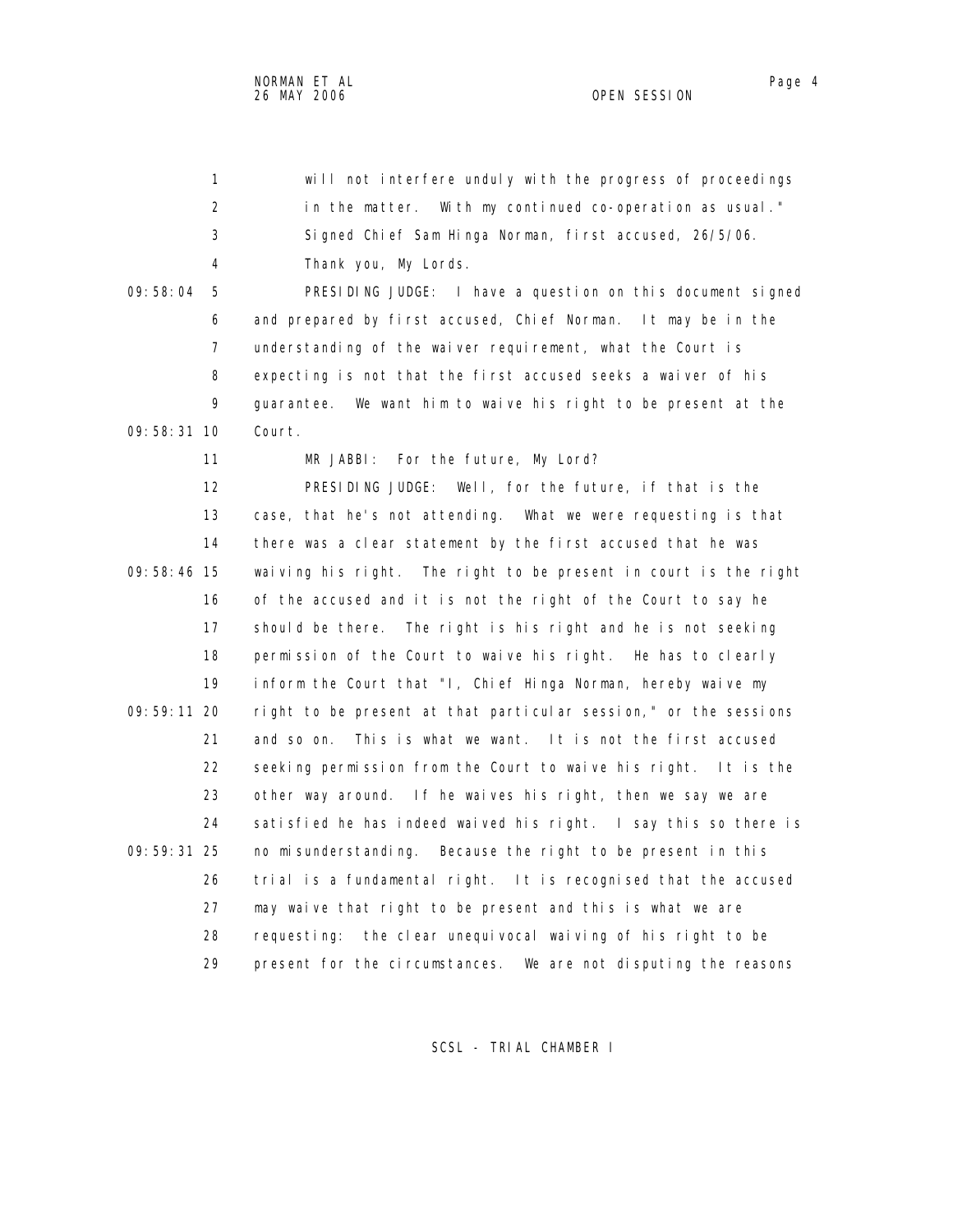1 behind the waiving of this right. It is just the language used 2 to ensure there is no ambiguity, Dr Jabbi. They're my comments 3 on this.

 4 JUDGE THOMPSON: I join the Presiding Judge in making that 10:00:07 5 position because, clearly, it is a very important legal 6 distinction that the waiver, the right to waive belongs to the 7 accused person and there must be an unequivocal express waiver, 8 and when, of course, the question of implied waiver would be 9 equally unequivocal. The only control the Court has over that, 10:00:33 10 according to the rule, is that the Court will indicate whether it 11 is satisfied that a waiver, in fact, has been made. But it is 12 not for the Court to give leave, as it were, to waive. That is a 13 right of the accused person. That is what I understand the law 14 to be.

 10:00:59 15 JUDGE ITOE: I think this position is in conformity, in a 16 sense, with the decision that was cited yesterday by the 17 Prosecution in the Krstic case, where counsel for Krstic - from 18 the readings that were given to us by counsel for the 19 Prosecution - said that the right to waive is that of the 10:01:29 20 accused. It is a right to be exercised personally by the accused 21 person, because the right to be tried in his presence is his 22 right. So also is his personal right. So also is the right to 23 waive that presence. I think we would be very far from having 24 fulfilled the legal requirements if we did not have such a waiver 10:01:55 25 from him personally. Yesterday I took the position that counsel 26 could do it for him, but I think I feel safer in these 27 circumstances to take the stand that the waiver -- the right not 28 to appear or not to be present at his trial should be exercised 29 or, rather, should be delegated only by the accused himself. So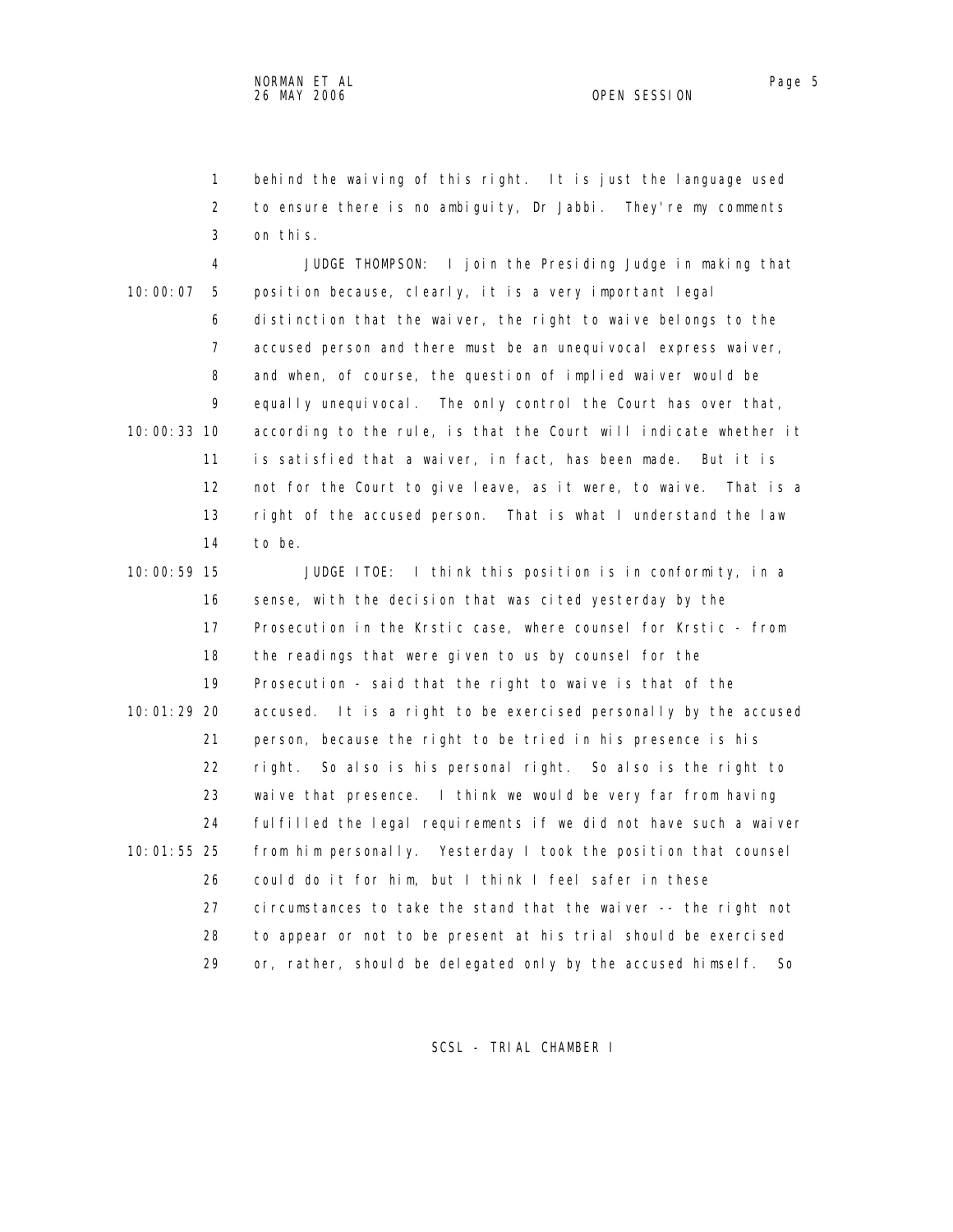NORMAN ET AL Page 6

OPEN SESSION

 1 that is my personal stand on this issue. 2 PRESIDING JUDGE: To avoid any ambiguity, we would ask that 3 you confer with your client make sure this matter is clarified. 4 As I say, we are not disputing the reasons behind, and we accept 10:02:46 5 what the Chief is saying as to the reasons why he is not 6 attending. This is not the issue. The issue is the intention to 7 waive his right is not clearly expressed. That is basically what 8 we are saying. So it is a matter of more than just semantics. 9 The language used is not the one that is compliant with the 10:03:11 10 requirements. 11 MR JABBI: I was just going to request that I confer 12 briefly. 13 PRESIDING JUDGE: Please. 14 **Internal Conferred** [Defence counsel and accused conferred] 10:06:27 15 MR JABBI: My Lords, sorry for the lull. My Lords, the 16 first accused wishes to seek leave from the Court to amend his 17 letter as follows -- 18 JUDGE ITOE: No. I think some letter should be written. 19 We want a document which is clean. That is my stand on this. We 10:06:55 20 can't be amending and amending. It will be filed after this and 21 I think we need a clean copy. 22 MR JABBI: My Lord, it is just -- 23 JUDGE ITOE: No, it is not just. 24 PRESIDING JUDGE: Chief Norman is present in court this 10:07:09 25 morning, so there is no requirement of a waiver from him this 26 morning for his attendance; he's here. This is really for 27 yesterday and the previous days. We are quite prepared to accept 28 that as a notice to the Court that he intends to file a formal 29 waiver and we'll accept, later on, a formal waiver of his rights.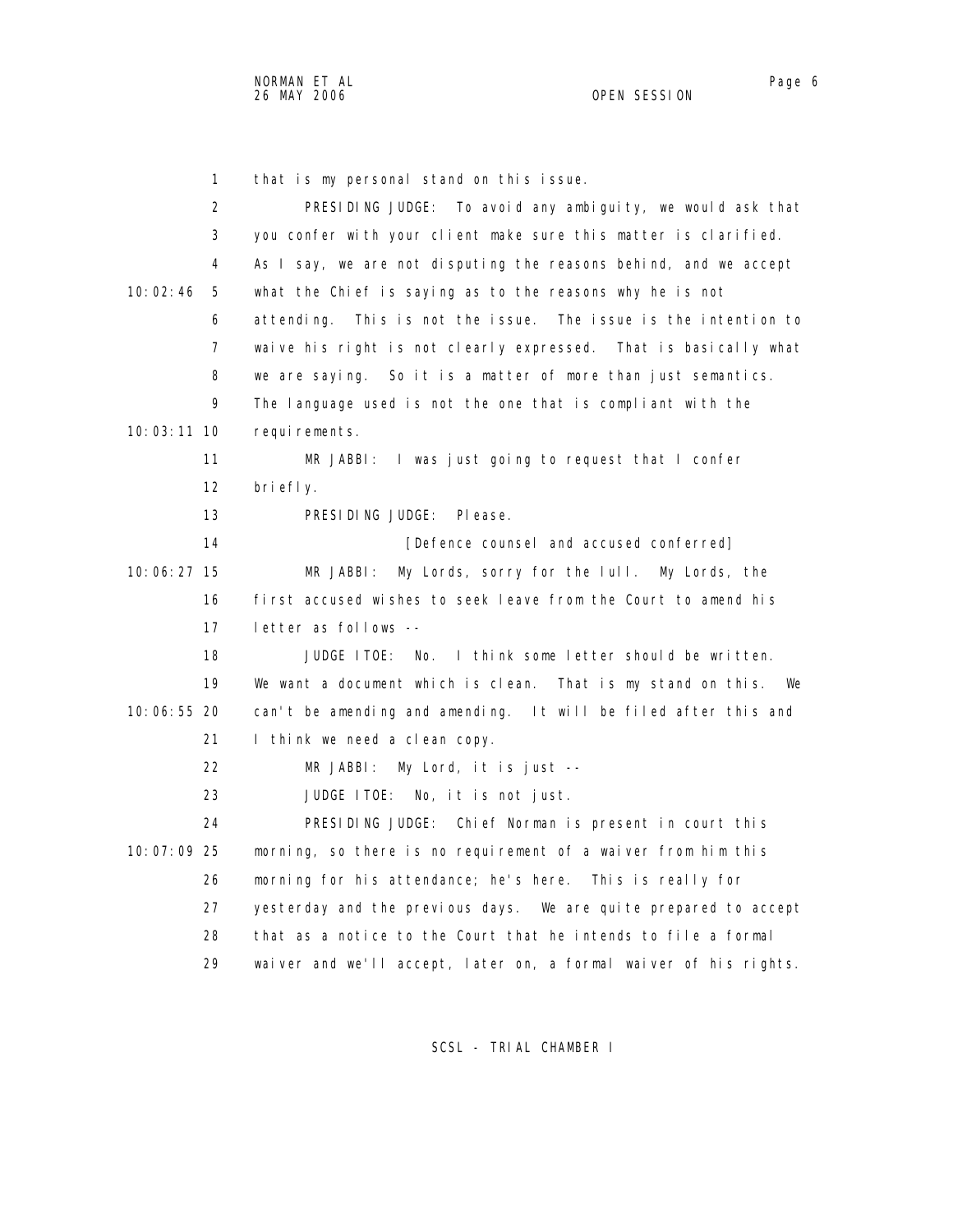|             | $\mathbf{1}$   | So let's use it that way and that will make it a much neater and  |
|-------------|----------------|-------------------------------------------------------------------|
|             | 2              | clearer way of dealing with this matter, rather than amending     |
|             | 3              | this document. So we take the second paragraph to be, "I now      |
|             | 4              | hereby so inform the Court," that he intends to file a waiver and |
| 10:07:46    | 5              | we will wait for the waiver to be filed.                          |
|             | 6              | JUDGE THOMPSON:<br>Dr Jabbi, it makes for legal tidiness that     |
|             | $\overline{7}$ | this document does not in law amount to a waiver. It is not       |
|             | 8              | sufficient for that purpose, but it is sufficient by way of       |
|             | 9              | notification of explanations why the first accused was not in     |
| 10:08:09 10 |                | court on Thursday. I would join my colleagues in saying that let  |
|             | 11             | us have an entirely different document that conforms with the     |
|             | 12             | requirement of a waiver. I am sure this is not a problem.         |
|             | 13             | That will be no problem, My Lord, it will be<br>MR JABBI:         |
|             | 14             | dul y done.                                                       |
| 10:08:31 15 |                | JUDGE ITOE: Dr Jabbi, I would suggest that in drawing up          |
|             | 16             | the fresh document you take into consideration the eventuality of |
|             | 17             | his non-attendance in subsequent --                               |
|             | 18             | MR JABBI: For the future.                                         |
|             | 19             | JUDGE ITOE: Yes, for the future, because this is                  |
| 10:08:47 20 |                | important. We should not only look at the present, we should      |
|             | 21             | also look at the future and make sure that the document is        |
|             | 22             | comprehensive for all purposes and at all times for the duration  |
|             | 23             | of this trial. Just in case he is unable to attend at one time    |
|             | 24             | or the other, it's good to take note of this in drafting the      |
| 10:09:13 25 |                | document.                                                         |
|             | 26             | However, My Lord, in the case of possible future<br>MR JABBI:     |
|             | 27             | absences, since we cannot say for sure the reasons for that       |
|             | 28             | absence, we would prefer to wait for such absence and do a        |
|             | 29             | similar exercise in respect thereof as we are now being required  |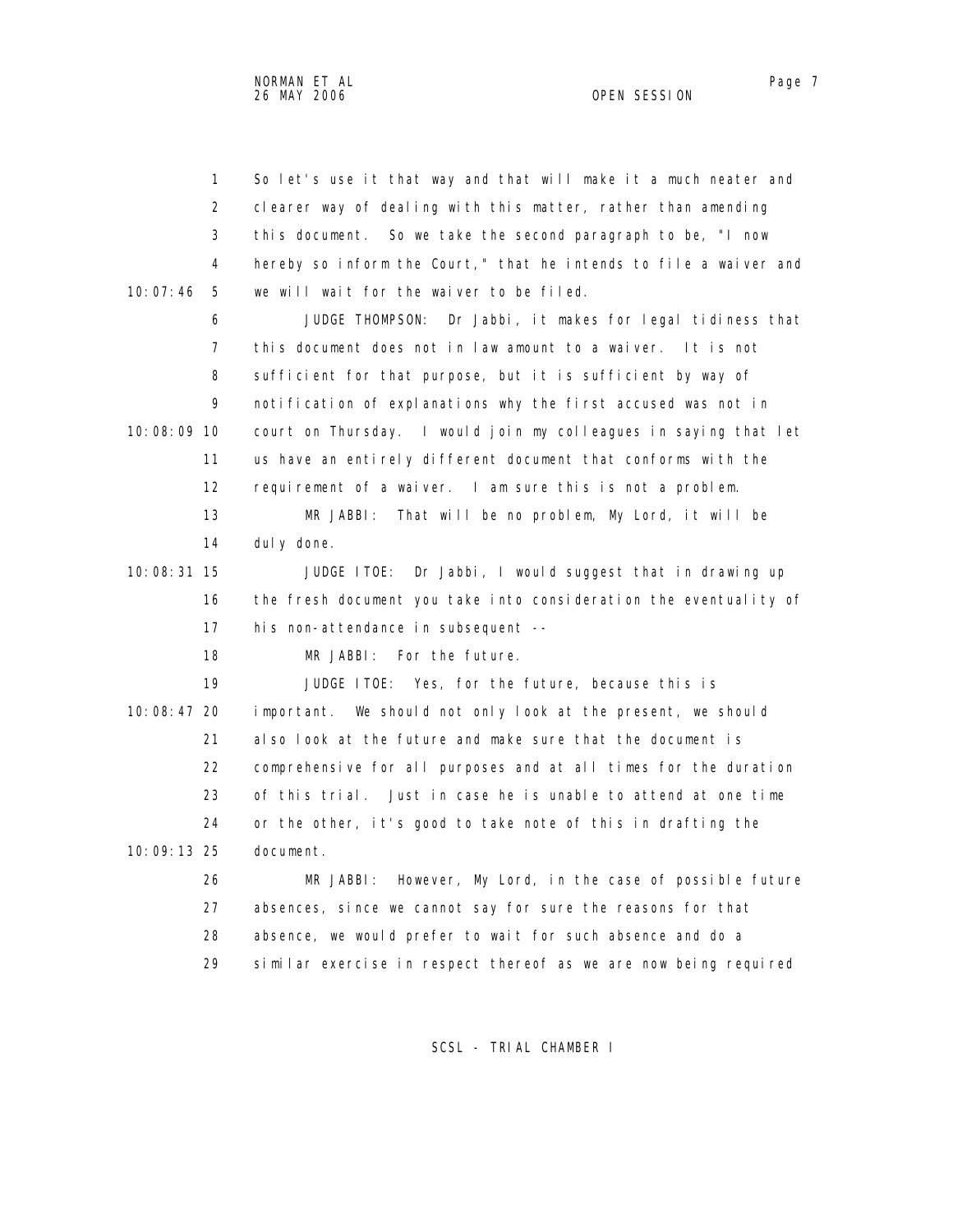1 to do in respect of the past absences. 2 PRESIDING JUDGE: Indeed. Let's proceed with the one that 3 you have suggested for the past. Future, we hope and expect that 4 he will be able to attend. If he can't, then we'll expect from 10:09:51 5 him a duly completed waiver for his absence, if that is the case 6 that he feels unable to attend for medical reasons. You know the 7 procedure, he has been properly informed from what we can see now 8 and we will proceed that way for the future. 9 MR JABBI: Finally, My Lord, on this, may the accused 10:10:14 10 person be allowed to make a short statement in respect of this 11 required waiver for the records of the current proceedings? 12 PRESIDING JUDGE: Yes. 13 MR JABBI: Without any prejudice of the requirements to 14 file as already explained. 10:10:30 15 PRESIDING JUDGE: Yes. 16 MR KAMARA: My Lord, the Prosecution takes exception to the 17 application. 18 PRESIDING JUDGE: What application? 19 MR KAMARA: For the first accused to make a statement 10:10:40 20 again. My Lord, the first accused -- 21 PRESIDING JUDGE: We have said yes and we are not 22 allowing -- I am not allowing you to object to this. 23 MR KAMARA: As My Lord pleases. 24 PRESIDING JUDGE: Yes, Mr Norman, you may proceed. 10:11:09 25 THE ACCUSED NORMAN: Thank you, My Lords. My Lords, I 26 hereby affirm waiver for my absence from the sittings yesterday 27 and I also affirm waiver for my previous absences. Thank you, 28 My Lords. 29 PRESIDING JUDGE: Mr Norman, if I may just ask you one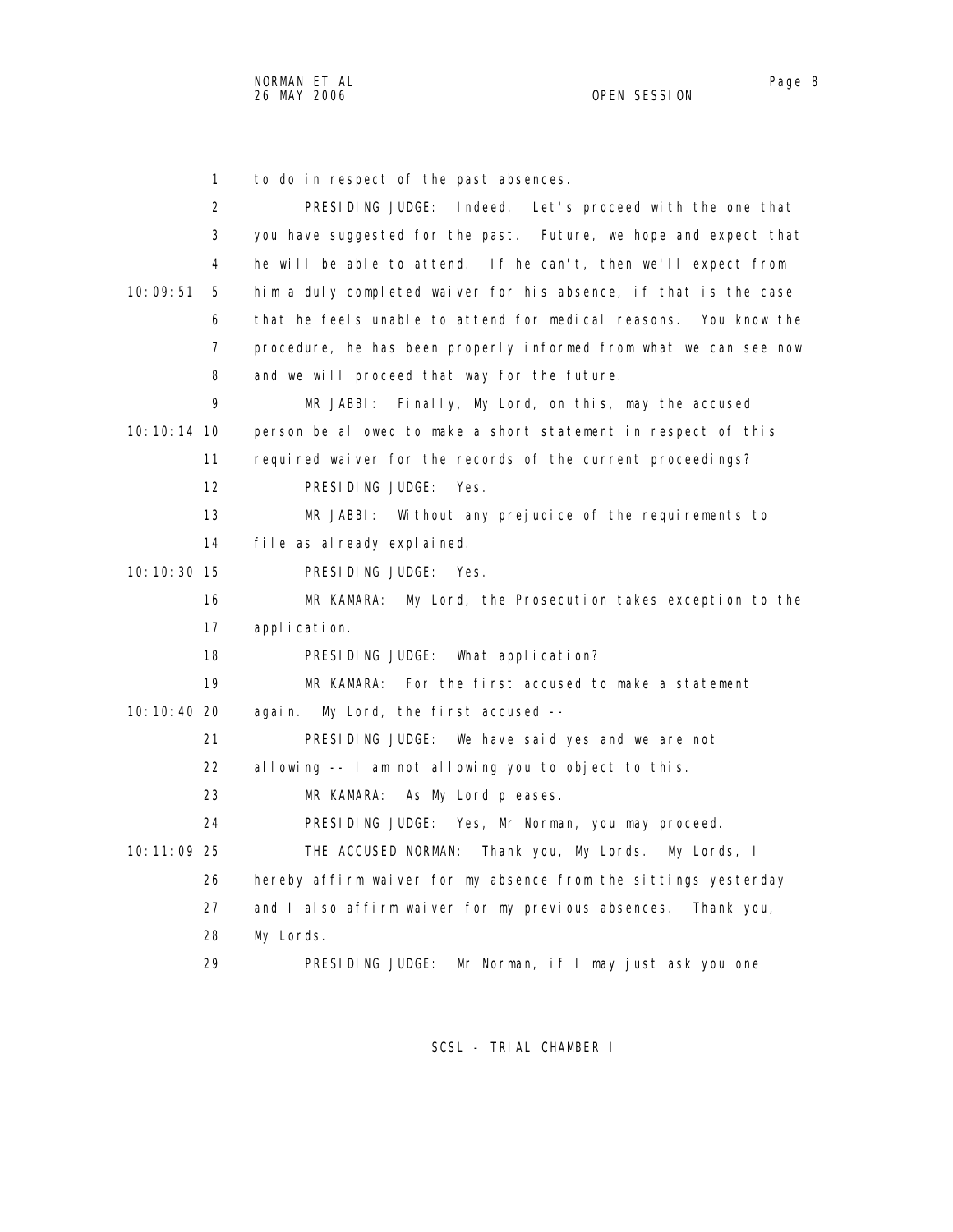|               | $\mathbf{1}$   | When you say "affirm waiver," you mean to say that you<br>question. |
|---------------|----------------|---------------------------------------------------------------------|
|               | 2              | are hereby confirming that you are waiving your right to have       |
|               | 3              | been present in court during those sessions?                        |
|               | 4              | THE ACCUSED NORMAN:<br>Precisely, My Lord. I will accept            |
| 10: 12: 34    | 5              | your correction.                                                    |
|               | 6              | PRESIDING JUDGE: I am not trying to correct you. I just             |
|               | $\overline{7}$ | want to make sure that this is exactly what you intended to say.    |
|               | 8              | THE ACCUSED NORMAN: You have beautifully put it for me,             |
|               | 9              | My Lords.                                                           |
| $10:12:45$ 10 |                | PRESIDING JUDGE: Thank you. Thank you, Mr Norman.                   |
|               | 11             | THE ACCUSED NORMAN:<br>Thank you.                                   |
|               | 12             | PRESIDING JUDGE: So we are back to your cross-examination,          |
|               | 13             | Mr Bockarie.                                                        |
|               | 14             | MR BOCKARIE: Yes, Your Honour.                                      |
| 10: 13: 19 15 |                | CROSS-EXAMINED BY MR BOCKARIE:                                      |
|               | 16             | Q.<br>Mr Witness, do you know Moinina Fofana?                       |
|               | 17             | А.<br>Yes.                                                          |
|               | 18             | Q.<br>Have you met him? Have you met Moinina Fofana before?         |
|               | 19             | А.<br>No.                                                           |
| $10:13:51$ 20 |                | Q.<br>How did you come to know Moinina Fofana?                      |
|               | 21             | It came to time when the President went to Kenema.<br>А.<br>We were |
|               | 22             | standing at Hangha Road and we were -- it was a large crowd         |
|               | 23             | standing there. They came and they went up to the SLPP office.      |
|               | 24             | That's where I knew him.                                            |
| 10:14:50 25   |                | Mr Witness, can you please tell us when was that? Was it<br>Q.      |
|               | 26             | after the restoration of Tejan Kabbah's government?                 |
|               | 27             | А.<br>Yes.                                                          |
|               | 28             | Mr Witness, are you aware of whether Mr Fofana was given<br>Q.      |
|               | 29             | any official title within the CDF?                                  |
|               |                |                                                                     |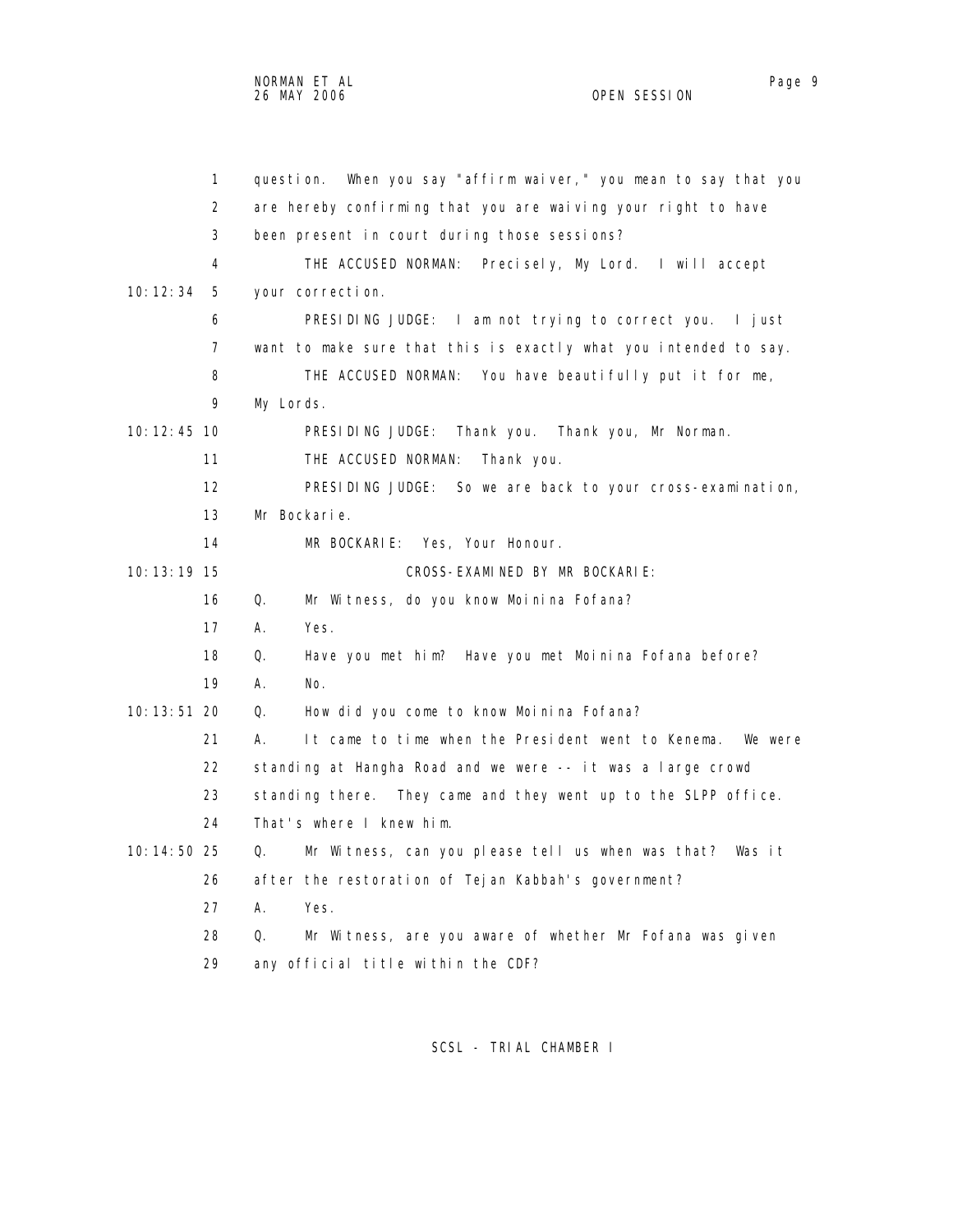NORMAN ET AL Page 10 and the set of the set of the set of the set of the set of the set of the set of the set o 26 MAY 2006 OPEN SESSION

|               | 1                 | I used to hear, but I did not see it. They said<br>А.            |
|---------------|-------------------|------------------------------------------------------------------|
|               | 2                 | director of war, but I did not see it and I did not hear.        |
|               | 3                 | JUDGE ITOE: What is all this emphasis?                           |
|               | 4                 | JUDGE THOMPSON: Let him try again, because I got --              |
| 10:16:01      | 5                 | THE WITNESS: I did not see it.                                   |
|               | 6                 | JUDGE THOMPSON:<br>Just a minute. Please take control of         |
|               | $\overline{7}$    | your witness. He began by saying, "I used to hear, but I did not |
|               | 8                 | see it", but then, "I did not hear it." I mean, try and direct   |
|               | 9                 | him, control him. The question is clear.                         |
| 10:16:26:10   |                   | MR BOCKARIE:                                                     |
|               | 11                | Q.<br>Just answer the question.                                  |
|               | $12 \overline{ }$ | А.<br>Ask it.                                                    |
|               | 13                | The question is a simple one. Was Moinina Fofana given any<br>Q. |
|               | 14                | official position within the CDF?                                |
| 10:16:48 15   |                   | А.<br>I heard.                                                   |
|               | 16                | JUDGE THOMPSON:<br>That?                                         |
|               | 17                | MR BOCKARIE:                                                     |
|               | 18                | Q.<br>What was that position he had?                             |
|               | 19                | JUDGE THOMPSON:<br>Had what?                                     |
| 10:16:57 20   |                   | THE WITNESS: They said director of war.                          |
|               | 21                | MR BOCKARIE:                                                     |
|               | 22                | Q.<br>Thank you, Mr Witness. Mr Witness, you were a senior       |
|               | 23                | Kamajor fighter; am I correct?                                   |
|               | 24                | А.<br>Yes.                                                       |
| 10: 17: 23 25 |                   | And you actively participated in the attack on SS Camp;<br>Q.    |
|               | 26                | correct?                                                         |
|               | 27                | A.<br>Yes.                                                       |
|               | 28                | Q.<br>Thereafter Kenema; correct?                                |
|               | 29                | А.<br>Yes.                                                       |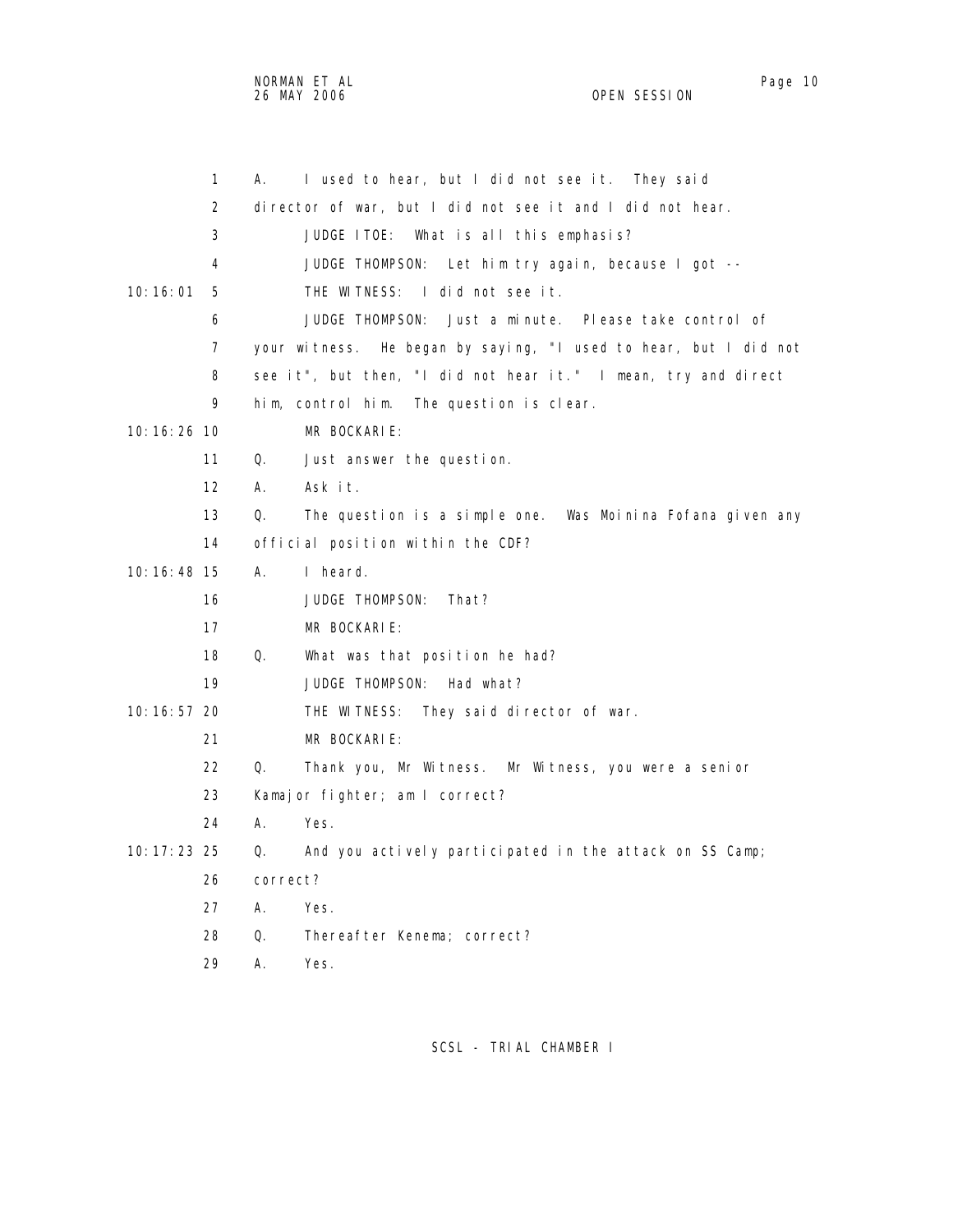NORMAN ET AL Page 11 and the set of the set of the set of the set of the set of the set of the set of the set o 26 MAY 2006 OPEN SESSION

|               | 1  | Q. | Let's come first on the attack on SS Camp.<br>The pl anning on  |
|---------------|----|----|-----------------------------------------------------------------|
|               | 2  |    | the attack on SS Camp, where was it done?                       |
|               | 3  | А. | When we went to our mine, Tigbema --                            |
|               | 4  | Q. | Where was the planning done?                                    |
| 10:18:42      | 5  | А. | That's where we did it.                                         |
|               | 6  |    | JUDGE ITOE: Tigbema, is it?                                     |
|               | 7  |    | MR BOCKARIE:                                                    |
|               | 8  | Q. | Can you please call the name of the town again?                 |
|               | 9  | А. | Tigbema.<br>Ti gbema.                                           |
| $10:19:05$ 10 |    |    | PRESIDING JUDGE: So it is in that place that you planned        |
|               | 11 |    | the attack on SS Camp; is that what you are saying?             |
|               | 12 |    | THE WITNESS:<br>Yes.                                            |
|               | 13 |    | PRESIDING JUDGE: And you also planned, at that time, the        |
|               | 14 |    | attack on Kenema?                                               |
| 10: 19: 24 15 |    |    | MR BOCKARIE:<br>No, I have not asked any question on Kenema     |
|               | 16 |    | yet, Your Honour.                                               |
|               | 17 |    | PRESIDING JUDGE: Just SS Camp.                                  |
|               | 18 |    | MR BOCKARIE: Yes, Your Honour.                                  |
|               | 19 |    | PRESIDING JUDGE:<br>Sorry.                                      |
| 10: 19: 27 20 |    |    | MR BOCKARIE:                                                    |
|               | 21 | Q. | After the planning on the attack of Kenema who ordered that     |
|               | 22 |    | attack on SS Camp -- sorry, after the planning on the attack of |
|               | 23 |    | SS Camp who ordered it?                                         |
|               | 24 | А. | We planned it.                                                  |
| 10: 19: 50 25 |    |    | PRESIDING JUDGE: That's not the question.                       |
|               | 26 |    | Take him back. You talked about ordered.<br>JUDGE THOMPSON:     |
|               | 27 |    | MR BOCKARIE:                                                    |
|               | 28 | Q. | Who then ordered the attack on SS Camp?                         |
|               | 29 |    | <b>JUDGE THOMPSON:</b><br>Unless he is not getting the          |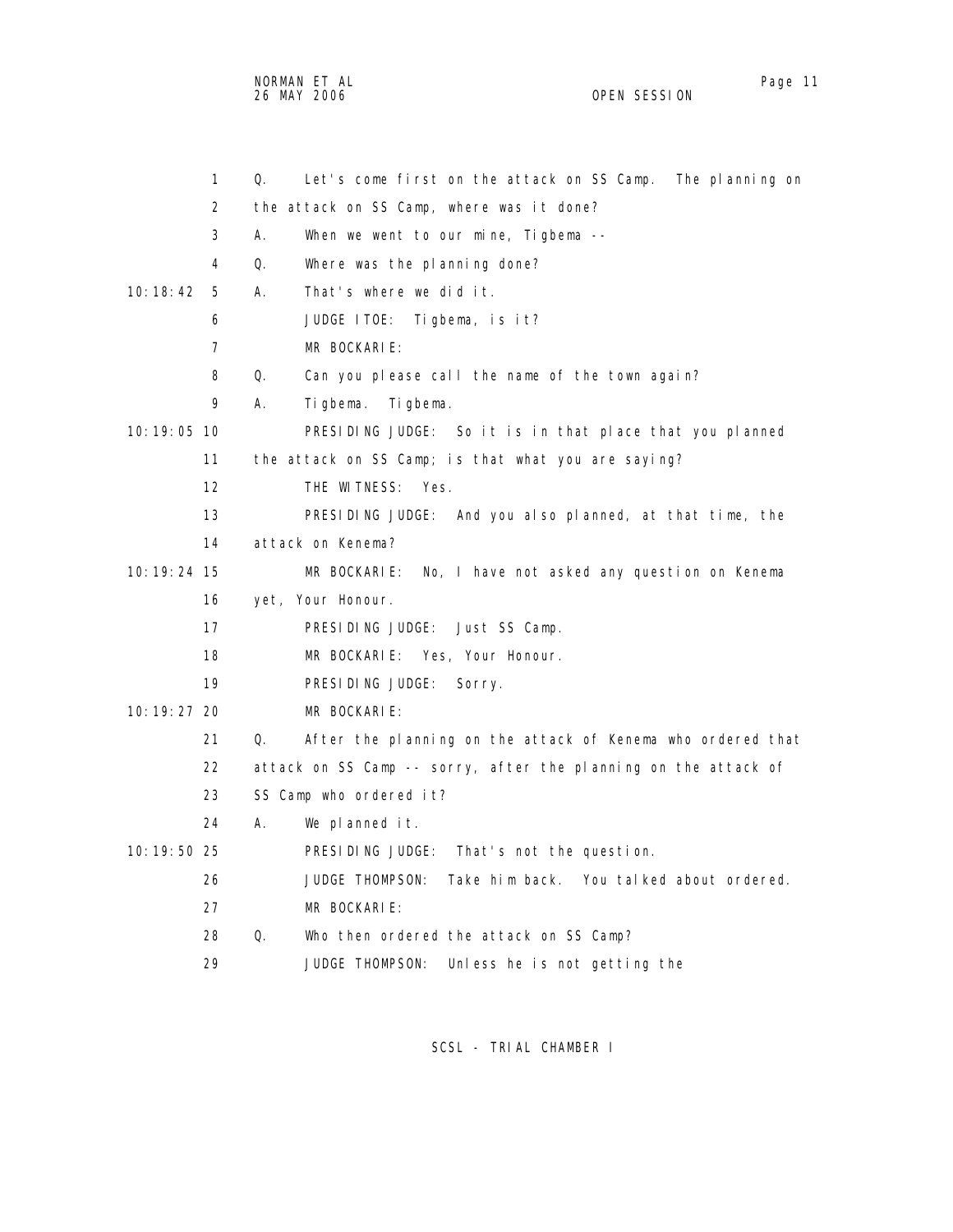1 interpretation right. 2 THE WITNESS: Those of us who planned it were the very 3 persons who went and captured there. Nobody gave us orders. 4 MR BOCKARIE: 10:20:29 5 Q. Mr Witness, let's come to Kenema. You told this Court that 6 you also participated in the attack on Kenema. The planning for 7 the attack of Kenema, where was it done? 8 A. We planned it at SS Camp. 9 Q. And, after planning, who ordered the attack on Kenema? 10:21:12 10 A. Still those of us who planned it were the people who went 11 and attacked Kenema. Nobody gave us orders. 12 Q. Mr Witness, you told this Court that you heard 13 Moinina Fofana was referred to as director of war. To your 14 knowledge did Moinina Fofana exercise any role in connection with 10:21:54 15 that position? 16 A. No. 17 Q. Mr Witness, did you discuss with Moinina Fofana on matters 18 of policy and strategy for the attack on SS Camp and Kenema? 19 A. At that time I didn't know him. 10:23:04 20 Q. Mr Witness, who was your boss in those attacks? Who was 21 your commanding officer in those attacks on SS Camp and Kenema? 22 A. MB Koroma. 23 Q. Mr Witness, are you aware whether the activities of 24 Mr Koroma were being monitored by Mr Fofana in respect of those 10:23:50 25 two attacks? 26 A. I don't know that. 27 Q. Mr Witness, were you ever given orders by Mr Fofana? 28 A. No. 29 Q. Or you aware whether orders were given to your commander,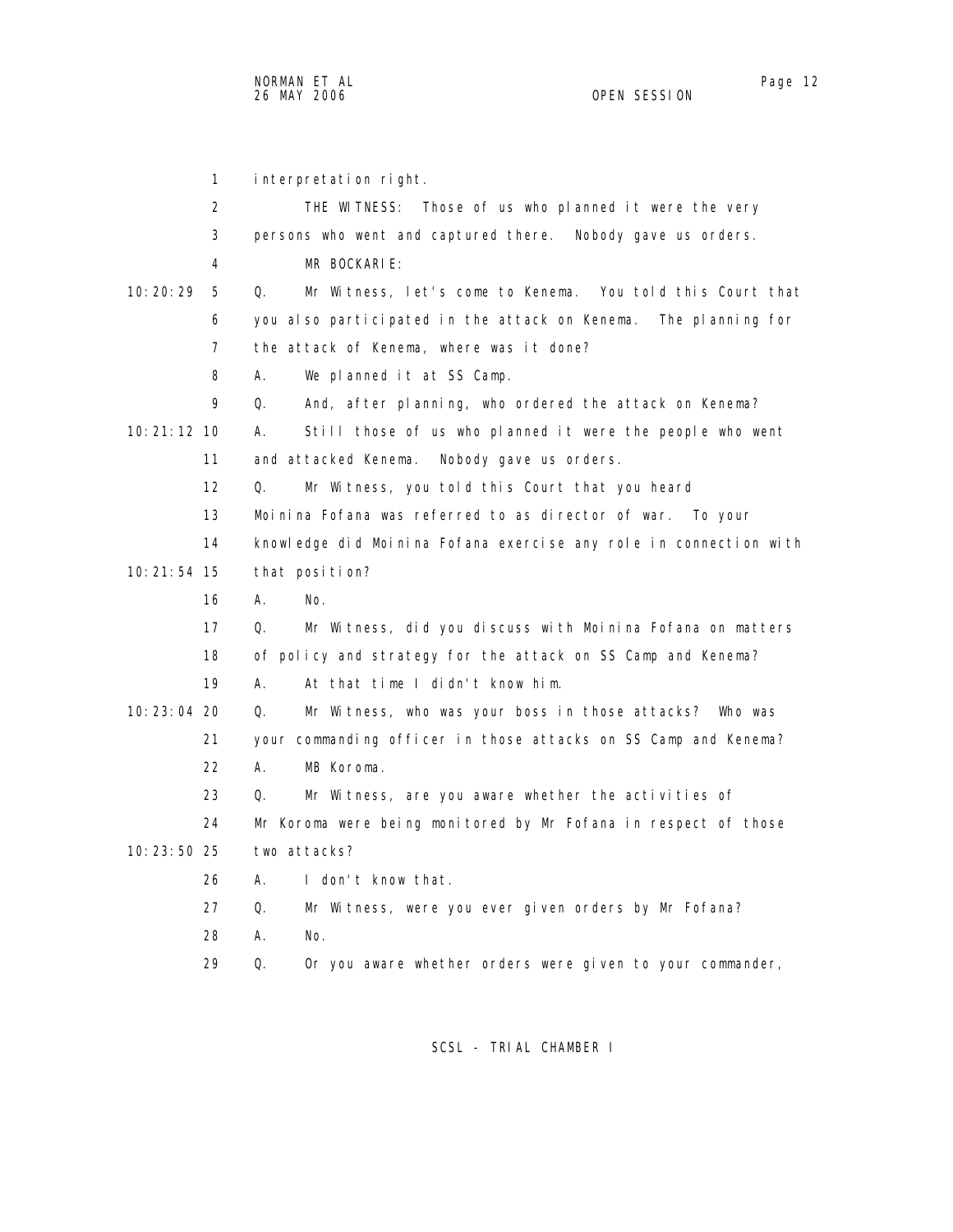|               | 1              |          | Mr Koroma, by Mr Fofana?                                    |
|---------------|----------------|----------|-------------------------------------------------------------|
|               | 2              | А.       | No.                                                         |
|               | 3              | Q.       | Mr Fofana [sic], after the fall of SS Camp are you aware    |
|               | 4              |          | whether any report was made to Mr Fofana?                   |
| 10:25:26      | 5              | А.       | No.                                                         |
|               | 6              | Q.       | Sorry, Mr Witness.                                          |
|               | $\overline{7}$ |          | MR BOCKARIE: I mistakenly called him Mr Fofana.             |
|               | 8              |          | We heard.<br><b>JUDGE THOMPSON:</b>                         |
|               | 9              |          | MR BOCKARIE: Sorry.                                         |
| 10: 25: 50 10 |                | Q.       | So, Mr Witness, after the fall of SS Camp, are you aware    |
|               | 11             |          | whether it was reported to Mr Fofana?                       |
|               | 12             | А.       | I don't know anything about that.                           |
|               | 13             | Q.       | Mr Witness, after the attack on SS Camp, did you return     |
|               | 14             |          | back to SS Camp?                                            |
| 10:26:34 15   |                | А.       | I stayed there.                                             |
|               | 16             |          | JUDGE ITOE: What is the question?                           |
|               | 17             |          | MR BOCKARIE:                                                |
|               | 18             | Q.       | After the attack and capture of SS Camp, you had cause to   |
|               | 19             |          | return back to SS Camp; correct?                            |
| 10:26:55 20   |                | А.       | That's where I was.                                         |
|               | 21             | Q.       | Whilst you were there did you ever see Mr Fofana at         |
|               | 22             | SS Camp? |                                                             |
|               | 23             | А.       | No.                                                         |
|               | 24             | Q.       | Was SS Camp ever used to keep prisoners of war?             |
| $10:27:36$ 25 |                | А.       | No.                                                         |
|               | 26             | Q.       | Mr Witness, did you ever hear about execution being carried |
|               | 27             |          | out at SS Camp by Kamajors?                                 |
|               | 28             | А.       | That did not happen at all. I did not hear.                 |
|               | 29             | Q.       | Mr Witness, whilst you were at SS Camp, who was the Kamajor |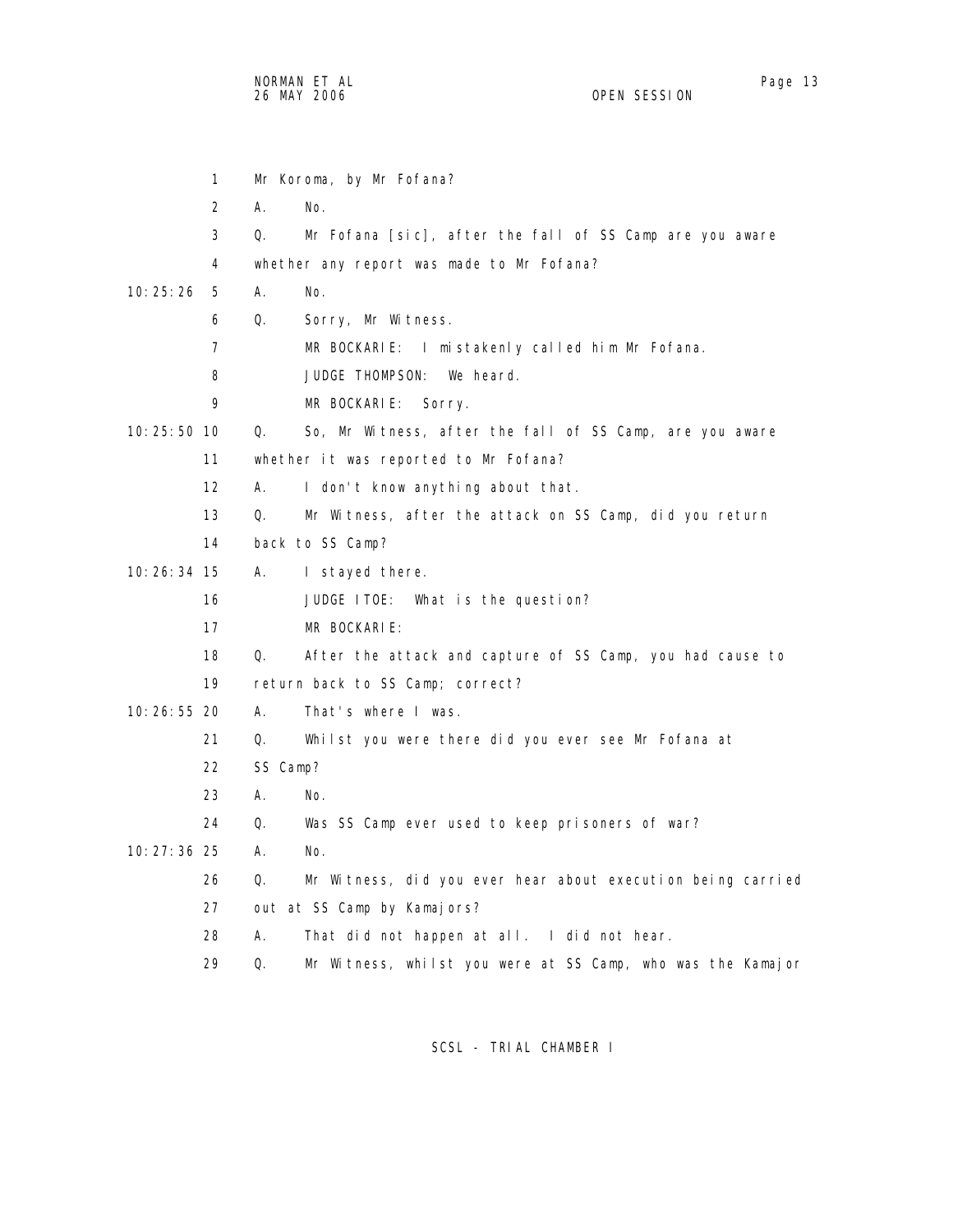1 boss at SS Camp at that time? 2 A. When we captured SS Camp, it was Mohamed Bhonie who led us, 3 Mohamed B Koroma. 4 PRESIDING JUDGE: I am not sure this is the question you 10:29:02 5 asked. 6 MR BOCKARIE: 7 Q. The question: Whilst you were at SS Camp, you said after 8 the capture of SS Camp you stayed in SS Camp. Whilst you were 9 there who was the Kamajor commander at SS Camp? 10:29:22 10 A. Mohamed B Koroma, he was our boss when we were there. 11 Q. Do you know whether he was later replaced by any Kamajor 12 boss? 13 A. Yes. 14 Q. Do you know his name? 10:29:52 15 A. Yes. 16 Q. Can you please tell us his name? 17 A. Stephen Lahai Fassah. 18 Q. Mr Witness, one prosecution witness - Your Honours, 19 TF2-223, testified on 20th September 2004 at pages 61 and 62 - he 10:30:43 20 testified to the effect that there were a significant number of 21 civilian casualties at SS Camp. 22 A. The Kamajors? 23 Q. Significant number of civilian casualties at SS Camp. Did 24 you ever hear about such casual ties at SS Camp? 10:31:10 25 A. No. 26 Q. Do you know any Kamajor called Peter Wundu? Peter Wundu? 27 A. No, no. 28 Q. So you are telling this Court that there was no Kamajor by 29 the name of Peter Wundu who stayed at SS Camp?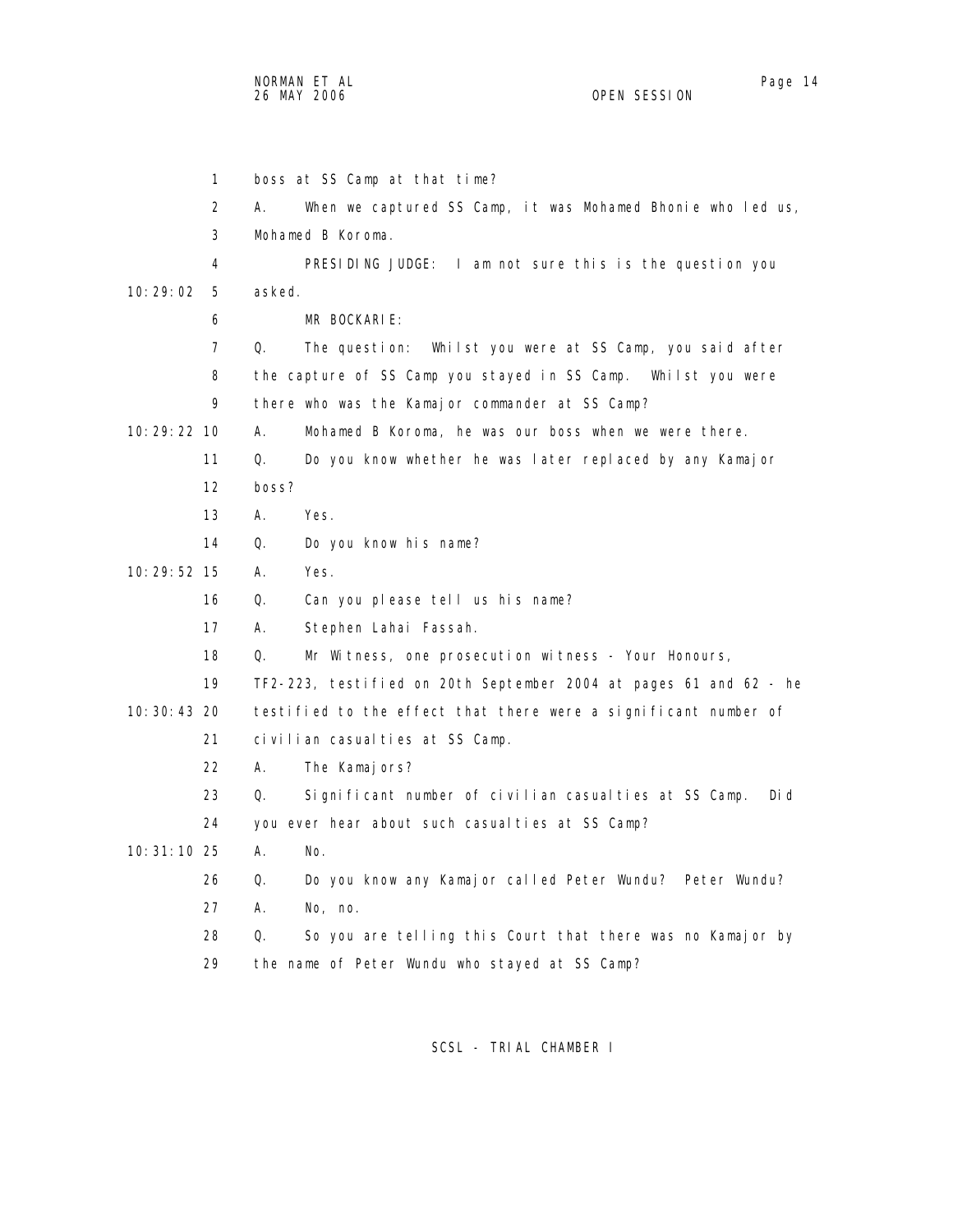NORMAN ET AL Page 15

OPEN SESSION

 1 PRESIDING JUDGE: That was not your question. You asked 2 him if he knew. 3 MR BOCKARIE: Sorry. 4 Q. You said you don't know? 10:32:09 5 A. No. 6 Q. Now, Mr Witness, have you ever heard the term Transport 2 7 Unit, based at SS camp? Transport 2 Unit, based at SS Camp? 8 A. I did not hear that. 9 Q. Mr Witness, you said you heard Moinina Fofana was 10:32:59 10 director of war. This is what one prosecution witness said. 11 Listen carefully. Your Honour, the witness referred to is 12 TF2-008, testified on 16th November 2004 at page 47. This is 13 what he said: That Moinina Fofana as director of war was in 14 charge of all CDF fighting groups. As a fighter in the Kamajor 10:33:42 15 movement, did you consider Moinina Fofana to be in charge of all 16 fighting groups? 17 A. We're not in the same place with Moinina Fofana. I don't 18 know that. 19 Q. But his position as director of war, did it impact your 10:34:19 20 activity in any way? 21 A. No. 22 Q. Mr Witness, another prosecution witness - Your Honour, I'm 23 referring to witness TF2-005, testified on 15th February 2005 at 24 page 94 - and this is what the witness said, Mr Witness: That 10:35:05 25 Mr Moinina Fofana was one of those responsible for deciding and 26 planning how the war was to be fought. Do you agree with what he 27 said in respect of Mr Fofana? 28 A. Not a day did that exist between us. 29 Q. So you'll agree with me that his position as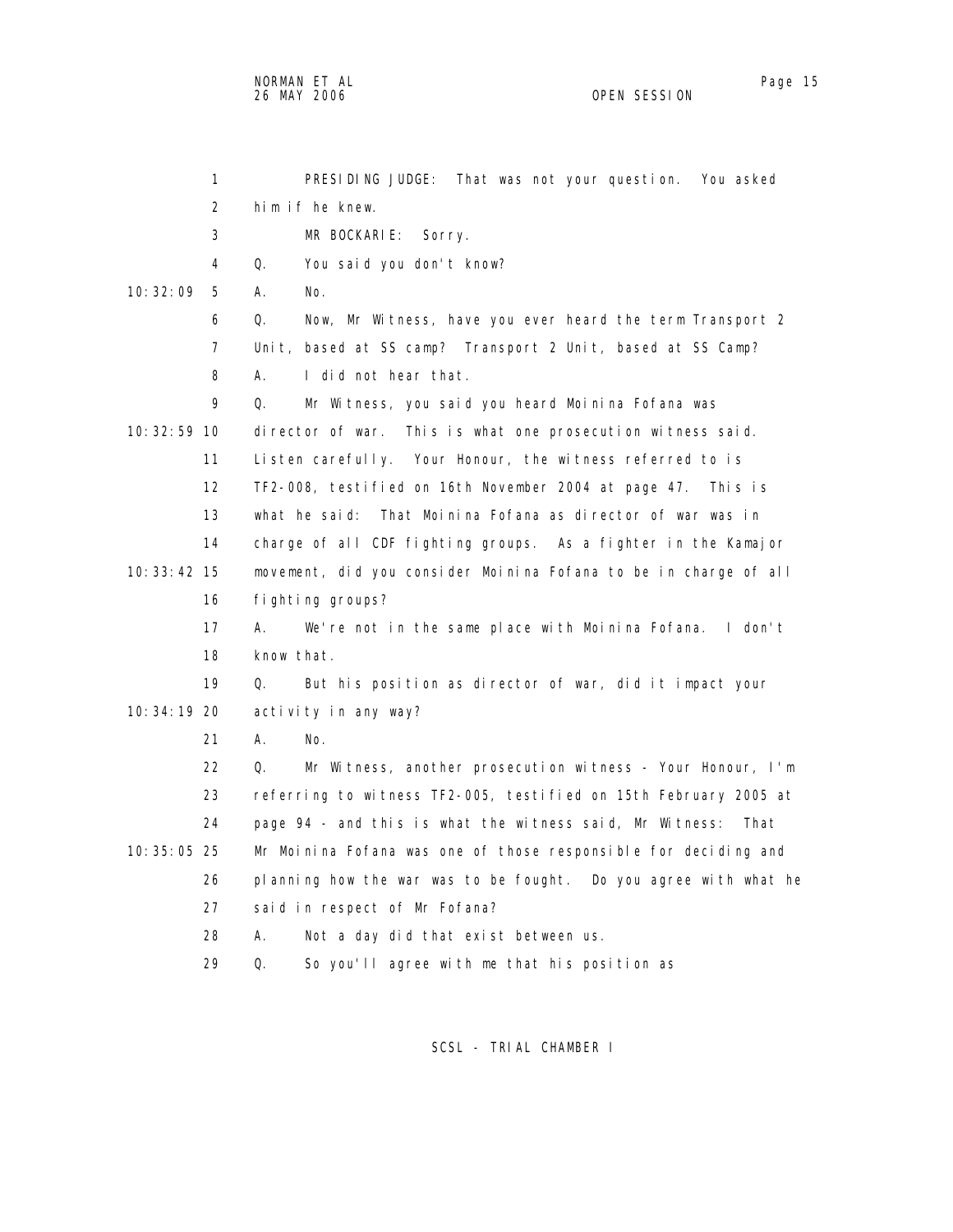|               | 1  |    | director of war had no impact on you insofar as planning of the  |
|---------------|----|----|------------------------------------------------------------------|
|               | 2  |    | war in which you took part was concerned?                        |
|               | 3  | А. | Yes.                                                             |
|               | 4  | Q. | Mr Witness, do you know how your commander, Mr BM Koroma,        |
| 10:36:25      | 5  |    | was appointed commander?                                         |
|               | 6  | А. | Repeat it.                                                       |
|               | 7  | Q. | You said your commander at SS Camp was Bhonie Koroma.            |
|               | 8  | А. | Yes.                                                             |
|               | 9  | Q. | Are you aware whether Mr Fofana was involved in his              |
| 10: 36: 53 10 |    |    | appointment as commander?                                        |
|               | 11 | А. | No, I don't know that.                                           |
|               | 12 | Q. | Mr Witness, this same witness said - I'm referring to            |
|               | 13 |    | TF2-005, testified 15 February 2005 at page 101 - that Mr Fofana |
|               | 14 |    | was responsible for the selection of commanders. Do you agree?   |
| $10:37:43$ 15 |    | А. | No, I don't know that.                                           |
|               | 16 | Q. | The same witness, 16th February at page 10, said that the        |
|               | 17 |    | decision as to how many Kamajors would participate in any given  |
|               | 18 |    | attack belonged to Mr Moinina Fofana?                            |
|               | 19 | А. | No.                                                              |
| 10: 38: 27 20 |    | Q. | You di sagree?                                                   |
|               | 21 | А. | Yes.                                                             |
|               | 22 | Q. | Mr Witness, are you familiar with ULIMO?                         |
|               | 23 | А. | Except that I'm just hearing it from you, but I don't know.      |
|               | 24 | Q. | You don't know ULIMO?                                            |
| 10: 38: 53 25 |    | А. | No.                                                              |
|               | 26 | Q. | Are you aware of any force that came from Liberia that           |
|               | 27 |    | fought along -- did you fight alongside any group from Liberia,  |
|               | 28 |    | the Kamajors?                                                    |
|               | 29 | Α. | I did not fight alongside with any group from Liberia.           |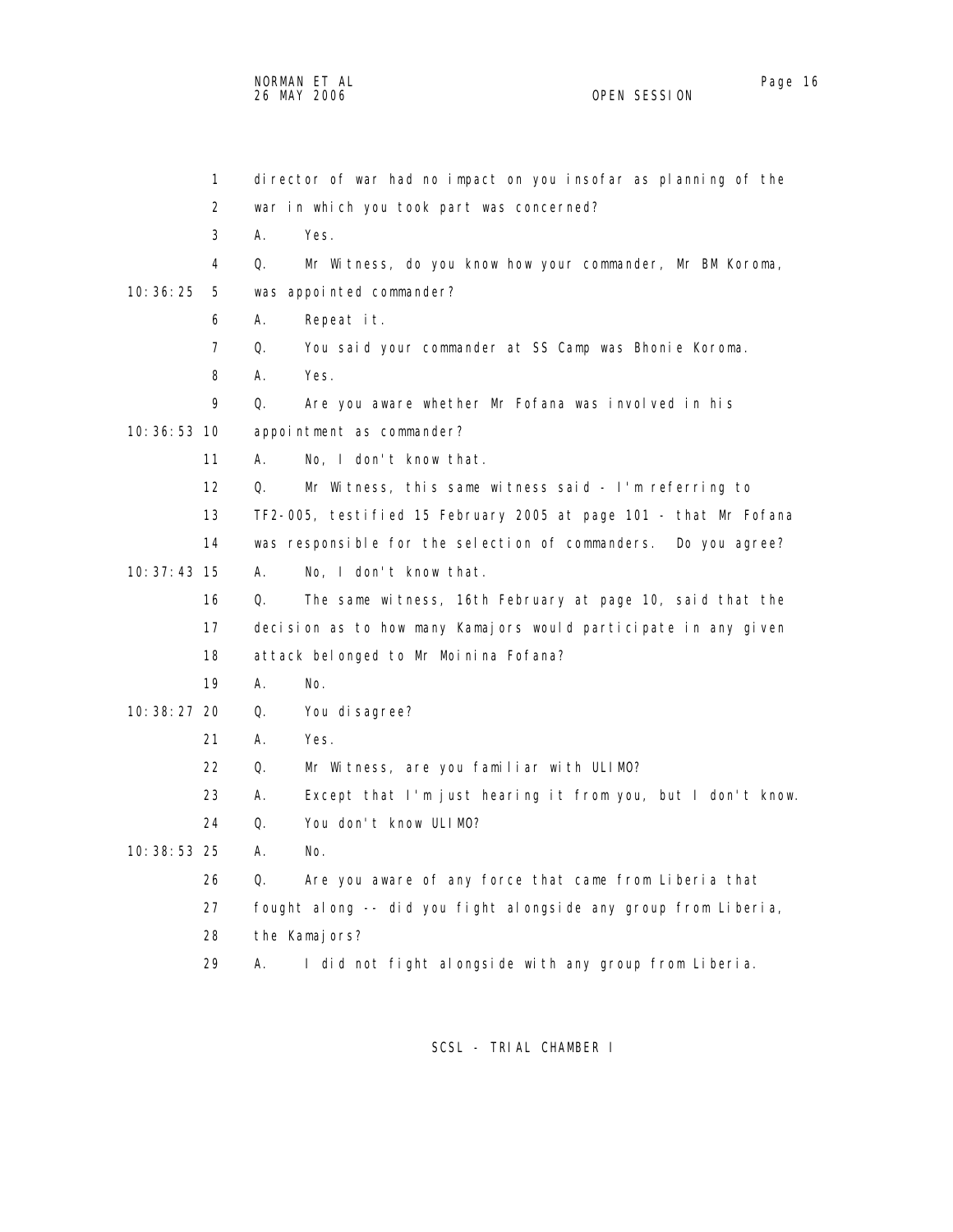NORMAN ET AL Page 17

OPEN SESSION

 1 Q. Mr Witness, are you familiar with the term "Special Task 2 Force"? 3 A. Except that I'm only hearing it from you today. 4 Q. Thank you very much, Mr Witness, that will be all for you. 10:39:52 5 A. Thank you, too. 6 PRESIDING JUDGE: Thank you, Mr Bockarie. Counsel for 7 third accused, any cross-examination of this witness? 8 MR WILLIAMS: Yes, My Lord. 9 PRESIDING JUDGE: Are you ready to proceed now, 10:40:05 10 Mr Williams? 11 MR WILLIAMS: Yes, My Lord. 12 CROSS-EXAMINED BY MR WILLIAMS: 13 Q. Mr Witness, when you testified yesterday you told this 14 Court that on the Monday after you captured Kenema you were 10:40:33 15 attacked by soldiers; is that correct? 16 A. Yes. 17 Q. And fighting took place at Hangha Road, the police barracks 18 and Capitol; is that correct? 19 A. Very, very well. 10:40:59 20 Q. Could you tell the Court something about the attack on the 21 police -- the attack at the police barracks; was it intensive? 22 A. Intensive indeed. 23 Q. Did it last for long? 24 A. We fought for some hours. 10:41:40 25 Q. Could you give the Court an estimation? 26 A. I hadn't a watch, but we fought for quite some time. 27 Q. Would it be correct to say that police officers were 28 involved in that fight? 29 A. Repeat your question so that I'll understand.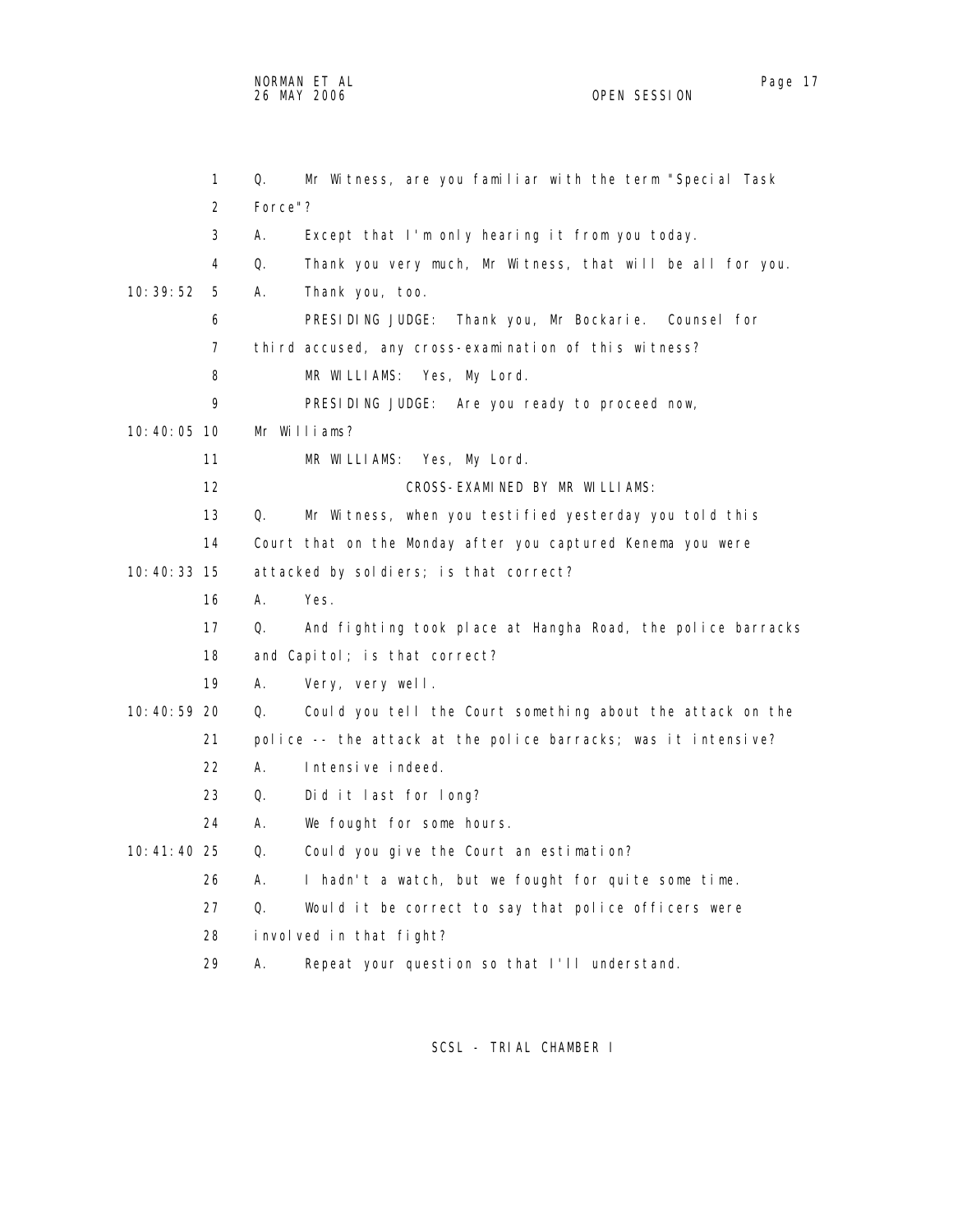NORMAN ET AL Page 18 and the set of the set of the set of the set of the set of the set of the set of the set o 26 MAY 2006 OPEN SESSION

| 1              | Q.<br>I said would it be correct to say that policemen fought     |
|----------------|-------------------------------------------------------------------|
| 2              | against you on that occasion?                                     |
| 3              | А.<br>Yes, because that's where the shooting came from.           |
| 4              | Q.<br>A witness came to this Court - that is TF2-042 - and told   |
| 10:43:05<br>5  | this Court that $-$                                               |
| 6              | PRESIDING JUDGE:<br>What is the date of his evidence?             |
| $\overline{7}$ | 17th September 2004.<br>MR WILLIAMS:                              |
| 8              | PRESIDING JUDGE:<br>And the page, if you have it, or pages?       |
| 9              | MR WILLIAMS:<br>No, My Lord, I will refer to specific pages.      |
| 10:43:22:10    | Page 109, My Lord.                                                |
| 11             | PRESIDING JUDGE:<br>Thank you.                                    |
| 12             | MR WILLIAMS:                                                      |
| 13             | 0.<br>That witness said that she heard that about 36 police       |
| 14             | officers were killed in Kenema. My question is this, Mr Witness:  |
| $10:43:45$ 15  | Could those officers have been killed during that fight? I mean,  |
| 16             | if that is correct, if what she said was correct, could they have |
| 17             | been killed during that fight?                                    |
| 18             | JUDGE THOMPSON: Why? It is rolled up, isn't it? You are           |
| 19             | making an assumption and then you are putting the second part of  |
| 10:44:09 20    | the question. I think you need to unravel it.                     |
| 21             | MR WILLIAMS:<br>As My Lord pleases.                               |
| 22             | JUDGE THOMPSON:<br>Otherwise you won't get any kind of clear      |
| 23             | answer.                                                           |
| 24             | Most grateful, My Lord.<br>MR WILLIAMS:                           |
| 10:44:35 25    | Q.<br>Could those officers have been killed during the course of  |
| 26             | that intensive --                                                 |
| 27             | JUDGE THOMPSON: That's the difficulty. The "could".<br><b>The</b> |
| 28             | "could" imports a possibility and it is a kind of assessment, a   |
| 29             | How does he help the Court by speculating one way or<br>judgment. |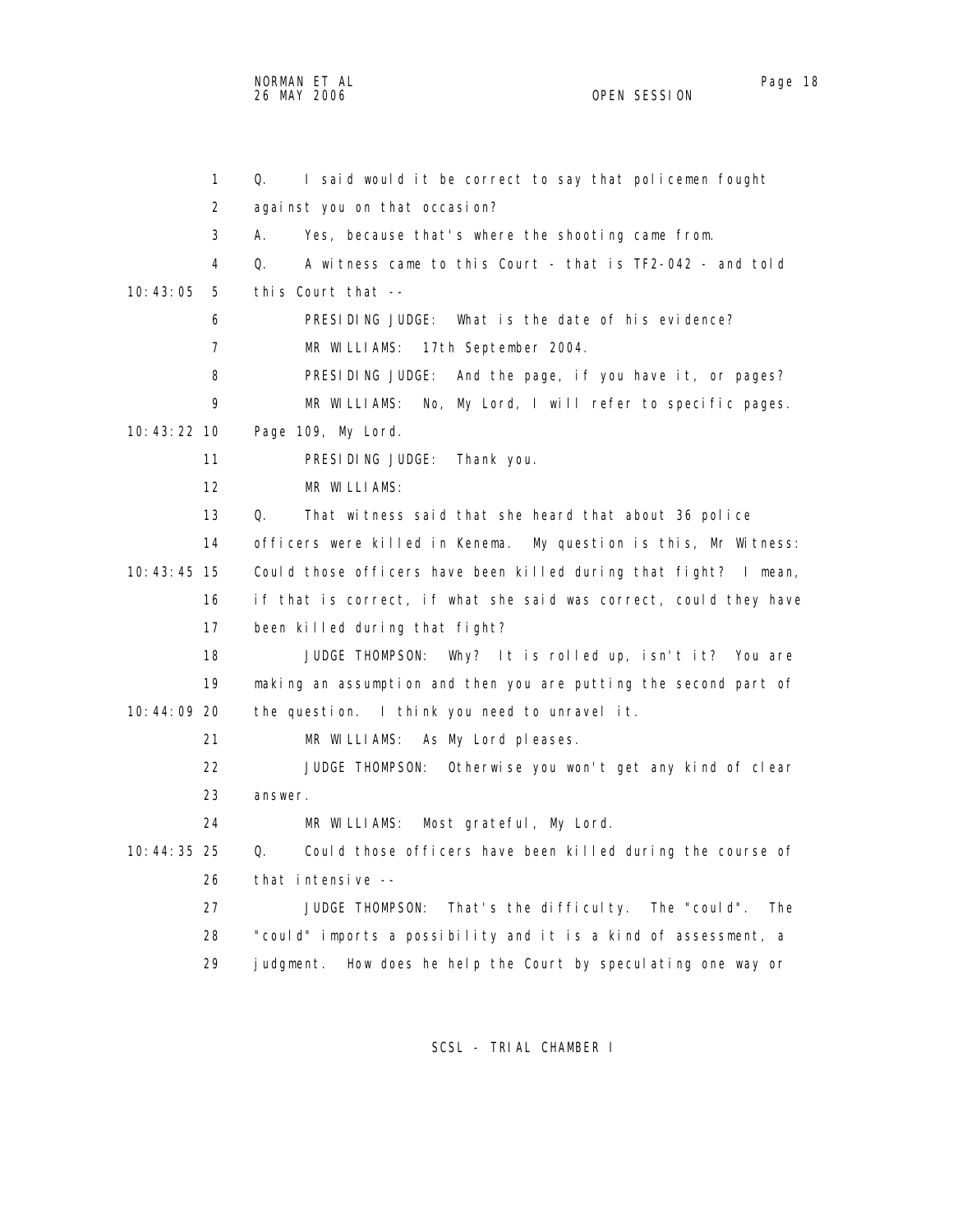| $\mathbf{1}$    | the other? Assuming that he agrees, as he's done with the fact    |
|-----------------|-------------------------------------------------------------------|
| 2               | that it was intense, but how does he come out with this judgment, |
| 3               | "Could they have been"? Why not put this thing in a very factual  |
| 4               | context. I don't know what your instructions are, but these are   |
| 10: 45: 20<br>5 | my own concerns. I will just rest on that. I would not know how   |
| 6               | to evaluate an answer which comes out with a "could" kind of      |
| 7               | response.                                                         |
| 8               | MR WILLIAMS:<br>I will make another try, My Lord.                 |
| 9               | JUDGE THOMPSON:<br>All right.                                     |
| 10:45:36 10     | MR WILLIAMS:                                                      |
| 11              | Q.<br>Mr Witness, would it be right to say that police officers   |
| 12              | died during that fight?                                           |
| 13              | А.<br>Well, I did not see a dead policeman.                       |
| 14              | Did Kamajors target police officers before, on that day or<br>Q.  |
| 10:46:07 15     | subsequent to that date?                                          |
| 16              | А.<br>They were not our targets at all.                           |
| 17              | Q.<br>Could you tell the Court the longest period you spent at    |
| 18              | SS Camp? What was the longest period you spent at SS Camp?        |
| 19              | А.<br>Seven days.                                                 |
| 10:47:01 20     | Did you subsequently return to the camp?<br>Q.                    |
| 21              | Α.<br>I used to come there and return to Kenema.                  |
| 22              | How often did that take place?<br>Q.                              |
| 23              | А.<br>Every week I would go there twice or three times.           |
| 24              | Q.<br>Could you tell the Court whether you were familiar with, or |
| 10:48:13 25     | you had knowledge of, what was going on at SS Camp during that    |
| 26              | particular time?                                                  |
| 27              | А.<br>Like what things?                                           |
| 28              | I mean the day to day affairs at SS Camp, life at SS Camp.<br>Q.  |
| 29              | Were you aware of all what was going on at SS Camp?               |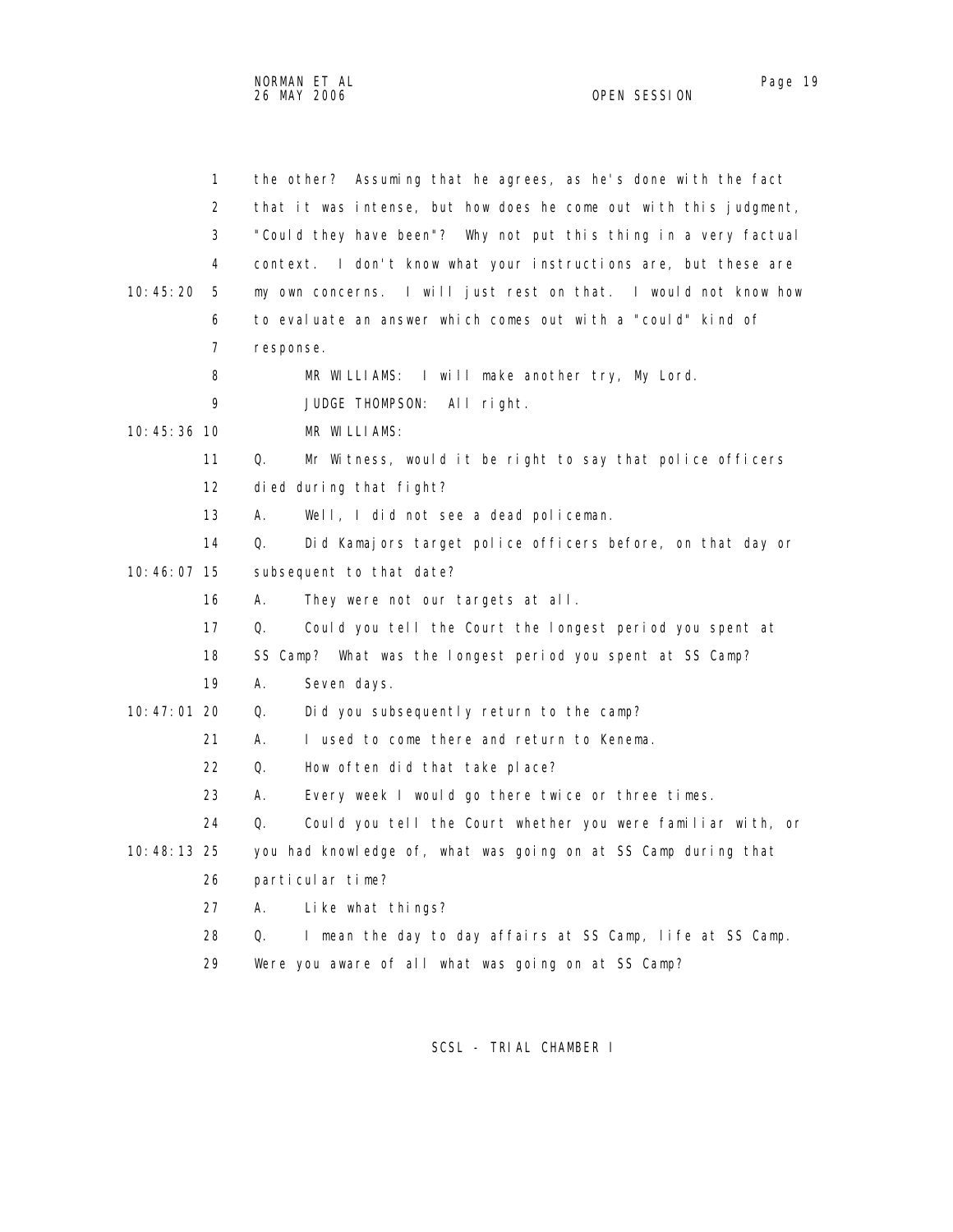NORMAN ET AL Page 20 and the state of the state of the state of the state of the state of the state of the state of the state of the state of the state of the state of the state of the state of the state of the state of th 26 MAY 2006 OPEN SESSION

|               | $\mathbf{1}$   | All I did was when I came, I would greet them, but I did<br>А.    |
|---------------|----------------|-------------------------------------------------------------------|
|               | 2              | not see anything bad there, nor did I say it.                     |
|               | 3              | Q.<br>Did you have friends at SS Camp?                            |
|               | 4              | А.<br>It's my home village.                                       |
| 10:49:21      | 5              | That's a kind of -- he leaves you to imply<br>JUDGE THOMPSON:     |
|               | 6              | from your question -- he gives you a kind of envelope to just     |
|               | $\overline{7}$ | deduce from. Is that satisfactory for you?                        |
|               | 8              | MR WILLIAMS:<br>It's not, My Lord. I'll pursue it, My Lord.       |
|               | 9              | Q.<br>Please answer my question, Mr Witness. Did you have         |
| 10:49:59 10   |                | friends or relatives that were staying at SS Camp at that         |
|               | 11             | particular time?                                                  |
|               | 12             | А.<br>Yes.                                                        |
|               | 13             | Q.<br>Could you name a few, please, of your friends and relatives |
|               | 14             | that were based at SS Camp?                                       |
| 10:50:38 15   |                | А.<br>First, the person whom we sent to SS Camp, Stephen Lahai    |
|               | 16             | Fassah, he was my sister's son.                                   |
|               | 17             | Q.<br>Yes, go on.                                                 |
|               | 18             | А.<br>There was Mustapha, my son.                                 |
|               | 19             | Q.<br>Go on.                                                      |
| 10: 51: 32 20 |                | А.<br>There is Sahr, my brother.                                  |
|               | 21             | Q.<br>Any more?                                                   |
|               | 22             | А.<br>There are many. I can't name all of them at once.           |
|               | 23             | Q.<br>On each occasion you went to SS Camp you would interact     |
|               | 24             | with these people; is that correct?                               |
| 10:52:09 25   |                | А.<br>Very, very, very well.                                      |
|               | 26             | These people that you have mentioned, were they permanently<br>Q. |
|               | 27             | resident at SS Camp?                                              |
|               | 28             | А.<br>Yes.                                                        |
|               | 29             | On your regular visits to SS Camp did you discuss<br>Q.           |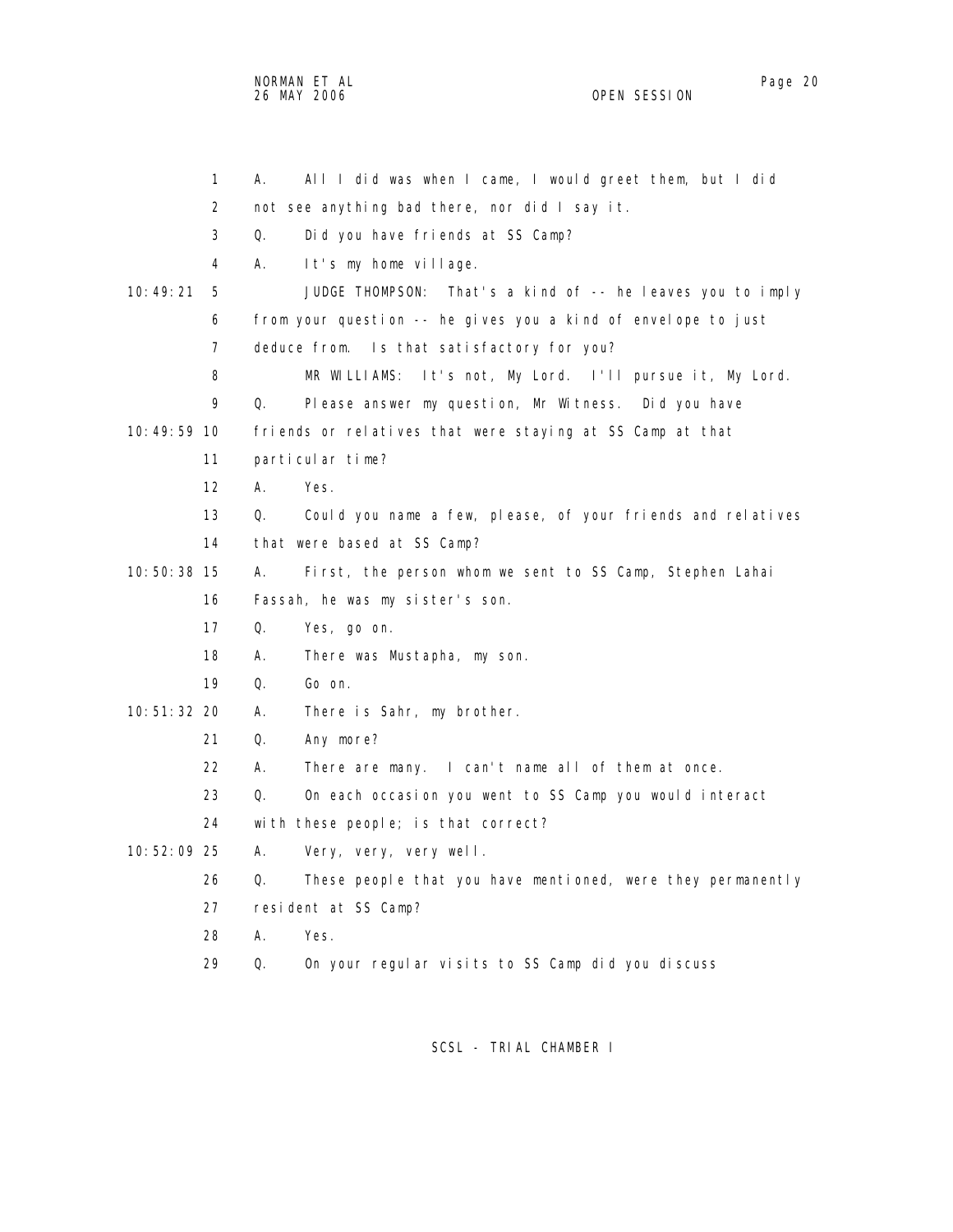1 activities that were going on at the camp with them? 2 A. Like what? 3 Q. I mean generally did you -- I don't want to be specific, 4 but did you discuss activities - I mean things generally - at 10:53:31 5 SS Camp on your visit? 6 JUDGE THOMPSON: The question of fairness would come in 7 here. The generality itself is what creates a problem for the 8 witness. A kind of vague question does not get a precise answer. 9 Doesn't your question call for specificity, if you want to assist 10:54:09 10 the Court? 11 MR WILLIAMS: I thought it was a fair question. 12 JUDGE THOMPSON: In a sense did you discuss generally 13 things with them, "generally" itself is a vague concept. 14 MR WILLIAMS: I restricted it to SS Camp, My Lord. 10:54:23 15 JUDGE THOMPSON: There could be a number of things, 16 dimensions, about what goes on at SS Camp which can be discussed 17 generally. Anyway, I'll restrain myself. 18 THE WITNESS: I will be drinking my water while you're 19 tal king. 10:54:42 20 JUDGE THOMPSON: I will restrain myself, but I think vague 21 questions don't help the Court. If we get vague answers, what do 22 we do with them? I wouldn't deflect you from your line of 23 cross-examination. 24 MR WILLIAMS: Grateful, My Lord. 10:55:06 25 Q. Did you inquire of life at SS Camp in general at that time? 26 PRESIDING JUDGE: It is not any more precise but we'll see 27 what the answer is. 28 MR WILLIAMS: As My Lord pleases. 29 Q. Please answer the question, Mr Witness.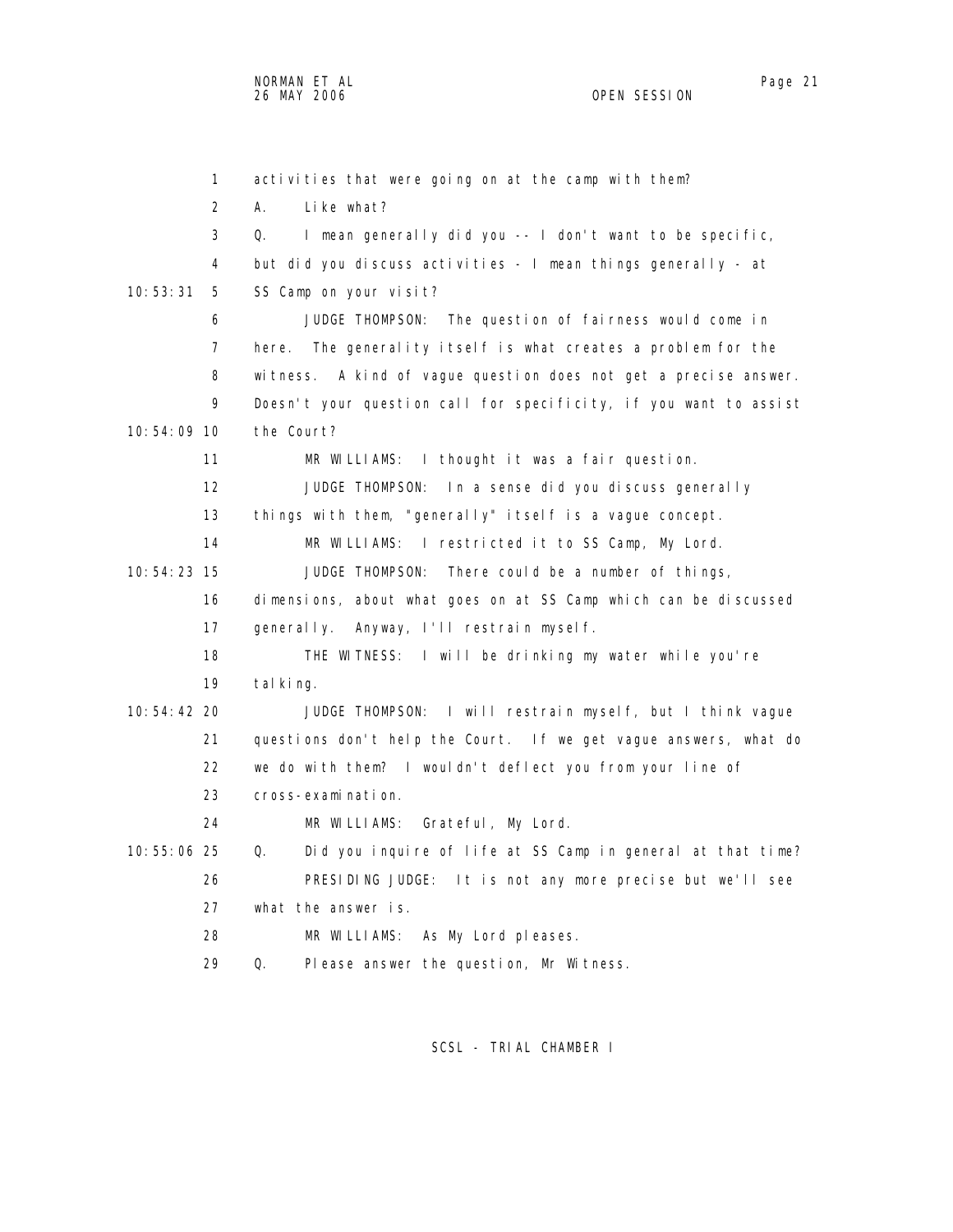1 A. Repeat it.

|               | $\overline{2}$ | You had friends, you had relatives at SS Camp.<br>Q.<br>They were   |
|---------------|----------------|---------------------------------------------------------------------|
|               | 3              | permanently based at SS Camp. On your regular visits to SS Camp     |
|               | 4              | would you or did you talk to them about what was going on around    |
| 10:56:06      | 5              | SS Camp or within SS Camp?                                          |
|               | 6              | When I went I will just sit with them and we talk.<br>А.            |
|               | $\overline{7}$ | Q.<br>Mr Witness, a witness testified in this Court, TF2-223, on    |
|               | 8              | 28th September 2004, page 125 of the transcript. He had this to     |
|               | 9              | He said, "There were many, many executions that took place.<br>say: |
| $10:57:13$ 10 |                | If I seek to explain, it will take months to talk about it." You    |
|               | 11             | heard what the witness said, that if he wanted to explain the       |
|               | 12             | number of executions that took place at SS camp, it would take      |
|               | 13             | months for him to do that.                                          |
|               | 14             | А.<br>That person told lies.                                        |
| $10:57:48$ 15 |                | Why did you say that?<br>Q.                                         |
|               | 16             | А.<br>Because I used to go there. I didn't hear that and it         |
|               | 17             | di dn't happen.                                                     |
|               | 18             | Your friends, your relatives, your brothers, none of them<br>Q.     |
|               | 19             | told you about any kill ings at SS Camp; is that correct?           |
| 10:58:10 20   |                | А.<br>Not in the least.                                             |
|               | 21             | Mr Witness, you said in examination-in-chief that you<br>Q.         |
|               | 22             | fought the war before initiation and after initiation; is that      |
|               | 23             | correct?                                                            |
|               | 24             | А.<br>Yes.                                                          |
| 10:58:55 25   |                | Q.<br>Would you say that you became a more responsible fighter      |
|               | 26             | after your initiation?                                              |
|               | 27             | А.<br>Yes.                                                          |
|               | 28             | Q.<br>Why?                                                          |
|               | 29             | Well, we were chasing the rebels away just so that we'll<br>А.      |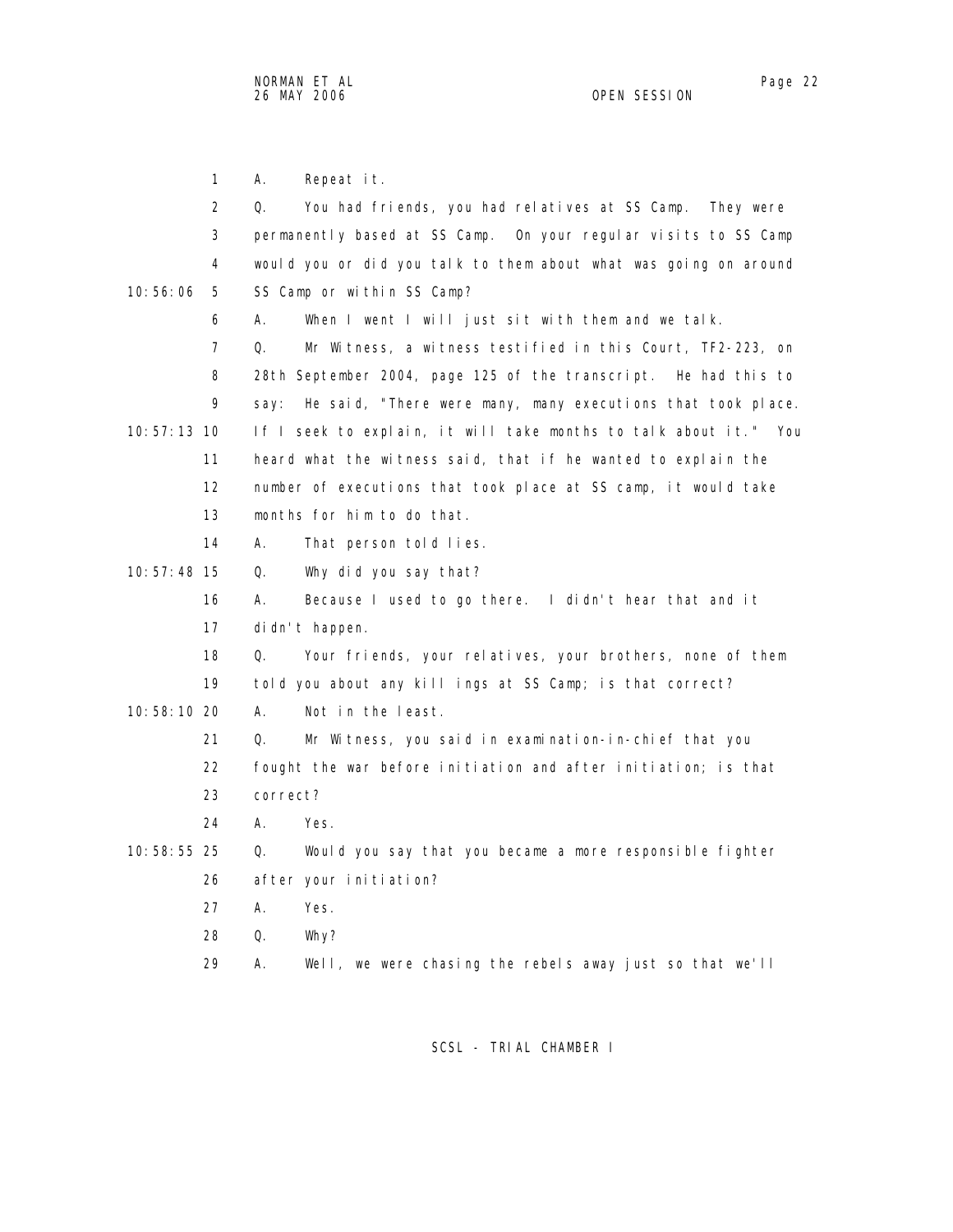1 settle in our land. 2 PRESIDING JUDGE: I don't understand that answer. 3 JUDGE ITOE: He has not answered counsel's question. 4 MR WILLIAMS: As My Lord pleases. 11:00:04 5 JUDGE THOMPSON: Perhaps counsel might want to find a 6 synonym for "responsible". Maybe he -- although we understand 7 it. 8 JUDGE ITOE: I know what counsel wants, but try again. 9 MR WILLIAMS: 11:00:26 10 Q. Mr Witness, I will just ask you the question in another 11 form. You fought the war without going through the initiation. 12 A. Yes. 13 Q. You went through the initiation, you continued to fight. 14 You had stated that you became a more responsible fighter after 11:00:58 15 your initiation. 16 PRESIDING JUDGE: He didn't say that. 17 MR WILLIAMS: He said that, My Lord. I'm sorry, but he 18 said that, My Lord. 19 PRESIDING JUDGE: Yes, you're right. 11:01:09 20 MR WILLIAMS: Grateful, My Lord. 21 PRESIDING JUDGE: I have that in my notes. I should know. 22 Sorry. 23 MR WILLIAMS: It's okay, My Lord. 24 THE WITNESS: Yes. 11:01:20 25 MR WILLIAMS: 26 Q. The laws that you were told about during your initiation, 27 were they responsible for you becoming a more responsible person 28 after that process? 29 A. Very, very well indeed.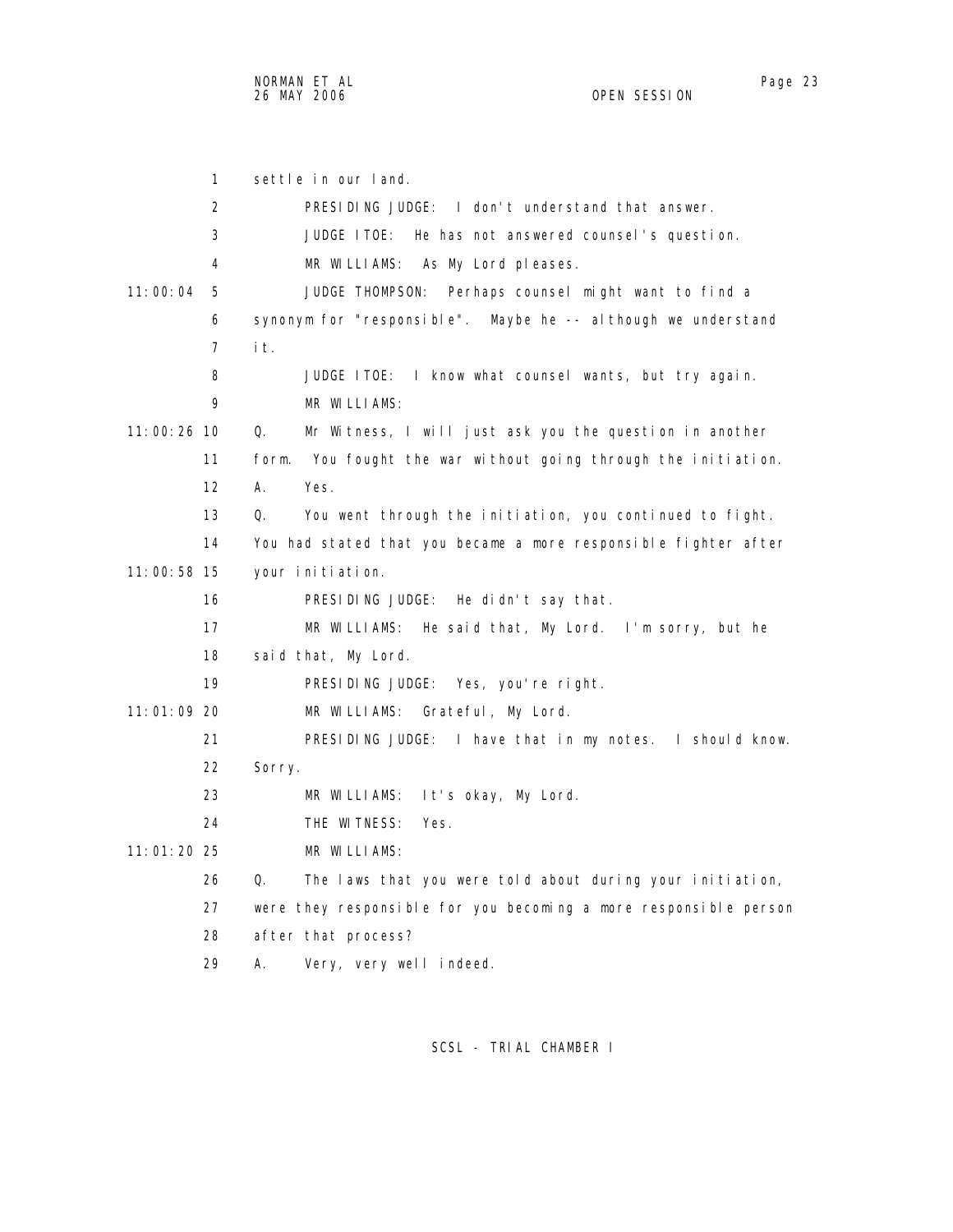NORMAN ET AL Page 24

OPEN SESSION

 1 Q. Mr Witness, did you know Mr Kondewa during the war? 2 A. No, I don't know him. 3 Q. Did you, Mr Witness, ever learn of the practice of -- I 4 mean, this practice that I am going to tell you about of soldiers 11:02:53 5 dressing in Kamajor uniforms, your ronkos, and -- I'm sorry, 6 soldiers and rebels dressing in Kamajor outfit and going out to 7 cause havoc? 8 A. Yes. 9 Q. How did you learn about that? 11:03:39 10 A. I was a commander. 11 Q. That does not answer my question, Mr Witness. I know very 12 well that you were a commander. Let me assist you. Do you know 13 of instances -- let me ask you this question: Was it a 14 widespread practice? Was it a widespread practice of soldiers 11:04:16 15 and rebels using Kamajor outfit and going out to cause 16 atrocities? Was it a widespread practice? 17 [CDF26MAY06B - CR] 18 A. It used to happen. It happened even to me. 19 Q. My question was whether it was widespread. Was it 11:04:52 20 widespread? 21 A. It was happening, and I used to hear. We used to hear it 22 happening in the other towns. 23 Q. So you said it happened to you? 24 A. Yes. 11:05:15 25 Q. Can you tell the Court what exactly happened to you? 26 A. One morning I was in my village in Boabu. 27 Q. Go on. 28 A. I was sitting down when I saw some people appear wearing 29 Kamajor outfit.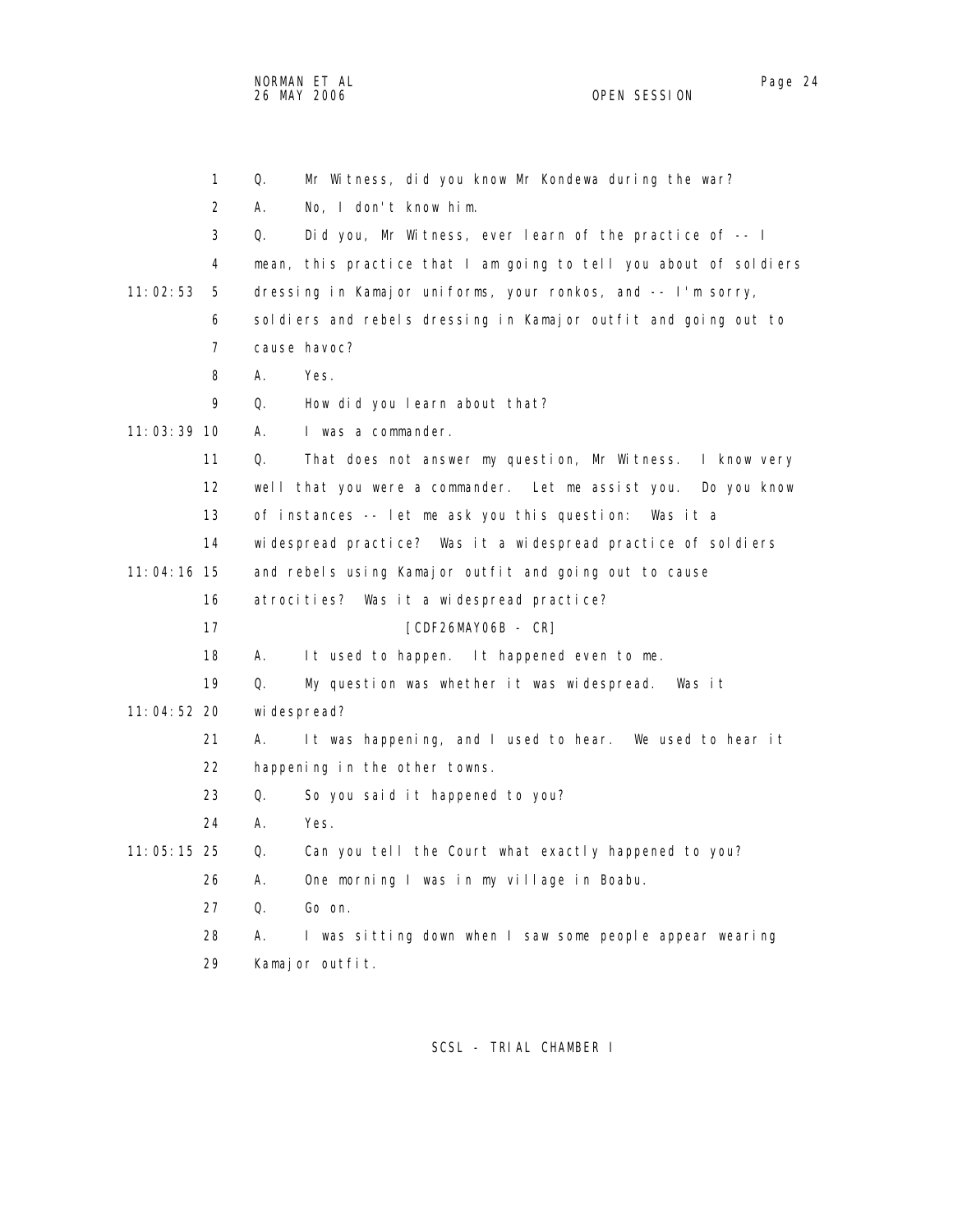1 Q. Go on. 2 A. Then I looked at them. Then I said, "These people are not 3 Kamajors." 4 Q. Go on. 11:06:19 5 A. When that had happened, then they captured our town chief. 6 They said he was a Kamajor. Then we chased them. 7 Q. These people captured your town chief? 8 A. Yes. 9 Q. What is the name of the town chief? 11:06:36 10 A. Chief Foday Mambu Mansaray. Foday Mambu Mansaray. 11 Q. What is the name of the town? 12 A. Boabu. 13 Q. It was after they captured your chief that you chased them 14 away? 11:06:58 15 JUDGE THOMPSON: You didn't let him complete the evidence. 16 THE WITNESS: It was then that we knew that they were not 17 Kamajors. 18 MR WILLIAMS: There shall be no further questions, My Lord. 19 PRESIDING JUDGE: Thank you, Mr Williams. Mr Prosecutor? 11:07:50 20 CROSS-EXAMINED BY MR BANGURA: 21 Q. Good morning, Mr Witness. You have said you were a Kamajor 22 commander; is that correct? 23 A. Yes. 24 Q. When did you become a commander? 11:08:43 25 A. When after the overthrow and we came back, that's when I 26 became a commander. 27 Q. It's not so clear. After the overthrow and you came back 28 where? 29 A. We came back to my home town, Kenema. That's where I got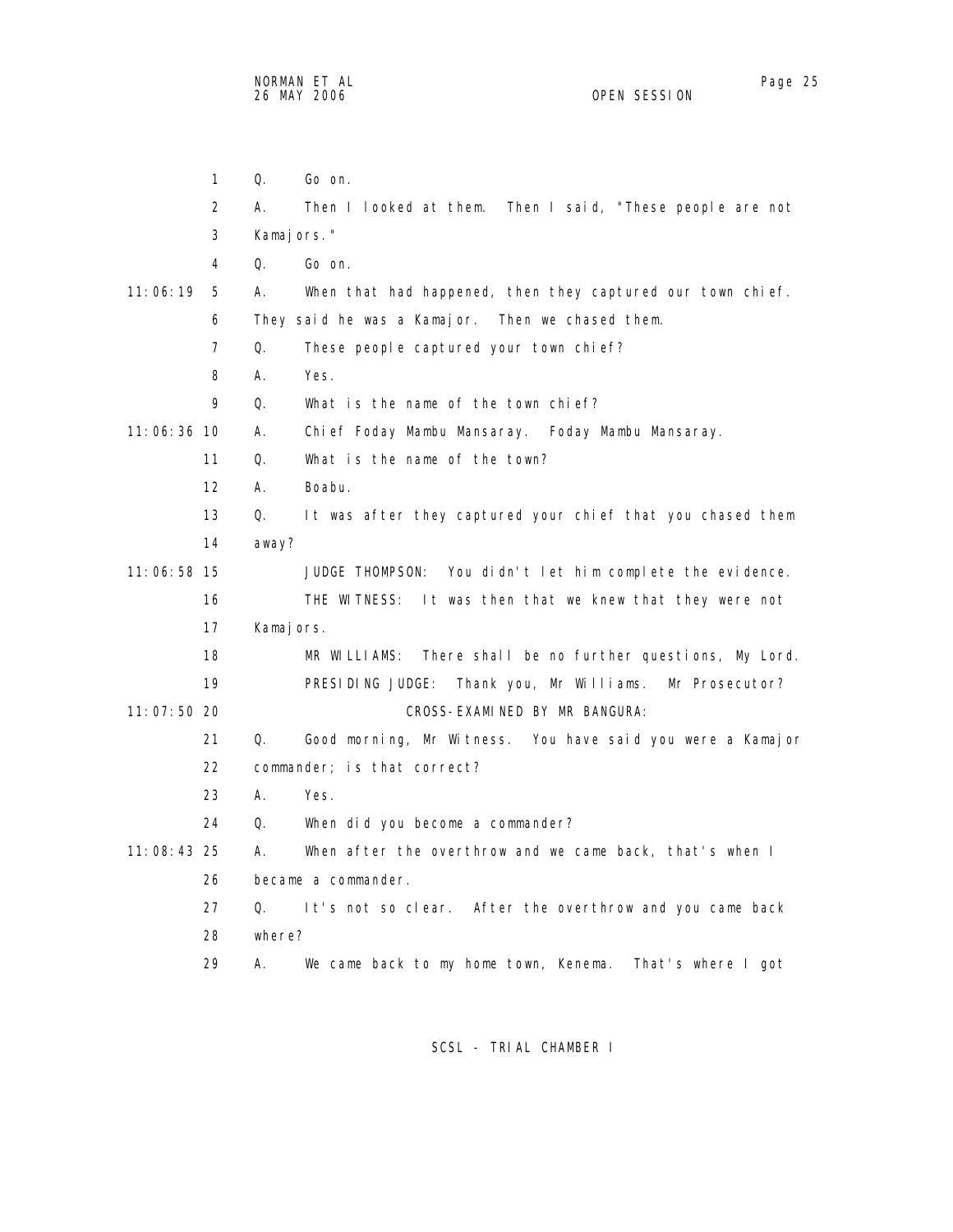NORMAN ET AL Page 26 and the state of the state of the state of the state of the state of the state of the state of the state of the state of the state of the state of the state of the state of the state of the state of th 26 MAY 2006 OPEN SESSION

|               | 1              |         | the commander position.                                      |
|---------------|----------------|---------|--------------------------------------------------------------|
|               | $\overline{2}$ | Q.      | How did you get this appointment as a commander?             |
|               | 3              | А.      | Under the person whom I was working gave me that position.   |
|               | 4              | Q.      | Who is this person?                                          |
| 11:09:23      | 5              | А.      | Musa Juni sa.                                                |
|               | 6              | Q.      | Who was Musa Junisa?                                         |
|               | 7              | А.      | He was a Kamajor.                                            |
|               | 8              | Q.      | What position he did he hold himself?                        |
|               | 9              | А.      | He was on top of all of us, the fighters.                    |
| $11:09:52$ 10 |                | Q.      | Where?                                                       |
|               | 11             | А.      | Kenema.                                                      |
|               | 12             | Q.      | Mr Witness, you have also said that Mohamed Bhonie Koroma    |
|               | 13             |         | was your commander at some point in time; is that correct?   |
|               | 14             | А.      | Yes, at first, at SS Camp.                                   |
| 11: 10: 22 15 |                | Q.      | And even before SS Camp; not so?                             |
|               | 16             | А.      | At the time we were at SS Camp, that was when he was my      |
|               | 17             |         | commander.                                                   |
|               | 18             | Q.      | Is it not your evidence that when you attacked SS Camp,      |
|               | 19             |         | Mohamed Bhonie Koroma was your commander who led you in that |
| $11:11:00$ 20 |                | attack? |                                                              |
|               | 21             | А.      | Yes.                                                         |
|               | 22             | Q.      | Is it also not your evidence that you had fought under       |
|               | 23             |         | Mohamed Bhonie Koroma at Gofor?                              |
|               | 24             | А.      | Gofor is at the riverside, close to SS Camp.                 |
| 11: 11: 18 25 |                | Q.      | But this was before you attacked SS Camp; that's the point.  |
|               | 26             | А.      | Yes.                                                         |
|               | 27             | Q.      | This Gofor, is it a place close to Gendema?                  |
|               | 28             | Α.      | No, it is quite a far distance. It's a long distance         |
|               | 29             |         | between them.                                                |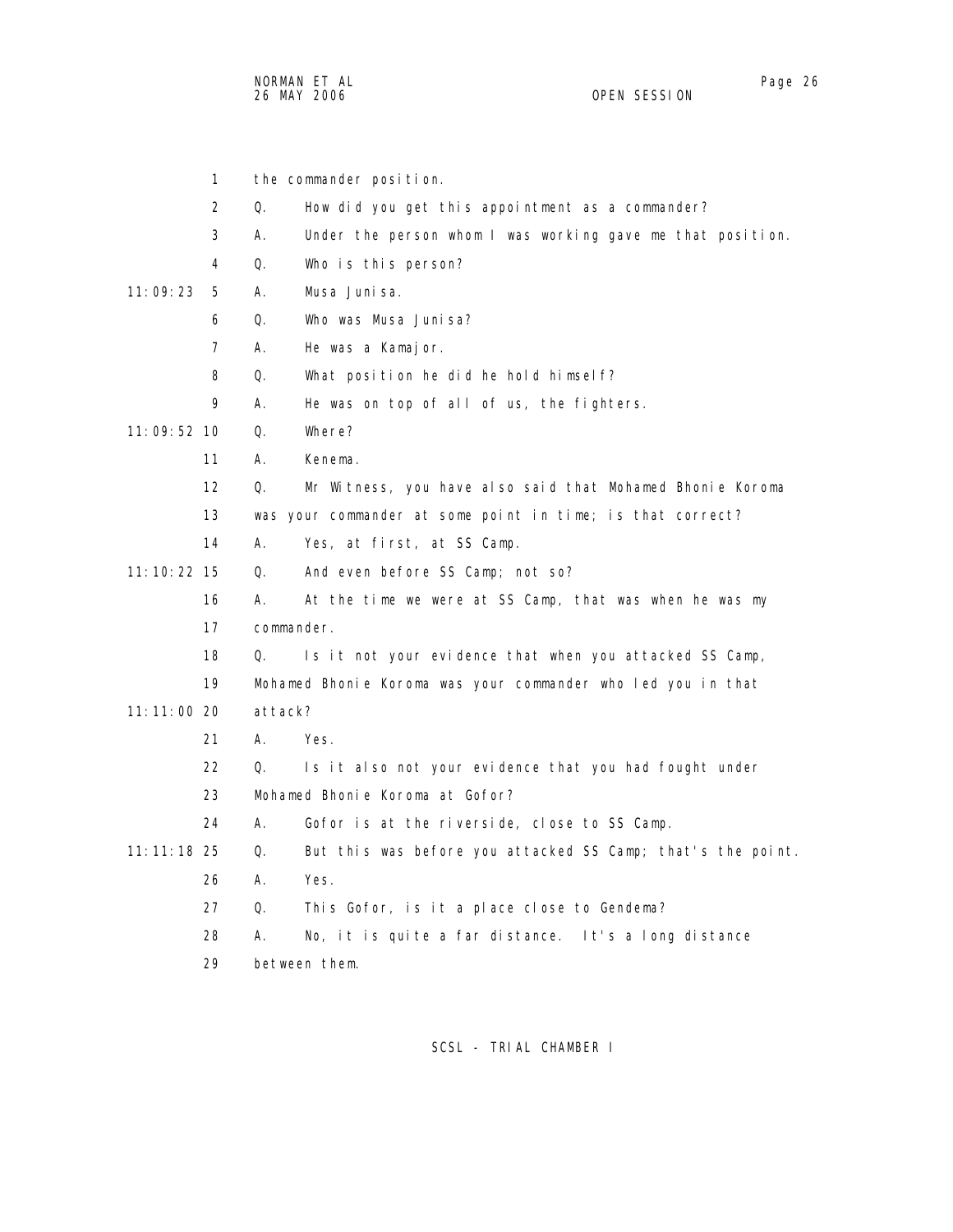NORMAN ET AL Page 27 and the set of the set of the set of the set of the set of the set of the set of the set o 26 MAY 2006 OPEN SESSION

|               | 1              | Q.      | Do you know in which district Gofor is?                     |
|---------------|----------------|---------|-------------------------------------------------------------|
|               | 2              | А.      | Yes.                                                        |
|               | 3              | Q.      | Which district is it?                                       |
|               | 4              | А.      | Kenema District.                                            |
| 11:11:58      | 5              | Q.      | Thank you. Mr Witness, when you fought under Mohamed        |
|               | 6              |         | Bhonie Koroma at Gofor, do you know who he was taking       |
|               | $\overline{7}$ |         | instructions from at that time?                             |
|               | 8              | А.      | No.                                                         |
|               | 9              | Q.      | Do you know whether he was taking instructions from anybody |
| $11:12:21$ 10 |                |         | at that time?                                               |
|               | 11             | А.      | Him whom?                                                   |
|               | 12             | Q.      | I'm talking about Mohamed Bhonie Koroma, your commander?    |
|               | 13             | А.      | I don't know whom he was taking commands from.              |
|               | 14             | Q.      | Mr Witness, you have just said you in fact had an           |
| $11:13:04$ 15 |                |         | appointment as a commander by Musa Junisa; is that correct? |
|               | 16             | А.      | Yes.                                                        |
|               | 17             | Q.      | Was Musa Junisa based in Kenema himself?                    |
|               | 18             | А.      | He was in Dodo.                                             |
|               | 19             | Q.      | Did he have anything to do with the CDF administration in   |
| $11:13:21$ 20 |                |         | Kenema at that time?                                        |
|               | 21             | А.      | He was our boss. Yes, he was our boss.                      |
|               | 22             | Q.      | So in fact there was a CDF administration set up in Kenema; |
|               | 23             | not so? |                                                             |
|               | 24             | А.      | Yes.                                                        |
| $11:13:50$ 25 |                | Q.      | Then apart from Musa Junisa, who else was there in the CDF  |
|               | 26             |         | administration in Kenema, as far as you know?               |
|               | 27             | А.      | Arthur Koroma.                                              |
|               | 28             | 0.      | Who else do you remember that was there?                    |
|               | 29             | А.      | Ismail Koroma.                                              |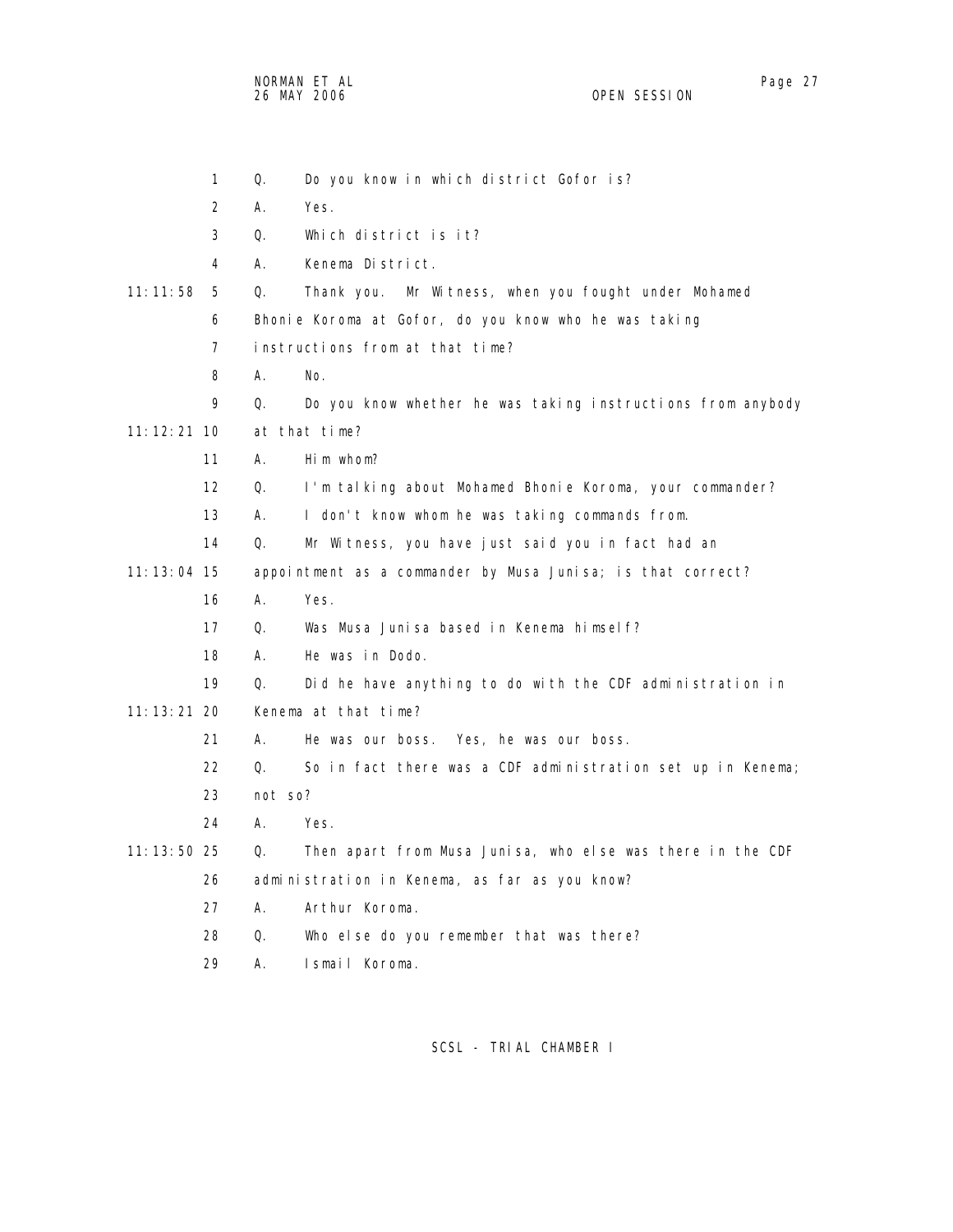NORMAN ET AL Page 28

OPEN SESSION

 1 Q. Do you remember any other person? 2 A. Augustine Sannoh. 3 Q. Now, the head of that administration was Arthur Koroma; is 4 that correct? 11:14:48 5 A. Yes. 6 Q. As Kamajors in Kenema and around Kenema -- when I say 7 around Kenema, I'm talking also covering SS Camp. As Kamajors in 8 that area, you were under the command of the administrator there; 9 is that not so? 11:15:10 10 A. Yes. 11 MR BOCKARIE: Your Honours, should the period be specified? 12 PRESIDING JUDGE: I agree, it would make our life easier if 13 it were to be clarified, Mr Bangura. 14 MR BANGURA: Thank you, Your Honour. I will get that. 11:15:24 15 Q. Mr Witness, the administration in Kenema which we are 16 talking about, when was it set up? 17 A. When we came and captured Kenema. 18 Q. So we're talking here about the time after you captured 19 Kenema; is that correct? 11:15:45 20 A. Yes. 21 Q. And it is correct that this administration was set up just 22 after you captured Kenema; not so? 23 A. Yes. 24 Q. So the Kamajors who fought and who were in Kenema and at SS 11:16:09 25 Camp were subject to the command and control of Arthur Koroma and 26 his administrative office? 27 A. All of us were under him, yes. 28 Q. Do you know how Arthur Koroma got his appointment? 29 A. No, I don't know that.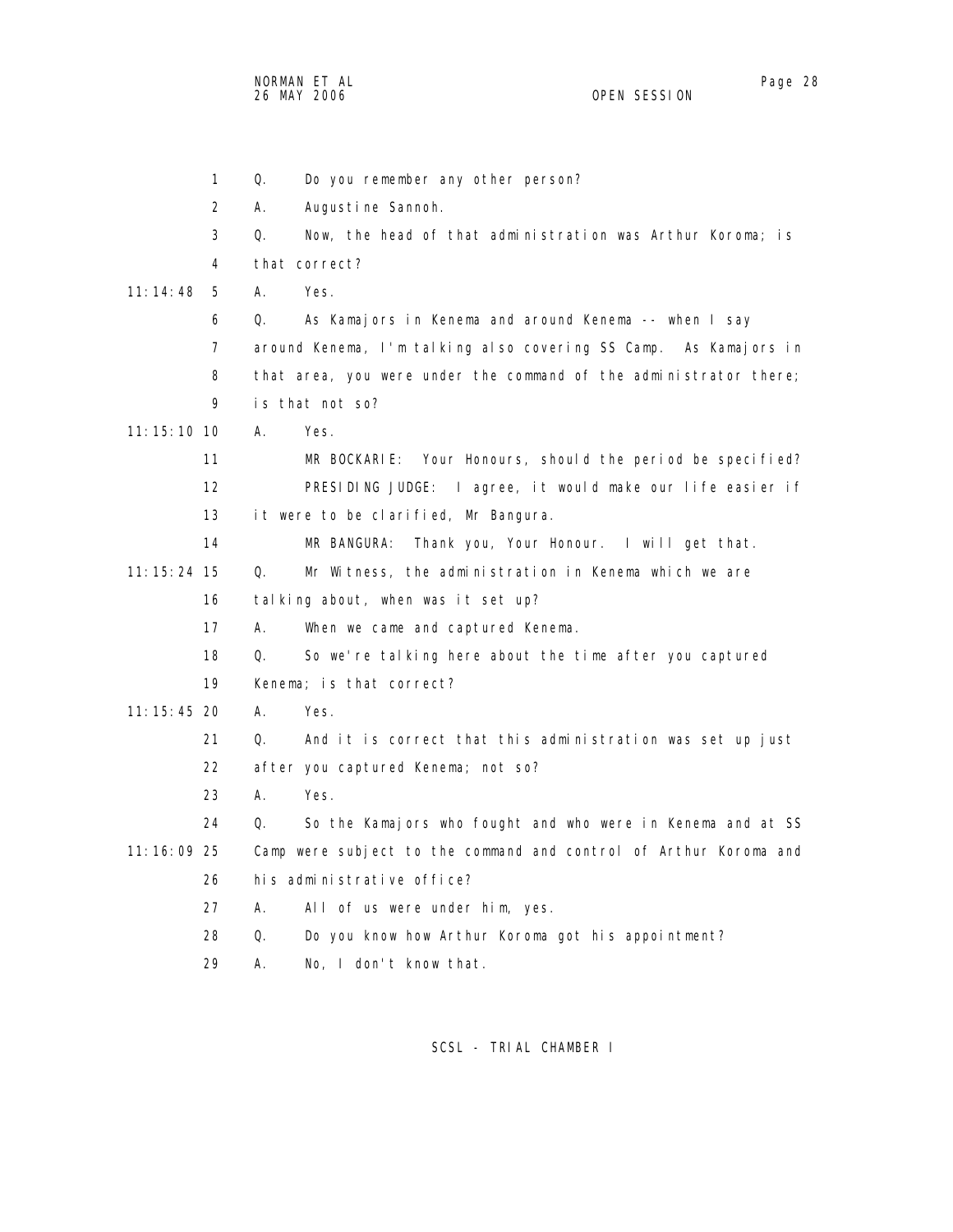NORMAN ET AL Page 29 and the state of the state of the state of the state of the state of the state of the state of the state of the state of the state of the state of the state of the state of the state of the state of th 26 MAY 2006 OPEN SESSION

|          | 1             | Do you know a place called Base Zero? Have you heard about<br>Q.  |
|----------|---------------|-------------------------------------------------------------------|
|          | 2             | a place called Base Zero?                                         |
|          | 3             | Just that I'm hearing it from you now, but I don't know<br>А.     |
|          | 4             | there.                                                            |
| 11:16:54 | 5             | Q.<br>If I suggest to you that Arthur Koroma got his appointment  |
|          | 6             | from Base Zero, would you agree with me?                          |
|          | 7             | А.<br>I don't know there. How would I know?                       |
|          | 8             | Do you know the first accused, Sam Hinga Norman?<br>Q.            |
|          | 9             | А.<br>Yes.                                                        |
|          | $11:17:44$ 10 | Q.<br>How do you know him?                                        |
|          | 11            | I knew him in Kenema.<br>А.                                       |
|          | 12            | Q.<br>When you say you knew him in Kenema, did he live in Kenema? |
|          | 13            | А.<br>No.                                                         |
|          | 14            | So explain the circumstances.<br>Q.                               |
|          | $11:18:26$ 15 | А.<br>At one time, there was some chaos between the Kamajors and  |
|          | 16            | the soldiers.                                                     |
|          | 17            | Q.<br>Yes.                                                        |
|          | 18            | А.<br>It was during that time that I saw him together with the    |
|          | 19            | boss of the soldiers.                                             |
|          | $11:18:46$ 20 | Was this before you attacked Kenema or after you attacked<br>Q.   |
|          | 21            | Kenema?                                                           |
|          | 22            | That happened before the overthrow of the government.<br>А.       |
|          | 23            | That's the time I knew him.                                       |
|          | 24            | Q.<br>You knew that he was the boss of the Kamajors? You knew     |
|          | $11:19:21$ 25 | then he was the boss of the Kamajors?                             |
|          | 26            | А.<br>No, I did not know that at that time.                       |
|          | 27            | When did you get to know then that he is the boss of the<br>Q.    |
|          | 28            | Kamajors?                                                         |
|          | 29            | Well, when we had captured the country, that was when I<br>А.     |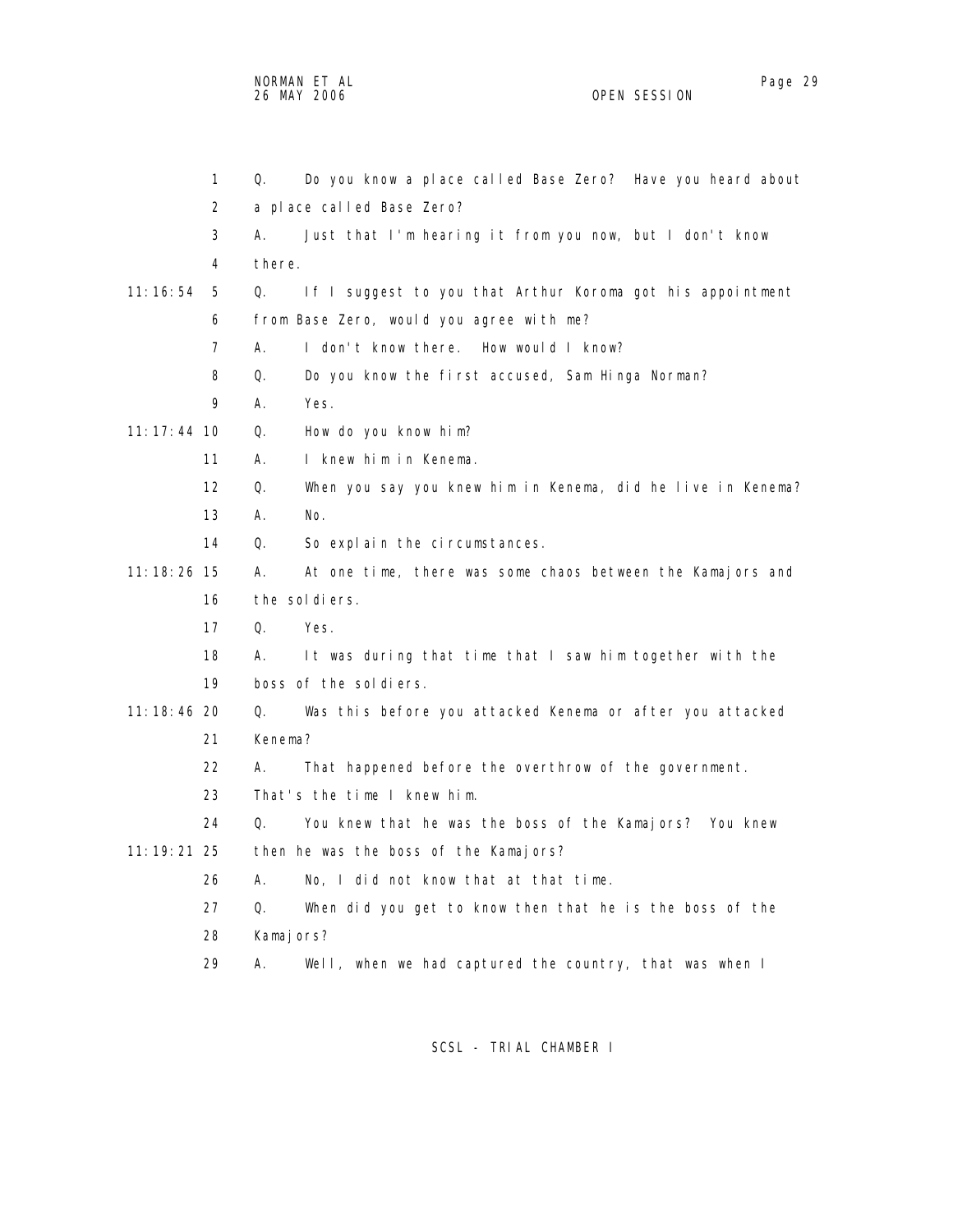|               | $\mathbf{1}$   | heard with my own ears.                                           |
|---------------|----------------|-------------------------------------------------------------------|
|               | 2              | When you say you had captured the country, what time are<br>Q.    |
|               | 3              | you talking about, Mr Witness?                                    |
|               | 4              | А.<br>When we captured Kenema, when we did the overthrow and when |
| 11:19:58      | 5              | we recaptured there, that is when I heard.                        |
|               | 6              | Q.<br>At this point, how did you get to know that he was the boss |
|               | $\overline{7}$ | of the Kamajors?                                                  |
|               | 8              | I heard that he was the go-between for the government and<br>А.   |
|               | 9              | the Kamajors. That's what I know.                                 |
| $11:20:18$ 10 |                | Q.<br>Mr Witness, are you aware that Mr Arthur Koroma, who was    |
|               | 11             | head of this administration in Kenema was appointed by Mr Hinga   |
|               | 12             | Norman?                                                           |
|               | 13             | А.<br>I don't know that.                                          |
|               | 14             | Q.<br>Did you know any of the bosses to whom Arthur Koroma        |
| $11:20:47$ 15 |                | answered?                                                         |
|               | 16             | No, I don't know.<br>А.                                           |
|               | 17             | Q.<br>Mr Witness, let us talk about Kenema, the attack. After     |
|               | 18             | you entered Kenema on that first day, it was a Sunday; is that    |
|               | 19             | correct?                                                          |
| 11:21:30 20   |                | Yes.<br>А.                                                        |
|               | 21             | Q.<br>Was there any meeting of Kamajors later on after you had    |
|               | 22             | Not on that Sunday, but later on? Was there any<br>taken Kenema.  |
|               | 23             | meeting of Kamajors there in Kenema?                              |
|               | 24             | А.<br>No, we, the Kamajors did not hold any meeting. It was       |
| $11:22:03$ 25 |                | ECOMOG that held a meeting. They called us, the meeting.          |
|               | 26             | ECOMOG called you to a meeting.<br>Q.                             |
|               | 27             | А.<br>Yes.                                                        |
|               | 28             | When was this meeting that ECOMOG called you to?<br>Q.            |
|               | 29             | Α.<br>When they came and met us in Kenema, that's when they held  |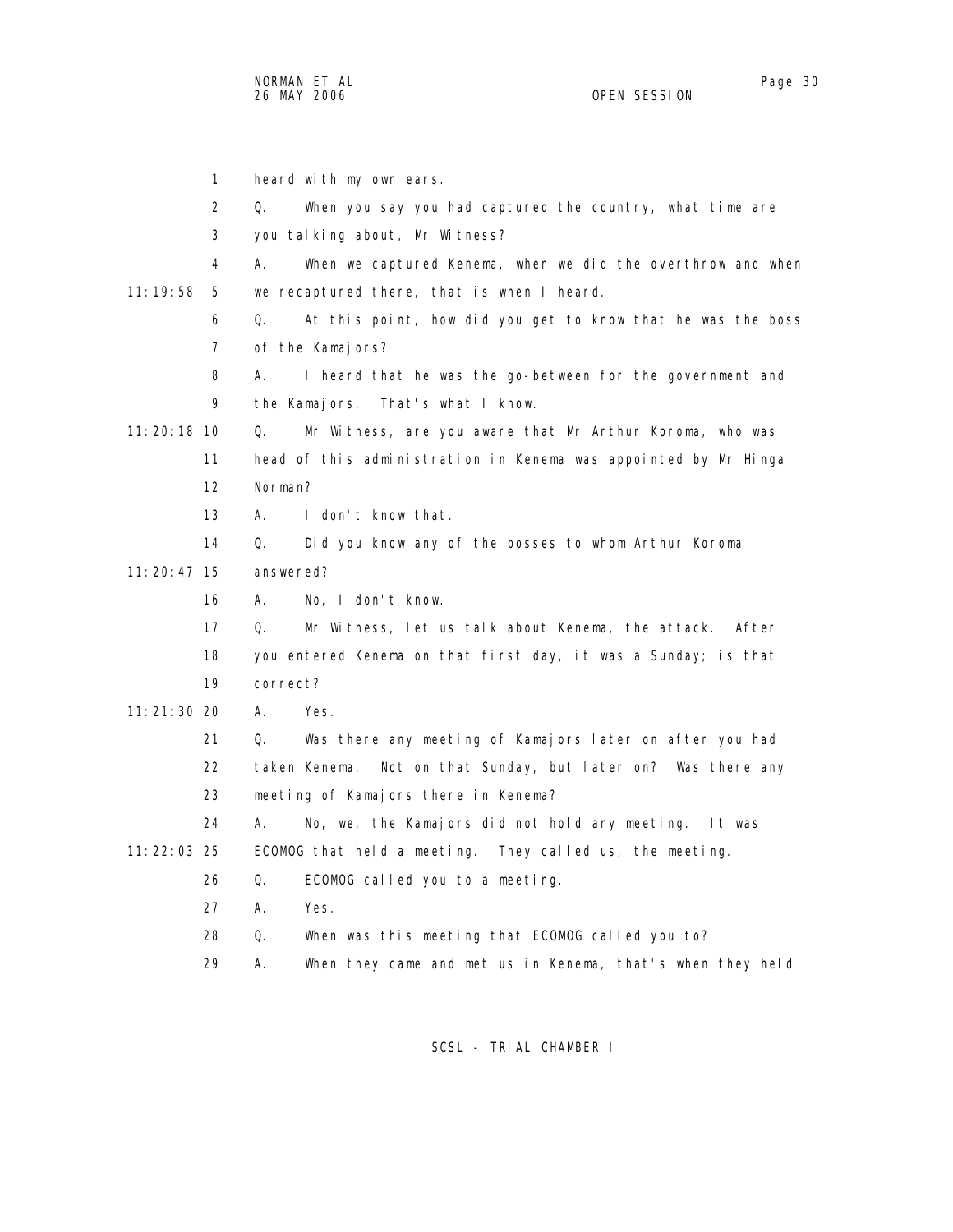|               | $\mathbf{1}$ | that meeting.                                                     |
|---------------|--------------|-------------------------------------------------------------------|
|               | 2            | Was it the same day that they came -- after the same day<br>Q.    |
|               | 3            | that they came when you had this meeting?                         |
|               | 4            | А.<br>That day that they arrived, when they entered, it was on    |
| 11:22:36      | 5            | that day that they called us and held a meeting with us.          |
|               | 6            | Apart from that meeting, the CDF also had meetings in<br>Q.       |
|               | 7            | Kenema, not even one. They had meetings in Kenema after they had  |
|               | 8            | taken Kenema; is that correct?                                    |
|               | 9            | А.<br>No.                                                         |
| $11:23:05$ 10 |              | When you took Kenema, apart from what ECOMOG said to you,<br>Q.   |
|               | 11           | there was no senior Kamajor person who addressed you, the         |
|               | 12           | Kamajors?                                                         |
|               | 13           | А.<br>No.                                                         |
|               | 14           | Q.<br>Nobody gave you any advice on what to do, what not to do,   |
| $11:23:35$ 15 |              | after you had taken Kenema?                                       |
|               | 16           | I don't know that.<br>А.                                          |
|               | 17           | Mr Witness, do you know one George Jambawai? Have you<br>Q.       |
|               | 18           | heard that name before?                                           |
|               | 19           | А.<br>I don't know him.                                           |
| 11:24:10 20   |              | Mr Witness, when you took Kenema in the days following the<br>Q.  |
|               | 21           | day you entered Kenema, did you notice any police presence around |
|               | 22           | the town?                                                         |
|               | 23           | А.<br>When we entered Sunday, on Monday?                          |
|               | 24           | Q.<br>Doing normal police work. Did you notice any police around  |
| $11:24:44$ 25 |              | at the time?                                                      |
|               | 26           | I met policemen in town, at the headquarters, at their<br>Α.      |
|               | 27           | office.                                                           |
|               | 28           | Doing normal police work?<br>Q.                                   |
|               | 29           | Α.<br>They were in their offices. I wouldn't know what they were  |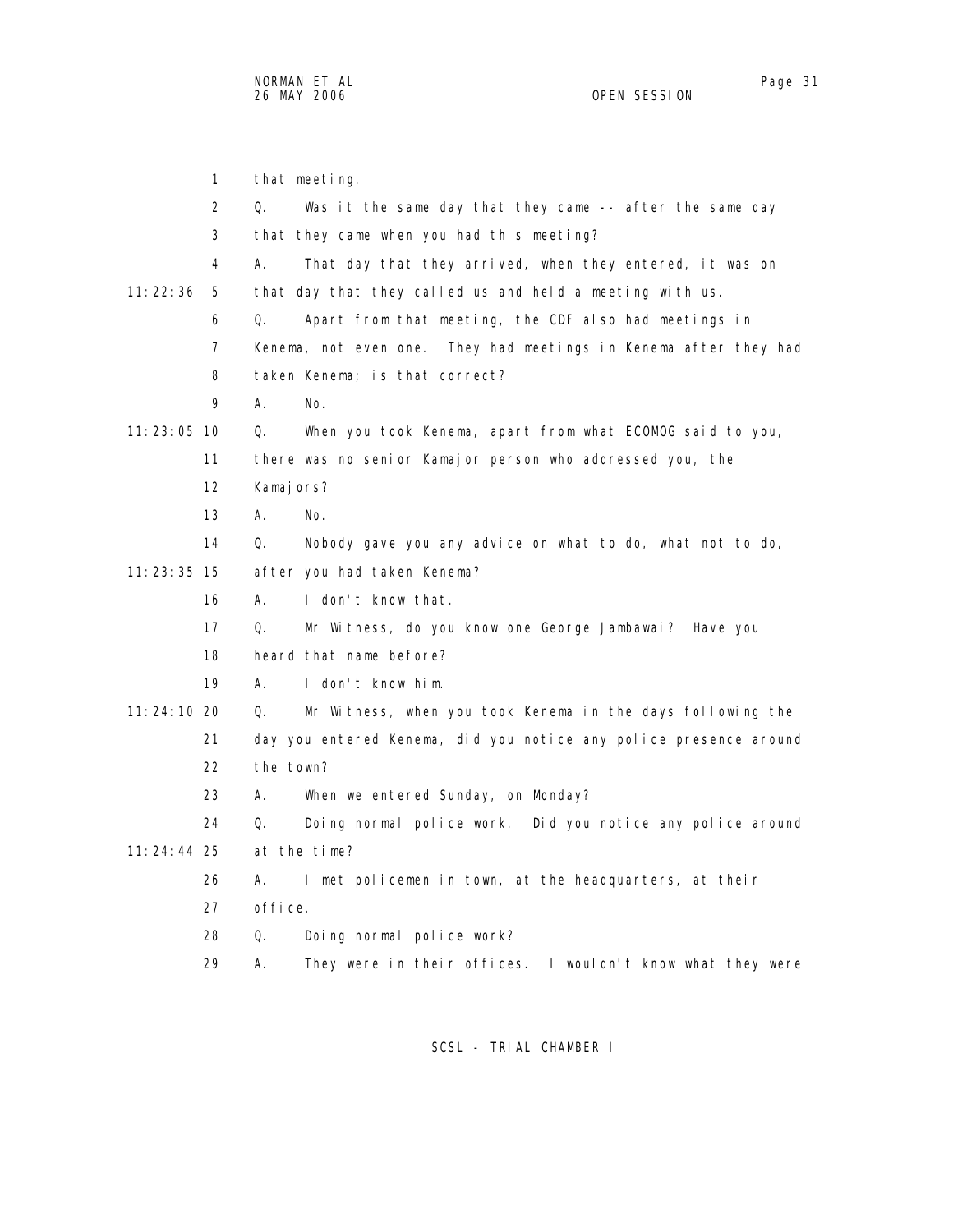1 doing. 2 Q. On what day was it that you met policemen in the office? 3 A. On Monday they were there after we had come on Sunday. On 4 Monday, when they attacked us, Tuesday, they were there. 11:25:19 5 Q. Mr Witness, I suggest to you that between Sunday when you 6 took Kenema and when ECOMOG entered Kenema -- before I put this 7 question, let me ask you, on what day did ECOMOG enter Kenema? 8 A. When we captured Kenema, I believe after three days they 9 entered. 11:25:44 10 Q. I put it to you that between Sunday and the day that ECOMOG 11 attacked Kenema, there were no policemen doing any police duties 12 in Kenema within that period. 13 A. Well, I don't know that, but I used to see policemen in the 14 offices. 11:26:09 15 Q. In fact, the Kamajors had full control of the town during 16 those three days; is that not so? 17 A. No, it did not happen that way. That did not happen that 18 way.

 19 Q. In other words, the Kamajors were free to do whatever they 11:26:28 20 liked to do in those three days. There was nobody to control 21 your activities.

- 22 A. No, that's a lie. We were in control.
- 23 Q. You were in control?
- 24 A. We were under control.
- 11:26:51 25 Q. Who were you subject to then, during that time?
	- 26 A. Our people were telling us not to do anything bad and we
	- 27 were telling our boys, too.

28 Q. Who were your people? When you say, "Our people were

29 telling us," who were your people?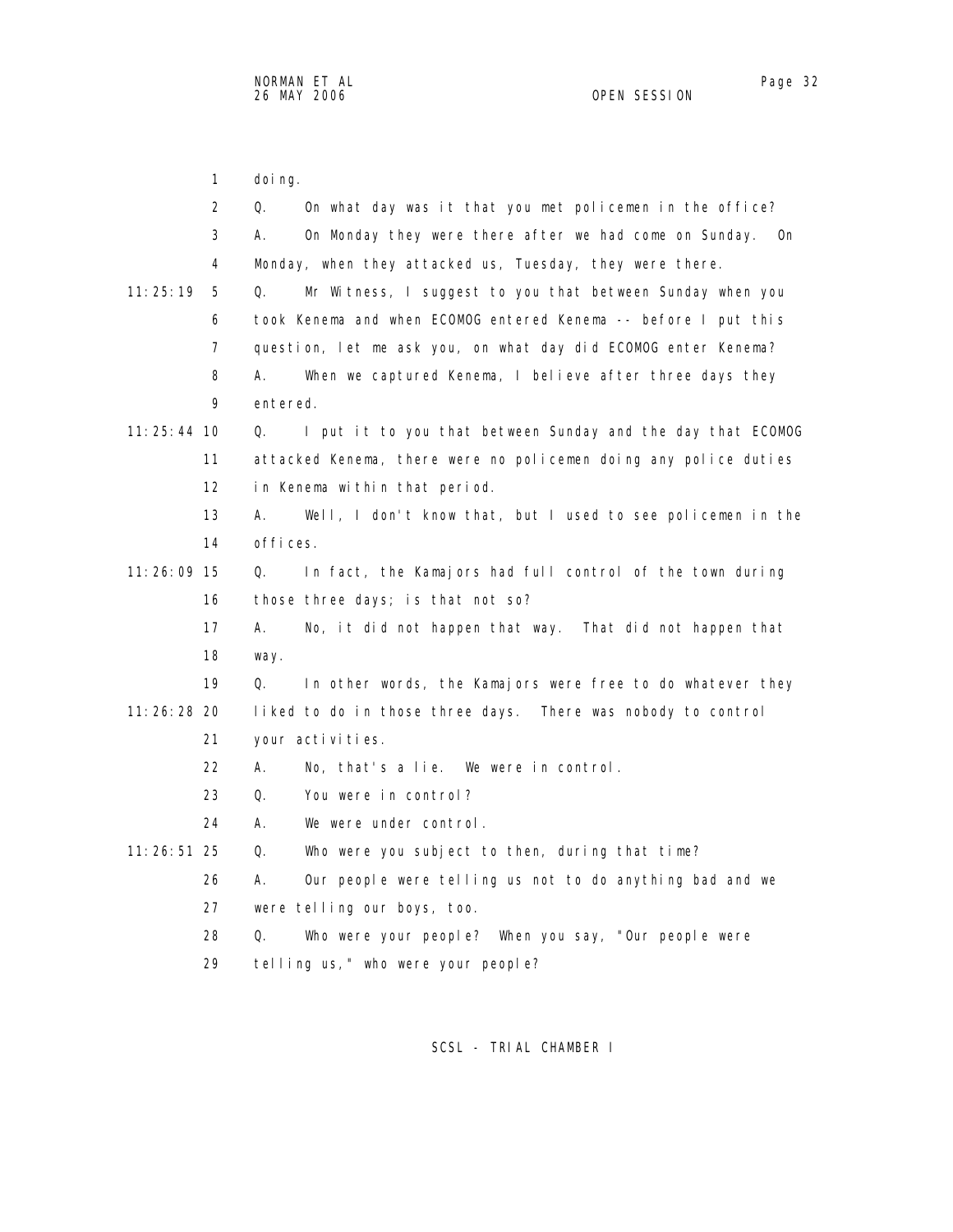|               | 1  | Those whom we were defending, those are people who were in<br>А. |
|---------------|----|------------------------------------------------------------------|
|               | 2  | Kenema, the chiefs.                                              |
|               | 3  | How did the chiefs get to tell you this?<br>Q.                   |
|               | 4  | А.<br>Some of them were in town, in hiding. When they came, they |
| 11:27:30      | 5  | came to us.                                                      |
|               | 6  | So you had meetings; is that not so?<br>Q.                       |
|               | 7  | It was not a meeting, they just came and summoned us and<br>А.   |
|               | 8  | advised us that just as you've come, stay, do not do anything    |
|               | 9  | So we did not do anything bad, so we stayed.<br>bad.             |
| $11:27:50$ 10 |    | Mr Witness, you have said in your evidence-in-chief<br>Q.        |
|               | 11 | yesterday that there were burnings in Kenema. You said civilians |
|               | 12 | were burning houses of people who had been -- they were kind of  |
|               | 13 | retaliating against other civilians who had helped the junta do  |
|               | 14 | bad things to them. Is that not so?                              |
| $11:28:19$ 15 |    | Yes, the civilians did that.<br>А.                               |
|               | 16 | You have also just said that there was a police station<br>Q.    |
|               | 17 | open and the police were working; not so?                        |
|               | 18 | А.<br>Yes.                                                       |
|               | 19 | Did you, in fact, see anybody make a report to the police<br>Q.  |
| 11:28:43 20   |    | about the burning of houses that was going on in Kenema at that  |
|               | 21 | time?                                                            |
|               | 22 | I did not hear that.<br>А.                                       |
|               | 23 | Q.<br>Did you hear of anybody who was arrested in Kenema for the |
|               | 24 | houses that were burnt there during that time?                   |
| 11:29:02 25   |    | А.<br>I did not see that.                                        |
|               | 26 | You, in fact, saw corpses in Kenema; is that not so?<br>Q.       |
|               | 27 | А.<br>No.                                                        |
|               | 28 | Q.<br>Mr Witness, you saw the burnings yourself; not so? You     |
|               | 29 | said that you also saw the houses burning; is that not so?       |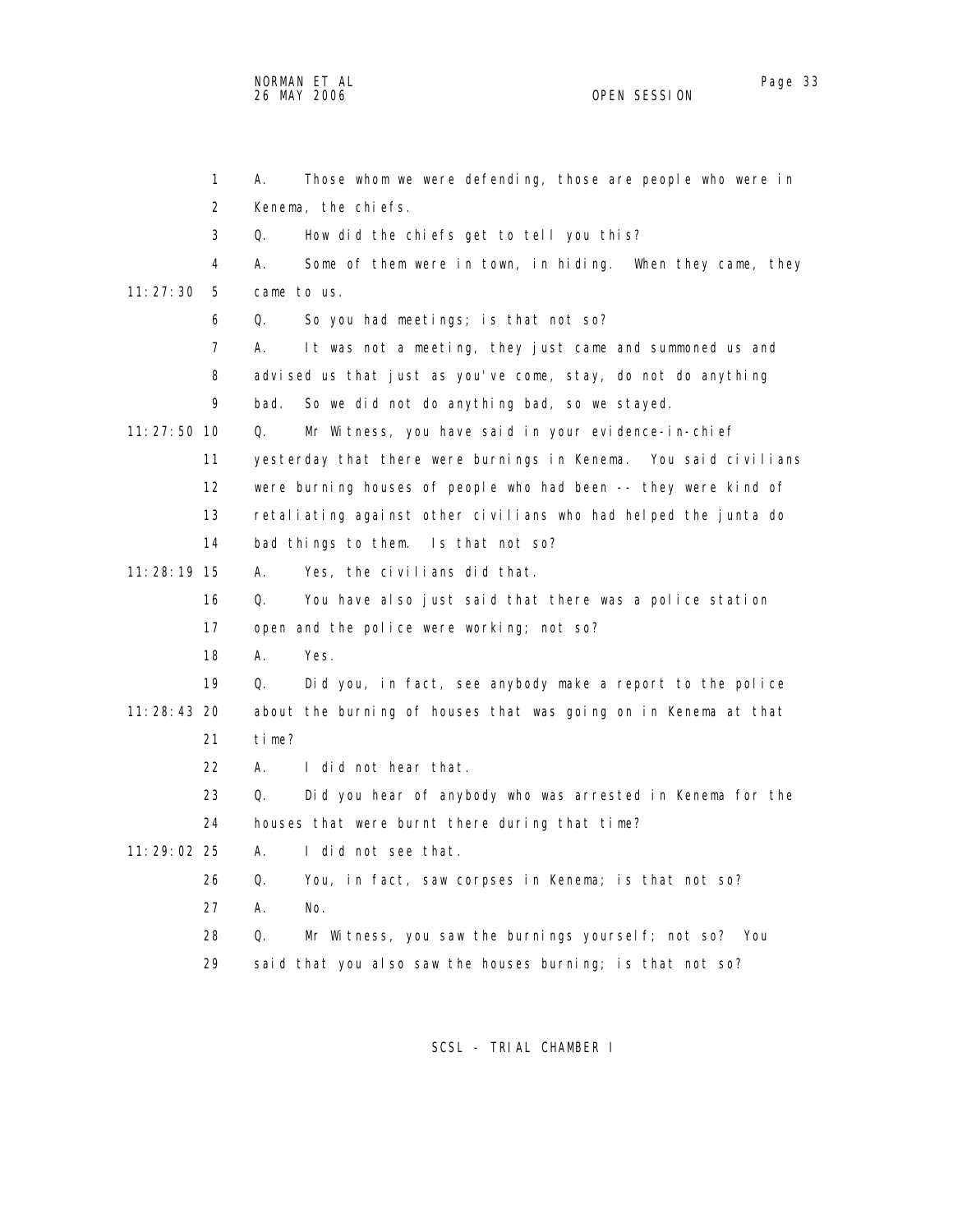1 A. Not so. 2 Q. Did you make any reports to any police officer or to the 3 police station that there was, in fact, a house burning or houses 4 burning that you saw? Did you do that? 11:29:45 5 A. We chased them away. We were unable to go to the police. 6 No. 7 Q. Mr Witness, the reason why you did not, I suggest to you, 8 is that there was no police authority in Kenema at that time. 9 The Kamajors had supreme control of the situation and they did 11:30:14 10 exactly what they wanted to do, without any question. 11 A. No. The policemen were there and we were there. 12 Q. Did you see corpses in the streets of Kenema? I'm talking 13 about the period -- 14 A. No. 11:30:44 15 Q. -- Sunday and when ECOMOG came. 16 A. No. 17 Q. Did you hear that police officers were killed in Kenema on 18 Sunday? 19 A. No, I did not hear that at all. 11:31:08 20 Q. Did you ever hear that any police officers were killed at 21 all, not just Sunday? 22 A. I did not hear that at all. 23 Q. Would it surprise you to know that some of the Kamajor 24 bosses had to address the police on the question of the killings 11:31:37 25 of their colleagues after you had taken Kenema? Would it 26 surprise you to know that? 27 A. I did not hear that even, only that I'm hearing it from you 28 now. 29 Q. Mr Witness, you are familiar with Kenema Town; am I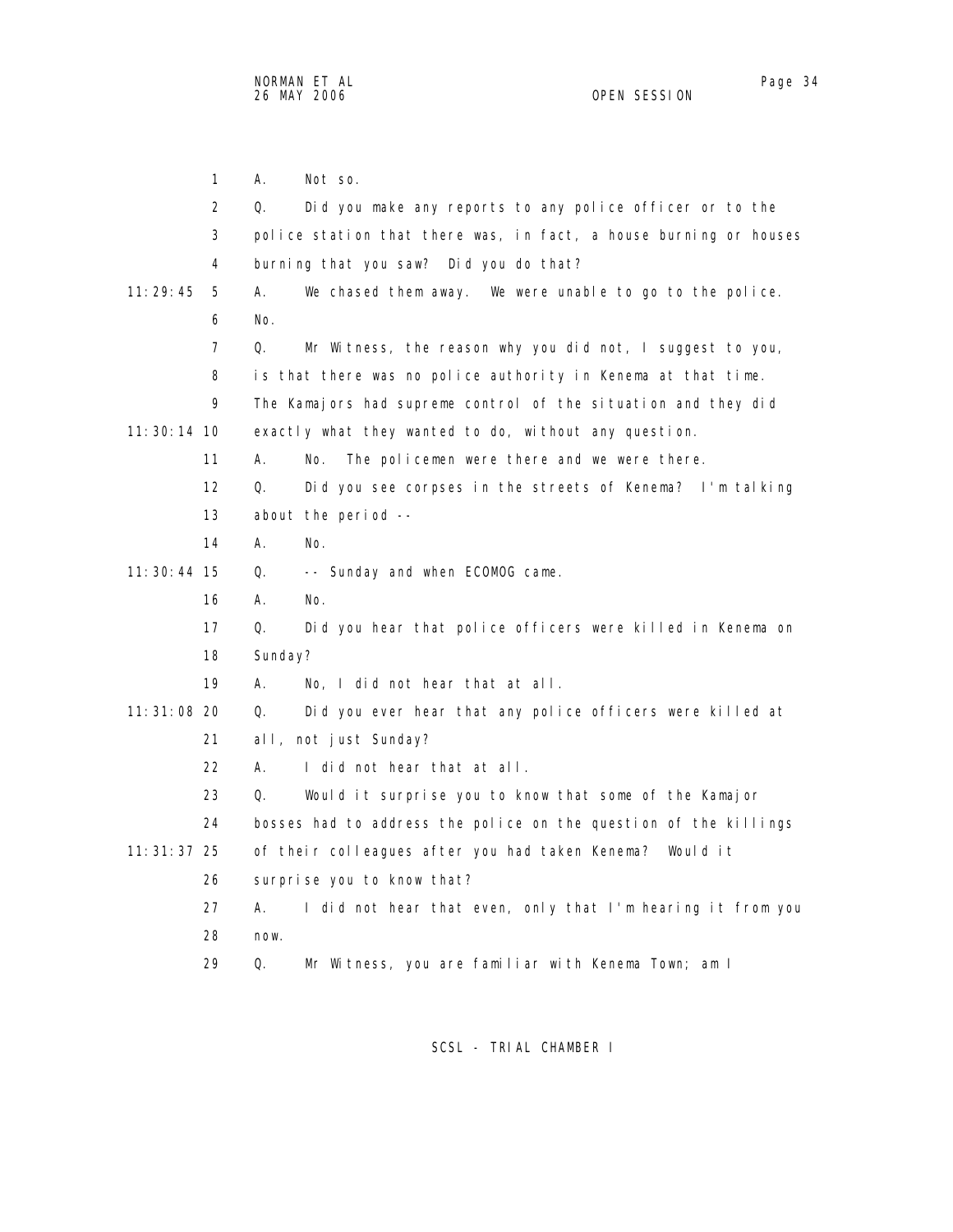NORMAN ET AL Page 35

OPEN SESSION

 1 correct? You're very familiar with the township? 2 A. Yes. 3 Q. You know one Alhaji Kuyateh? 4 A. Yes. I used to see him passing by. 11:32:19 5 Q. It is true that his house was burnt on Sunday, the day you 6 entered Kenema; is that not so? 7 A. I do not know his house. 8 PRESIDING JUDGE: Mr Bangura, would this be a proper time 9 to recess for the morning? 11:32:40 10 MR BANGURA: Yes, Your Honour. 11 PRESIDING JUDGE: The Court will recess for the normal 12 morning recess. 13 **I**Break taken at 11.33 a.m.] 14 [Upon resuming at 12.06 p.m.] 12:07:15 15 PRESIDING JUDGE: Mr Bangura, you may proceed with the 16 cross-examination of this witness. 17 MR BANGURA: 18 Q. Mr Witness, it is a fact that on the Sunday you entered 19 Kenema, police officer Sergeant Mason was killed by Kamajors in 12:07:37 20 the police barracks; is that no so? 21 A. That's no truth. 22 Q. Corporal Vandi -- 23 JUDGE ITOE: Hold on. 24 PRESIDING JUDGE: You say this is on the Sunday? 12:07:57 25 MR BANGURA: Sunday 15th, yes. 26 JUDGE ITOE: What was the first name, please? 27 MR BANGURA: Sergeant Mason. 28 Q. Corporal Vandi, another police officer, was also killed on 29 that Sunday by Kamajors?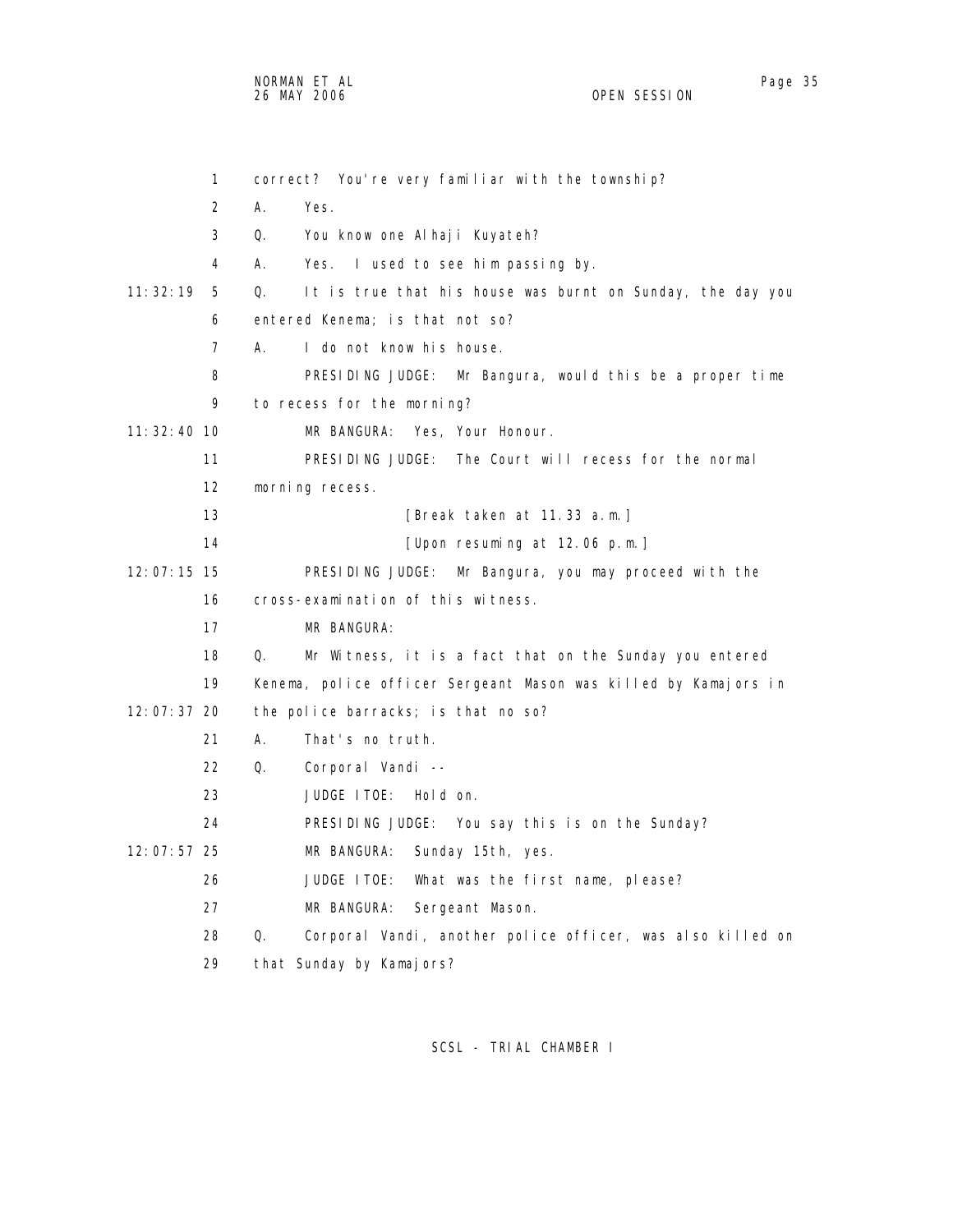NORMAN ET AL Page 36

1 A. I don't know that.

 3 Sunday, by Kamajors. 4 A. I don't know anything about that. 12:08:45 5 Q. Mr Witness, the CDF had a headquarter in Kenema; is that 6 not so? 7 A. Yes. 8 JUDGE THOMPSON: Forgive the interjection here. I remember 9 the first name you put to him. He said that is not true. Then 12:09:19 10 when you put the rest of those names, he said, "I don't know 11 anything about that." Wouldn't it be better for us to cover the 12 ground. I don't know whether the answer to one applies to all. 13 It's important for us, and it is important for you, that he may 14 not be denying that this is not within his knowledge. When he 12:09:47 15 says "That is not true" he's virtually taking issue with the 16 Prosecution. 17 MR BANGURA: I take the point, Your Honour. 18 Q. Mr Witness, is it your answer that these people that I have 19 called -- these policemen that I've called were not killed at all 12:10:10 20 by Kamajors on the 15th, or is it that you are not aware that 21 they were killed? 22 A. I don't know anything about the killing of a policeman in 23 Kenema. 24 Q. Thank you. Mr Witness, the CDF headquarters at Kenema was 12:10:33 25 at 27 Kaisamba Terrace; correct? 26 A. Yes. 27 Q. Is that building still used as a CDF headquarter today? 28 A. The people who own the house, it has been given back to 29 them. SCSL - TRIAL CHAMBER I

2 Q. Sergeant Momoh Tawul was killed on 15th February, that same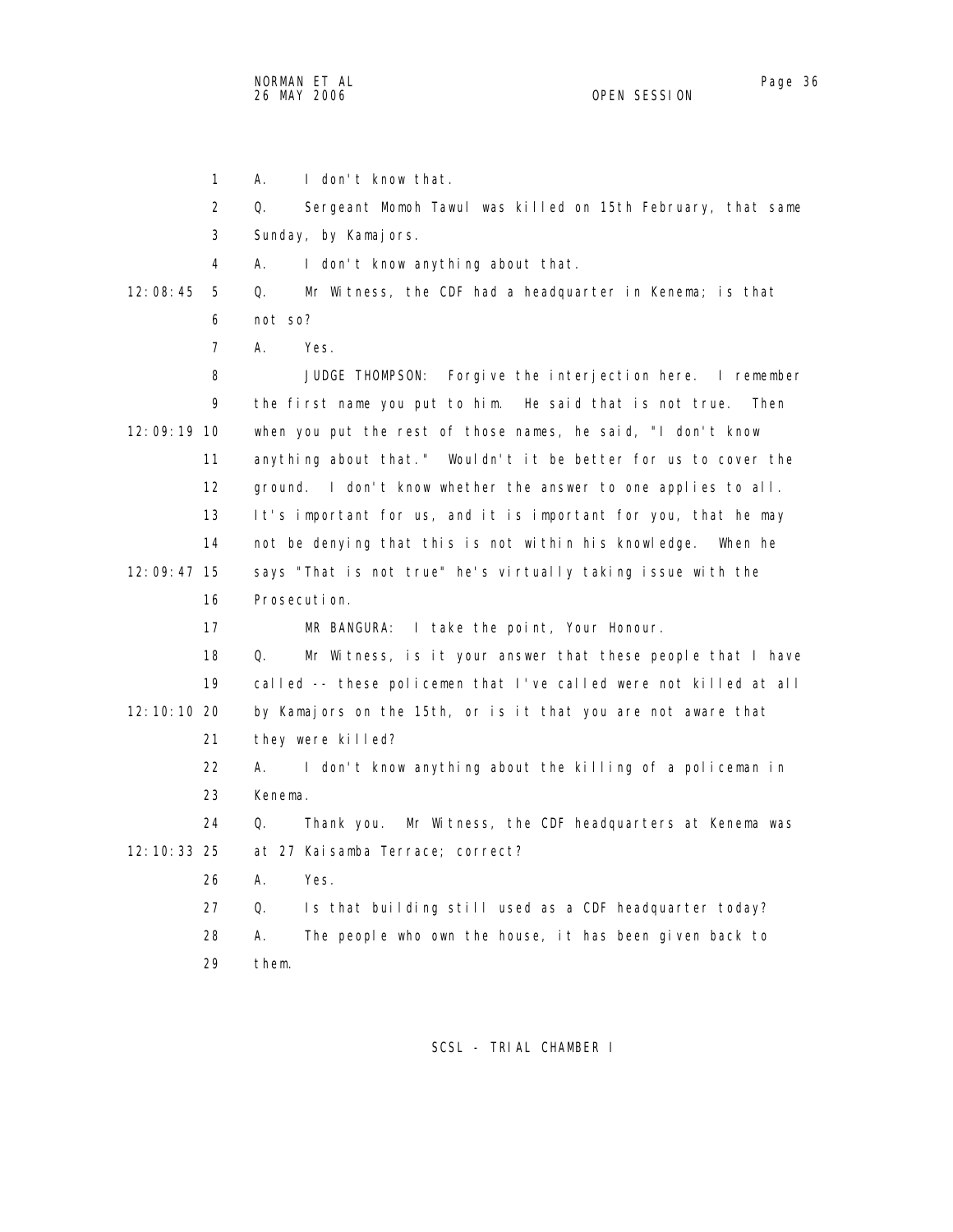NORMAN ET AL Page 37

OPEN SESSION

 1 Q. You will agree with me that it was, for a very long time 2 after you took Kenema, used as the headquarters of the CDF; for a 3 very long time up to disarmament; correct? 4 A. Yes. 12:11:23 5 Q. What sort of activities were going on at the CDF 6 headquarters during this period? 7 A. Even our boss stayed there. 8 Q. When you say your boss, who was this? 9 A. Musa Junisa was there. 12:11:53 10 JUDGE THOMPSON: Counsel, I don't think you should be 11 enticed by that. Your focus is on activities, not who were 12 living there. When you ask your precise question and you get an 13 imprecise answer, and you more or less just acquiesce, then the 14 witness takes the liberty to veer away from the direct answers. 12:12:17 15 Remember, you're trying to elicit facts. 16 MR BANGURA: Certainly, Your Honour. It's just that 17 when -- 18 JUDGE THOMPSON: We should not let the idiosyncratic 19 approaches of witnesses govern how the rules require that 12:12:32 20 questions be put. That's just my own view. 21 MR BANGURA: I take the point. It's just that when certain 22 issues come up anew and are sometimes worth pursuing -- 23 JUDGE THOMPSON: It's not your fault. It is a delicate 24 exercise. It's just to assist the Court. I'm really looking for 12:12:51 25 facts, not answers that do not relate to what was asked, that 26 kind of thing. 27 MR BANGURA: I will keep to the mainstream. 28 Q. Mr Witness, the question was what activities went on at the 29 headquarters during this period?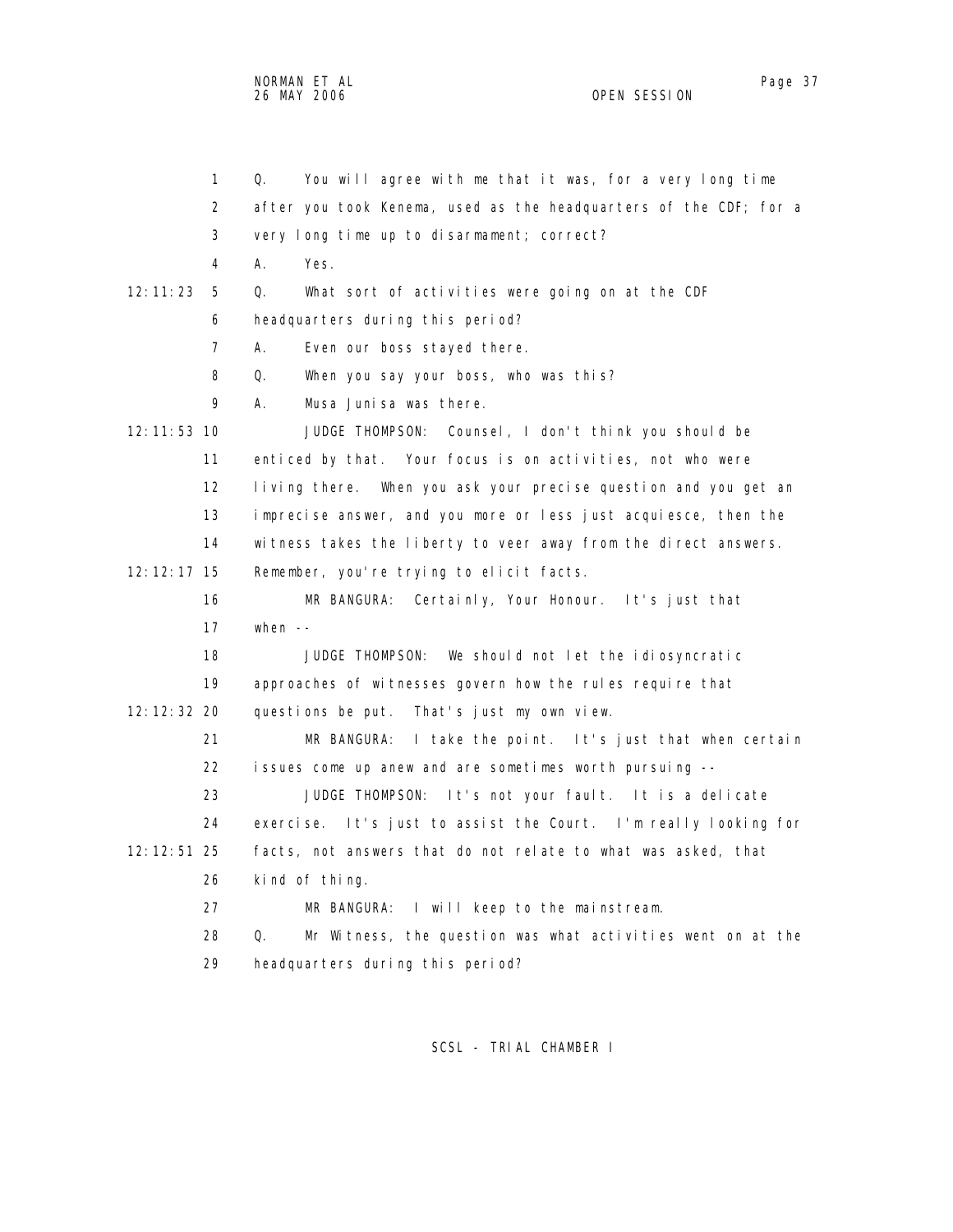NORMAN ET AL Page 38 and the set of the set of the set of the set of the set of the set of the set of the set o 26 MAY 2006 OPEN SESSION

|               | $\mathbf{1}$      | That's where we stayed. We had our offices; that's where<br>А.    |
|---------------|-------------------|-------------------------------------------------------------------|
|               | 2                 | we stayed.<br>Our boss was there.                                 |
|               | 3                 | Q.<br>What did you do there on a day-to-day basis?                |
|               | 4                 | А.<br>Well, we were there when ECOMOG needs us, they will take us |
| 12:13:37      | 5                 | and we will go and work together. That was our own office.        |
|               | 6                 | That's where we were. That's where we would assemble.             |
|               | $\overline{7}$    | Q.<br>Mr Witness, did you have offices there in which CDF         |
|               | 8                 | personnel would sit day to day and do paperwork?                  |
|               | 9                 | А.<br>Yes.                                                        |
| $12:14:03$ 10 |                   | Q.<br>Did you have an office there where complaints were made     |
|               | 11                | about CDF activities? You had somebody there who would receive    |
|               | $12 \overline{ }$ | complaints about what was going on, what the CDF did; was that    |
|               | 13                | not so?                                                           |
|               | 14                | No, I don't know that.<br>А.                                      |
| 12: 14: 34 15 |                   | But you did have an office there where CDF would receive<br>Q.    |
|               | 16                | complaints about collaborators.                                   |
|               | 17                | А.<br>They would take them to our boss.                           |
|               | 18                | Q.<br>They would take who, the collaborators?                     |
|               | 19                | А.<br>They would give them the information, give our boss the     |
| 12:15:05 20   |                   | information.                                                      |
|               | 21                | Q.<br>I do not seem to get your answer correctly, Mr Witness.     |
|               | 22                | А.<br>Who is the collaborator you're talking about?               |
|               | 23                | Q.<br>There was an office where complaints were received about    |
|               | 24                | collaborators. That was the original question. Perhaps we need    |
| 12: 15: 27 25 |                   | to get to that.                                                   |
|               | 26                | JUDGE ITOE: Can you specify "collaborators" for him?<br>He        |
|               | 27                | doesn't appear to get that.                                       |
|               | 28                | MR BANGURA:                                                       |
|               | 29                | Q.<br>Junta collaborators, Mr Witness.                            |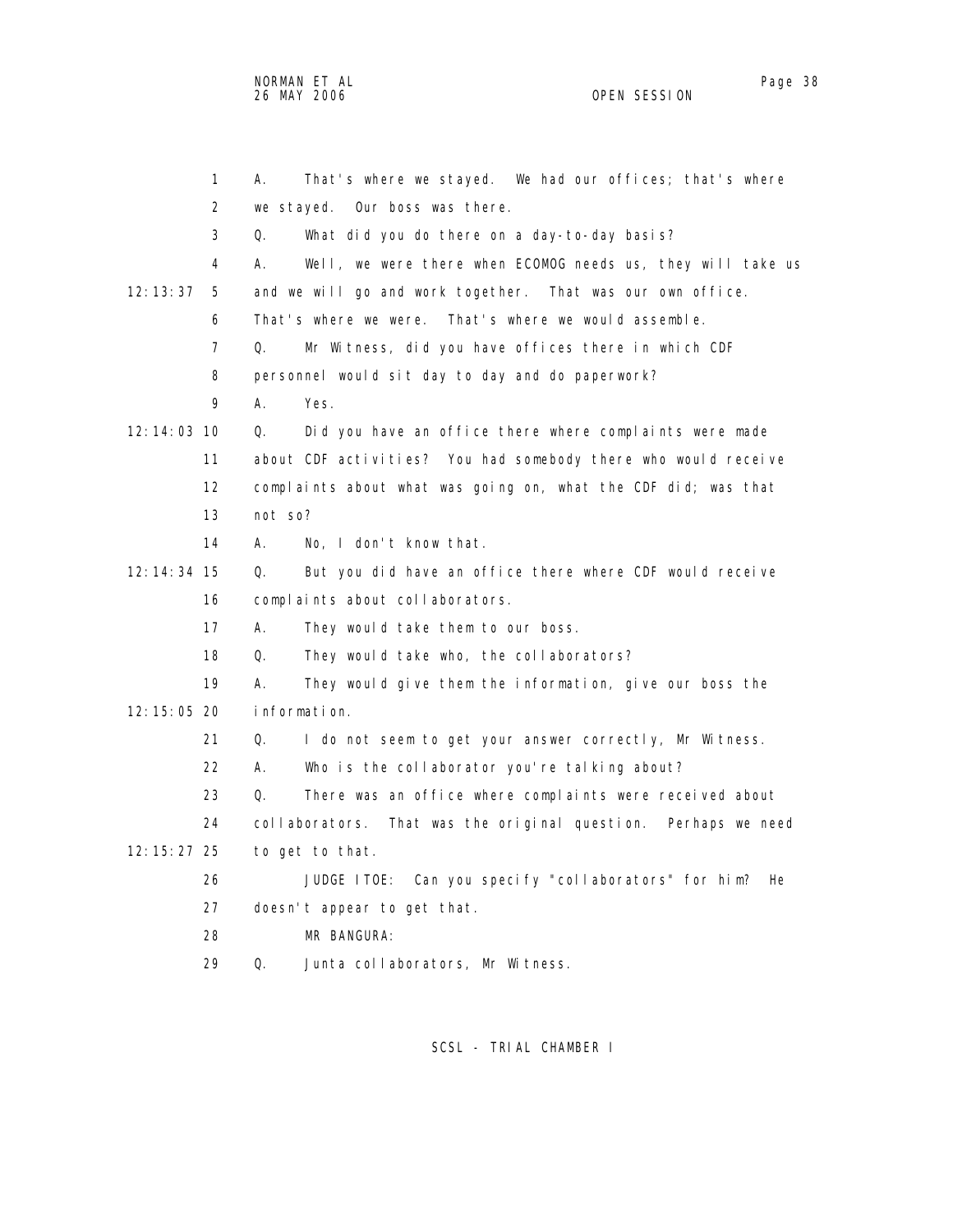NORMAN ET AL Page 39

 1 A. No, I do not know about such office there. 2 Q. Mr Witness, during the period you were doing the fighting 3 in Kenema, took Kenema, and even afterwards, did you capture any 4 enemies? 12:16:15 5 A. No, I did not see it. 6 Q. You did not see it? 7 A. And I didn't hear. 8 Q. When I asked you the question about somebody in the office 9 who would receive complaints, you said they would take them to 12:16:35 10 the boss. Was that not your answer? You said they would take 11 them to the boss. 12 A. Yes. 13 Q. So what was it that they would take to the boss? 14 A. If Kamajor did something wrong to his colleague, they will 12:17:08 15 go and report to him. 16 Q. What if when a Kamajor does something wrong to a civilian? 17 A. I did not hear about such reports. 18 Q. In effect, Mr Witness, you're saying that Kamajors did no 19 wrong to any civilians? 12:17:25 20 A. No. 21 Q. All through the period that you were a Kamajor in Kenema 22 after Kenema was taken? 23 A. Yes. 24 Q. Mr Witness, we're saying if Kamajors did something wrong to 12:18:13 25 civilians, they would have nowhere to make a report about it, 26 then; is that not so? Because the CDF office, the Kamajors did 27 not entertain any complaints from civilians about what Kamajors 28 were doing. 29 A. I did not see that.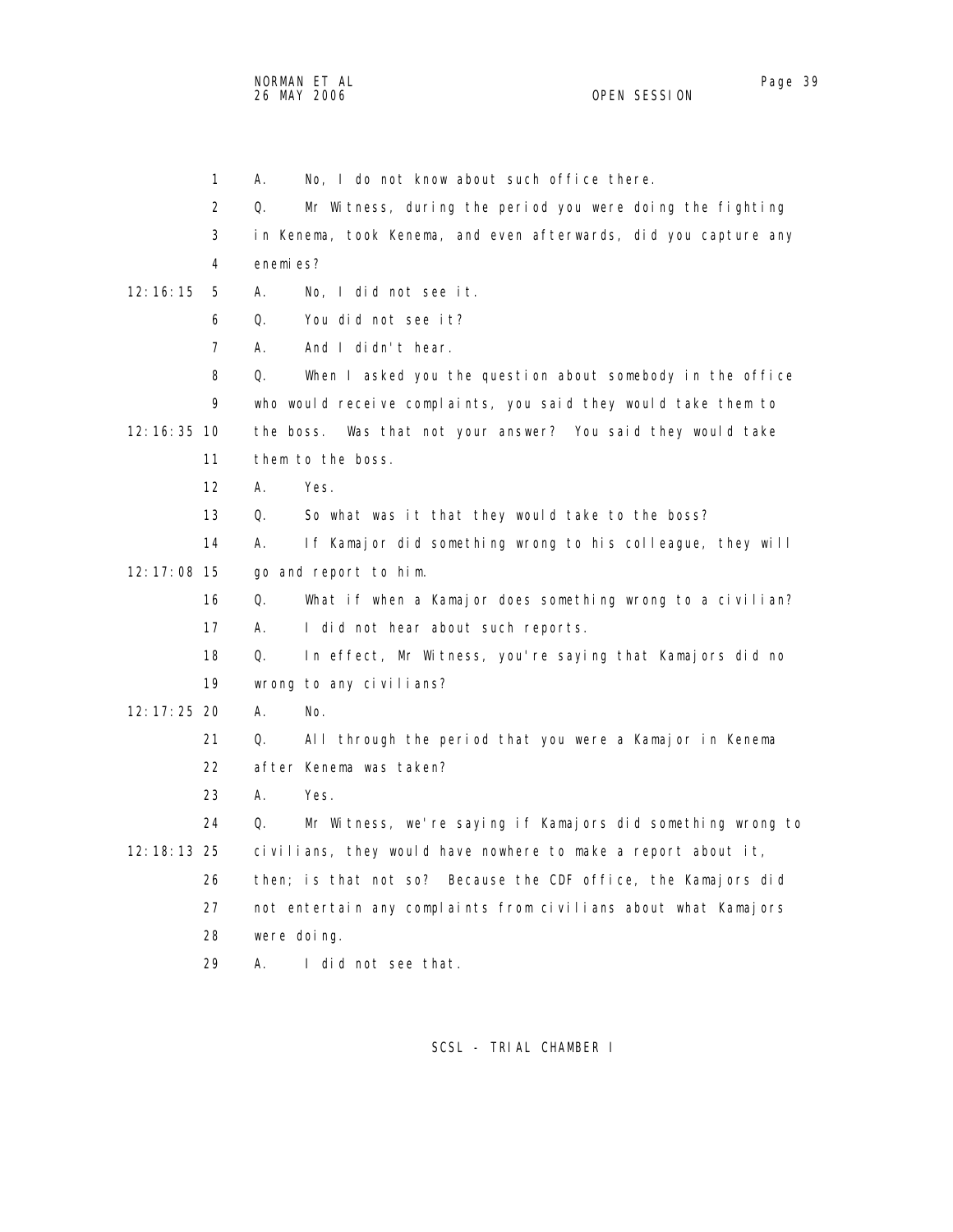NORMAN ET AL Page 40

 1 JUDGE ITOE: What did you not see? Take that question 2 again. You did not see that. What does that mean? 3 MR WILLIAMS: My Lord, he said he did not say that. 4 JUDGE ITOE: I thought he said he did not see. 12:18:46 5 MR BANGURA: See, was the word. That's what I heard him 6 use. 7 PRESIDING JUDGE: Take the question again. 8 MR BANGURA: 9 Q. Mr Witness, civilians who had complaints about Kamajors had 12:18:55 10 nowhere to take those complaints, because the CDF did not have 11 any office or anybody who would receive complaints from civilians 12 about Kamajors. 13 A. I did not hear a civilian report a Kamajor that this is 14 what the Kamajor has done to me. Where? In fact, it was amongst 12:19:24 15 us we were making such reports, but I did not hear it, nor did I 16 see it. 17 PRESIDING JUDGE: He has not answered your question. Take 18 the question again. Listen to the question carefully, 19 Mr Witness. This is not the question. 12:19:39 20 MR BANGURA: 21 Q. You have told this Court that Kamajors would report -- 22 refer the Kamajors to your bosses when somebody did wrong to 23 another; correct? 24 A. Yes. 12:19:51 25 Q. I am suggesting to you that civilians who were wronged by 26 Kamajors had nowhere to take a complaint because the Kamajors did 27 not have any means -- any provision for civilians to make 28 complaints. They had nobody who would listen to civilians when 29 civilians made complaints. I'm suggesting that to you,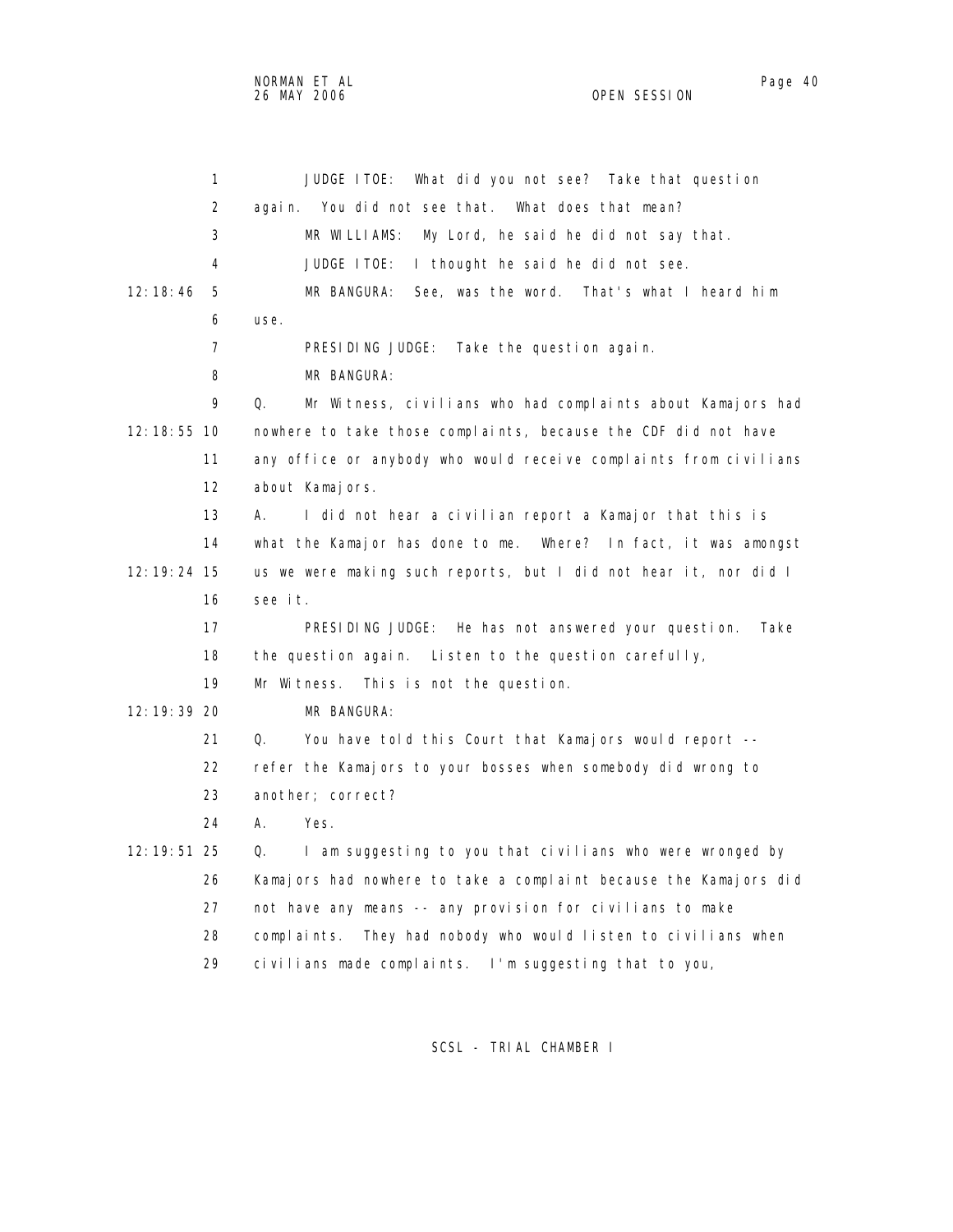1 Mr Witness. 2 A. I said they would give the complaints to our boss. Our 3 boss would receive the complaints. 4 Q. If you say they would give the complaints to your bosses, 12:20:44 5 civilians would make complaints to their bosses about Kamajors; 6 is that not so? Is that what you're saying? 7 A. If somebody did something wrong, if they made a complaint. 8 PRESIDING JUDGE: Ask the witness how long would they make 9 the complaint? I'm not able to follow that. 12:21:04 10 JUDGE THOMPSON: Also, in doing that, stick to civilians. 11 I don't know what the translation is getting. He's now -- 12 whenever you say civilians, he says anybody. You really are 13 focusing on civilians. 14 MR BANGURA: Certainly, Your Honour. 12:21:18 15 JUDGE THOMPSON: I don't know how the translation is 16 portraying that. I'm sure he knows who civilians are. 17 MR BANGURA: 18 Q. Mr Witness, how would a civilian -- who was the person -- 19 which one of the bosses would a civilian make a complaint to? 12:21:42 20 A. Well, Mr Musa Junisa. He was our boss then. 21 Q. Are you aware of any action which Musa Junisa took against 22 a Kamajor, against whom a complaint was made? 23 A. No. 24 Q. Did you see Musa Junisa punish a Kamajor at any time 12:22:24 25 because a complaint had been made against that Kamajor by a 26 civilian? 27 THE INTERPRETER: Can learned counsel please take that 28 question again slowly. 29 MR BANGURA: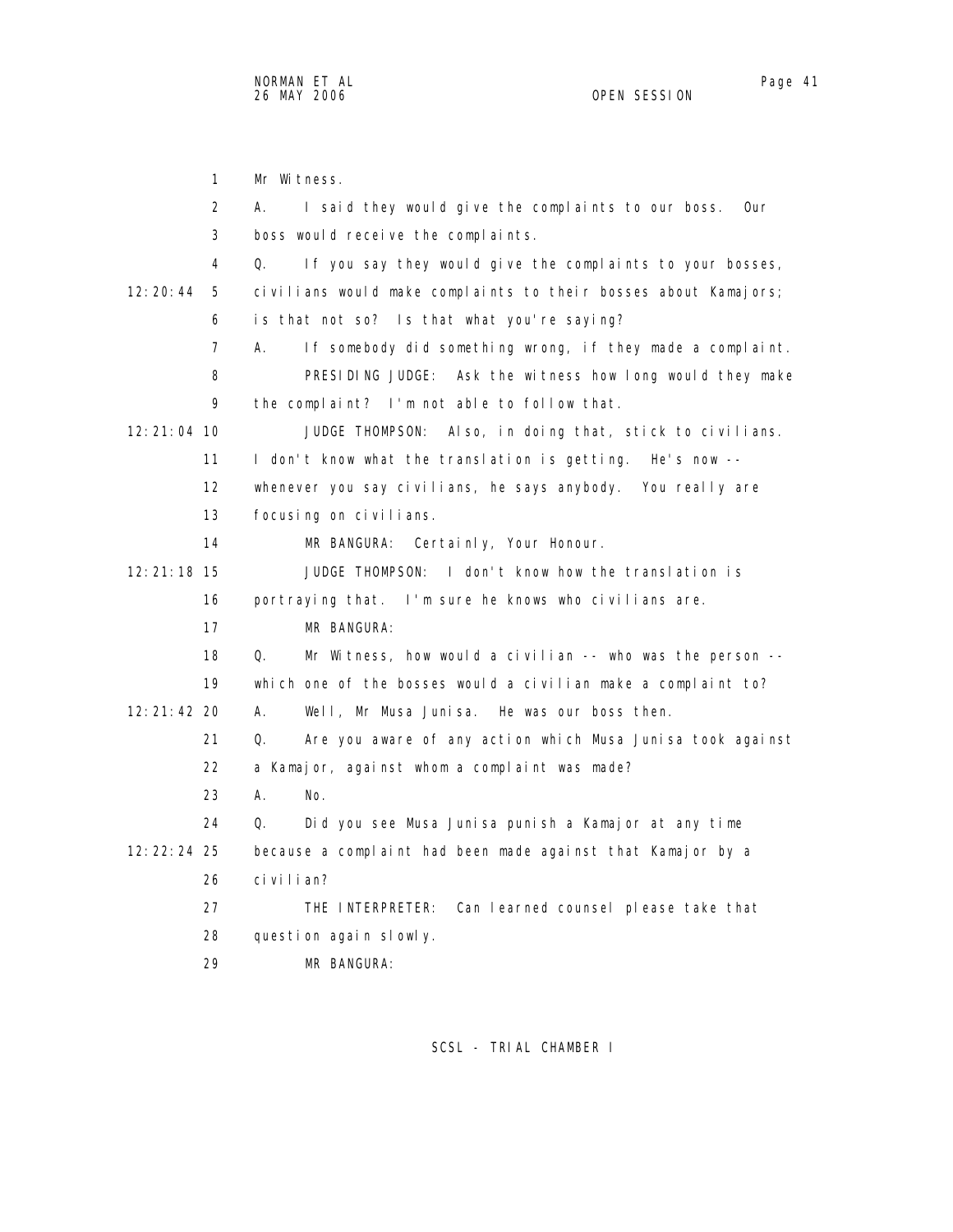|               | 1              | Did you see Musa Junisa punish a Kamajor at any time<br>Q.        |
|---------------|----------------|-------------------------------------------------------------------|
|               | $\overline{2}$ | because a civilian had made a complaint against that Kamajor to   |
|               | 3              | hi m?                                                             |
|               | 4              | Α.<br>No.                                                         |
| 12:22:52      | 5              | Q.<br>I put it to you, Mr Witness, that it did not happen because |
|               | 6              | complaints were never entertained by Kamajors from civilians.     |
|               | 7              | А.<br>Pardon me?<br>Repeat it.                                    |
|               | 8              | Mr Witness, complaints were never made to Kamajors by<br>0.       |
|               | 9              | There was no means for civilians to make those<br>civilians.      |
| $12:23:22$ 10 |                | complaints, that's why you did not see any situation where        |
|               | 11             | Musa Junisa punished a Kamajor on the basis of a complaint made   |
|               | 12             | by any civilian.                                                  |
|               | 13             | А.<br>They did not tell me that somebody had made a complaint,    |
|               | 14             | that's why I didn't --                                            |
| 12:23:46 15   |                | During the course of your fighting in Kenema, Mr Witness,<br>Q.   |
|               | 16             | did you capture the enemy? Did you capture your enemies?          |
|               | 17             | А.<br>No.                                                         |
|               | 18             | Did you kill the enemies then?<br>Q.                              |
|               | 19             | А.<br>No.                                                         |
| 12:24:15 20   |                | Q.<br>During your attack on SS Camp, no enemies were killed?      |
|               | 21             | А.<br>We did not kill anybody there.<br>No.                       |
|               | 22             | Q.<br>No enemies were captured?                                   |
|               | 23             | А.<br>Yes.                                                        |
|               | 24             | When you entered Kenema, you did not kill any enemies?<br>Q.      |
| 12:24:34 25   |                | А.<br>Yes.                                                        |
|               | 26             | Q.<br>You did not capture any enemies?                            |
|               | 27             | Α.<br>Yes.<br>Yes.                                                |
|               | 28             | PRESIDING JUDGE:<br>Excuse me, was the answer that in Kenema,     |
|               | 29             | they did not kill?                                                |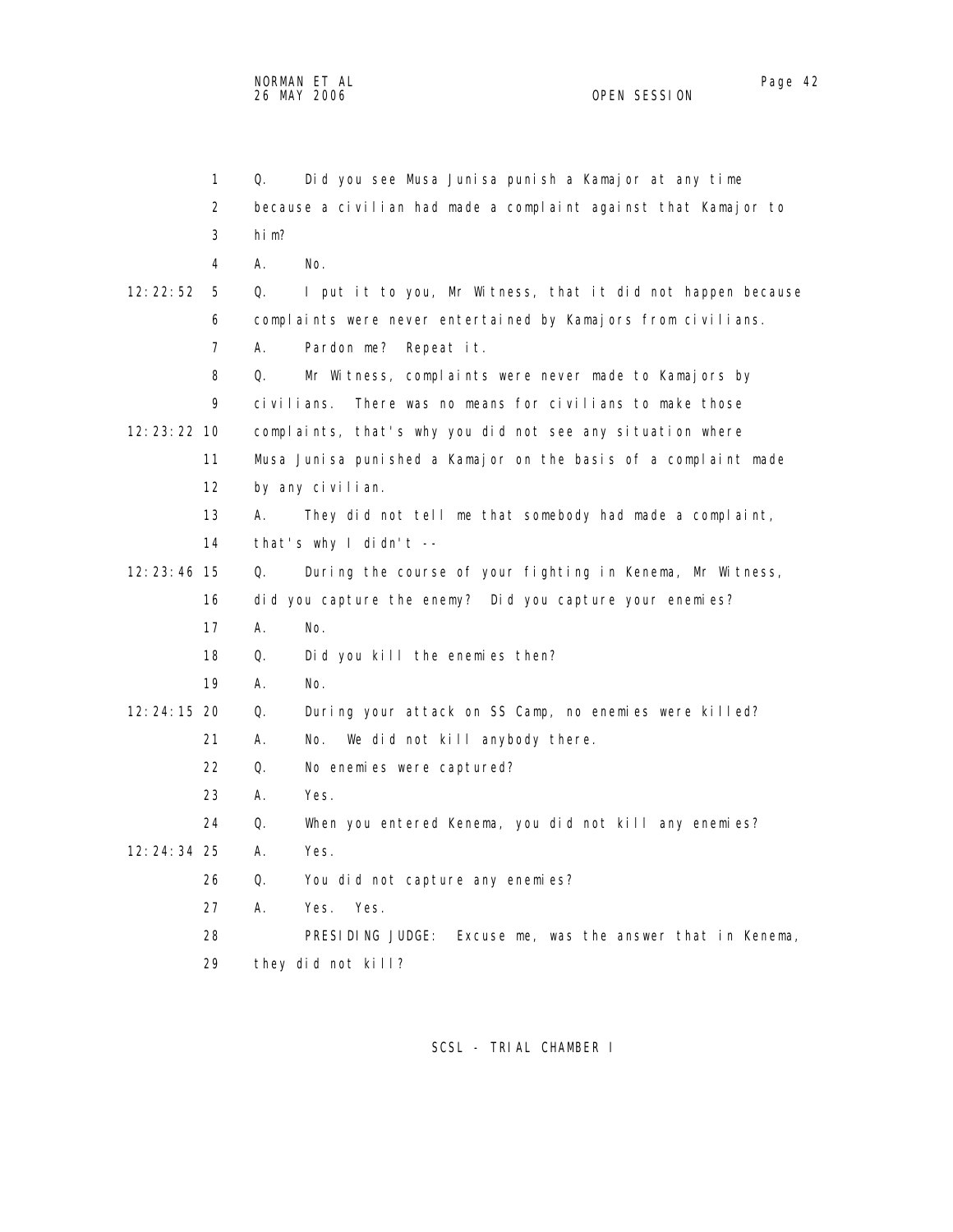1 MR BANGURA: They did not kill any enemies, they did not 2 capture any enemies. 3 PRESIDING JUDGE: Can you put the question about killing 4 again? Capture I understood, but the killing is not clear. 12:25:03 5 MR BANGURA: Your Honour, it is a general answer. 6 PRESIDING JUDGE: I know. 7 MR BANGURA: 8 Q. Did you kill any enemies in Kenema when you attacked 9 Kenema? 12:25:15 10 A. No. 11 Q. Even after you had taken Kenema, did you, at any point, in 12 later encounters kill any enemies? 13 A. No. 14 Q. And you did not capture any of your enemies during that 12:25:36 15 period? 16 A. Yes. 17 Q. Mr Witness, you have testified to the events that led to -- 18 rather, the planning for the attack on SS Camp. You said this 19 planning was done by yourselves at Tigbema; is that correct? 12:26:14 20 A. Yes. 21 Q. Was your commander, Mohamed Bhonie Koroma, part of this 22 planning to capture SS Camp? 23 A. Yes. 24 Q. Now, where did you get your supplies for this attack? 12:26:35 25 A. We did not get any supply. We ourselves went there. 26 Q. How were you armed for the attack? 27 A. The medicines that were used in our body, we used. 28 Q. Mr Witness, do you know CO Sahr? 29 JUDGE ITOE: Let's get this very clear. During that attack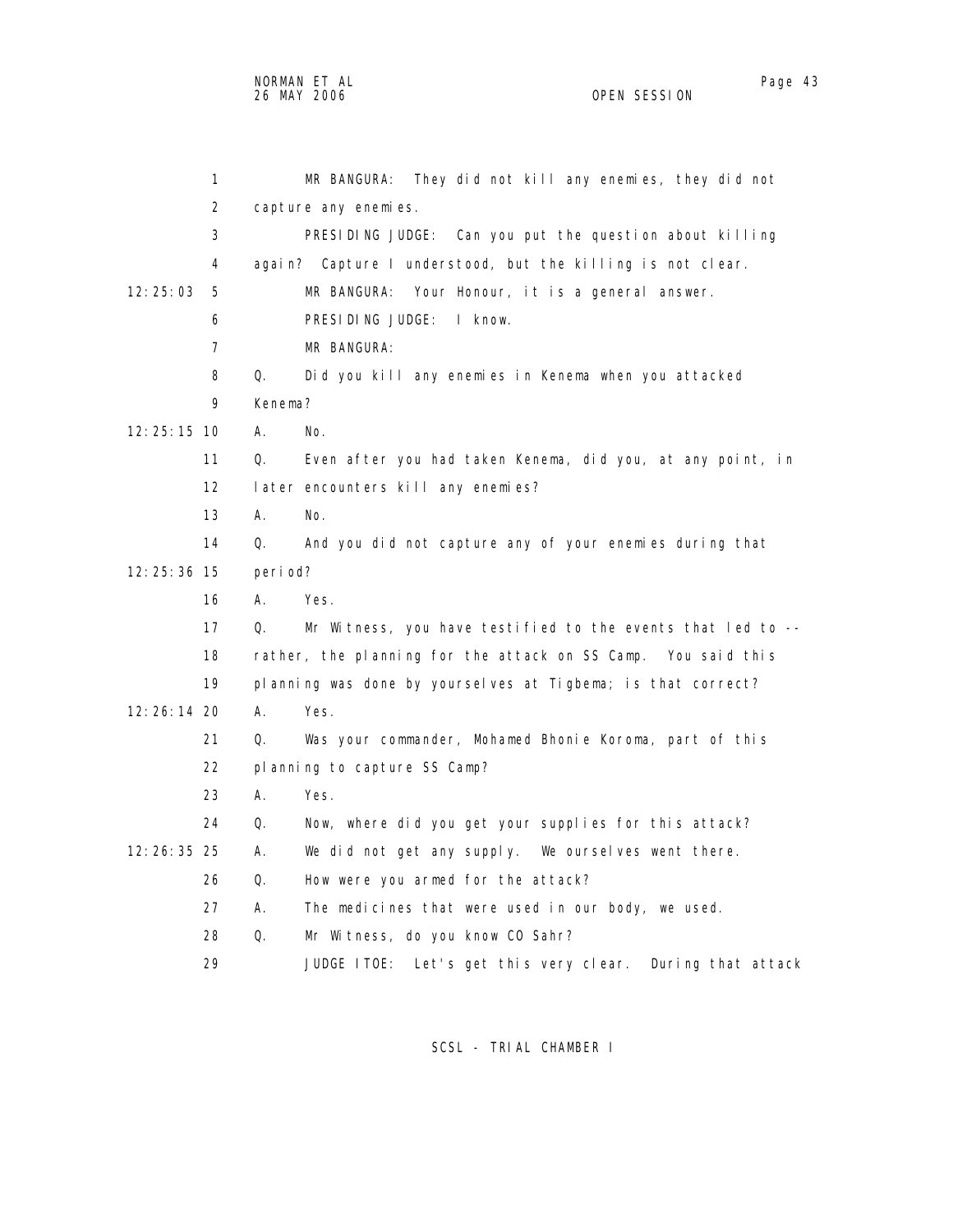NORMAN ET AL Page 44 and the set of the set of the set of the set of the set of the set of the set of the set o 26 MAY 2006 OPEN SESSION

|               | 1                 | on SS Camp, is the witness suggesting that they used no weapons  |
|---------------|-------------------|------------------------------------------------------------------|
|               | 2                 | and it is the medicines which they had that gave them victory    |
|               | 3                 | over the enemy. I want to get that very clear.                   |
|               | 4                 | THE WITNESS:<br>Yes.                                             |
| 12:27:30      | 5                 | MR BANGURA:                                                      |
|               | 6                 | Q.<br>What have you answered yes to, Mr Witness. Yes for what?   |
|               | $\overline{7}$    | А.<br>That when we went, the medicines we had in our body, we    |
|               | 8                 | used to capture SS Camp.                                         |
|               | 9                 | Q.<br>You were not at all armed?                                 |
| 12: 27: 42 10 |                   | А.<br>We had no guns.                                            |
|               | 11                | Q.<br>How many of you took part in that attack?                  |
|               | $12 \overline{ }$ | А.<br>We were many.                                              |
|               | 13                | Q.<br>Give a rough number. Were you up to 50?                    |
|               | 14                | I can't tell the number. It was more than that, so I can't<br>А. |
| 12:28:03 15   |                   | tell the number.                                                 |
|               | 16                | Q.<br>It might have been 100?                                    |
|               | 17                | А.<br>I said we were many. I can't tell the number.              |
|               | 18                | Q.<br>None of you had a weapon?                                  |
|               | 19                | А.<br>Except a short stick, then we stayed.                      |
| 12:28:26 20   |                   | Q.<br>Did you suffer any casualties in that attack?              |
|               | 21                | А.<br>No.                                                        |
|               | 22                | Q.<br>Mr Witness, do you know CO Sahr?                           |
|               | 23                | Yes.<br>А.                                                       |
|               | 24                | What was he?<br>Q.                                               |
| $12:28:47$ 25 |                   | А.<br>He was a section CO.                                       |
|               | 26                | Q.<br>Did he take part from that attack?                         |
|               | 27                | А.<br>We went together.                                          |
|               | 28                | Mr Witness, after you had taken SS Camp -- you said you<br>Q.    |
|               | 29                | took SS Camp, went on to attack Kenema and then came back, and   |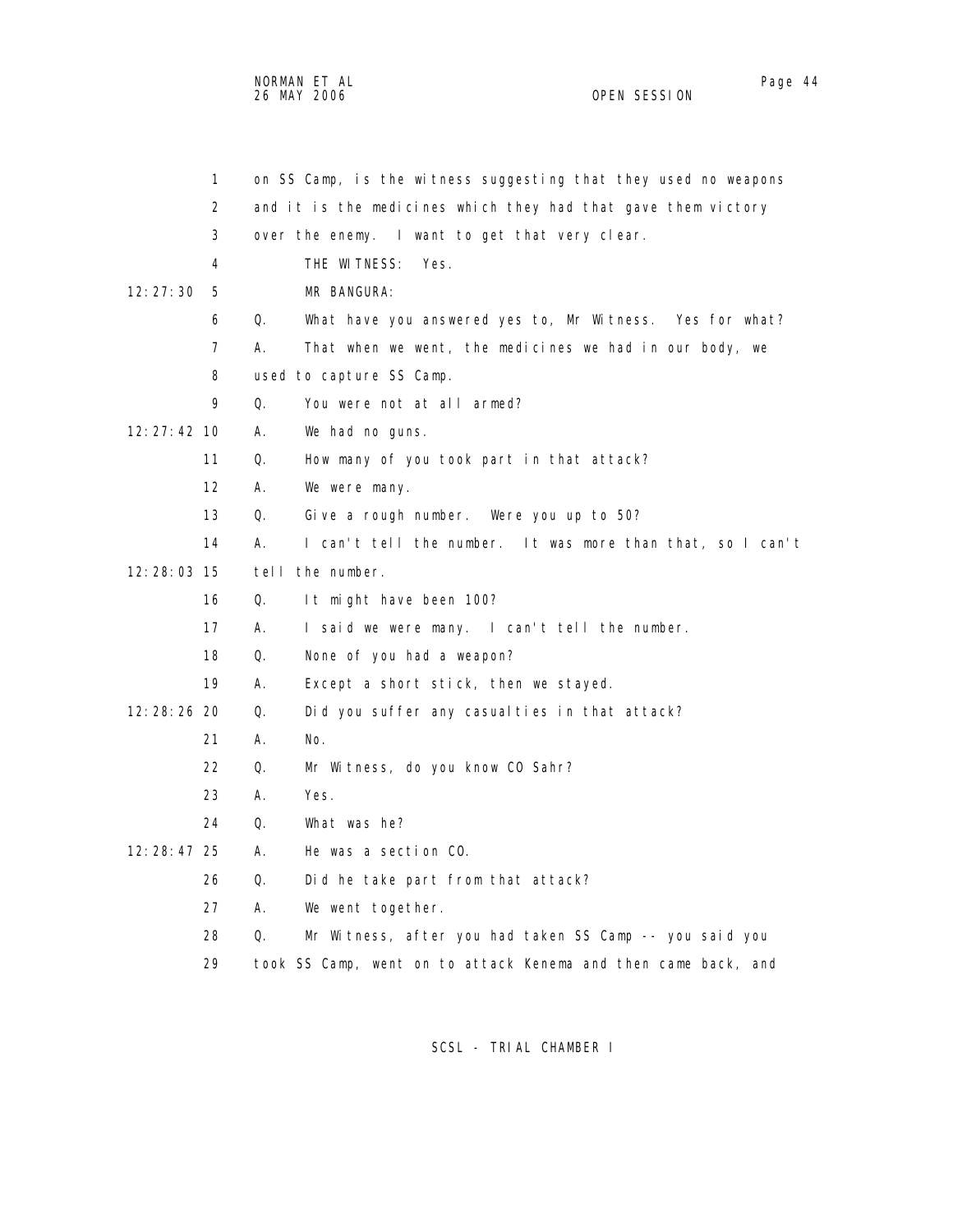| 1             | you continued to be there mainly; is that correct?                  |
|---------------|---------------------------------------------------------------------|
| 2             | А.<br>No.<br>When we captured SS Camp and went and captured Kenema, |
| 3             | I stayed in Kenema.                                                 |
| 4             | But you would come to SS Camp very often?<br>Q.                     |
| 12:29:44<br>5 | А.<br>Yes.                                                          |
| 6             | Apart from commander Koroma and Mohamed Bhonie Koroma and<br>Q.     |
| 7             | Stephen Lahai, was there any other commander at the camp that you   |
| 8             | knew?                                                               |
| 9             | Α.<br>In what way?                                                  |
| $12:30:14$ 10 | Q.<br>Commander at the camp. Was there any other commander whom     |
| 11            | you knew that commanded SS Camp?                                    |
| 12            | А.<br>No.<br>Stephen Lahai Fassah. When we left, it was             |
| 13            | Stephen Lahai Fassah.                                               |
| 14            | Q.<br>Stephen Lahai Fassah was a relative of yours; not so?         |
| 12: 30: 42 15 | А.<br>Yes. He was my sister's son.                                  |
| 16            | So you were familiar with what he was doing at SS Camp<br>Q.        |
| 17            | while he was there?                                                 |
| 18            | А.<br>Yes.                                                          |
| 19            | Did you used to see any visitors at SS Camp?<br>Q.                  |
| $12:31:11$ 20 | А.<br>No.                                                           |
| 21            | Q.<br>Did you know whether visitors came to SS Camp?                |
| 22            | А.<br>The visitors whom I know were ECOMOG, but I didn't know       |
| 23            | ECOMOG, any person that went there.                                 |
| 24            | Q.<br>Now when you say the visitors whom you knew, ECOMOG, ECOMOG   |
| 12: 31: 35 25 | came to visit the camp; is that what you're saying?                 |
| 26            | А.<br>They stay there together with the Kamajors.                   |
| 27            | [CDF26MAY06C - SV]                                                  |
| 28            | About what time did ECOMOG deploy their men at SS Camp?<br>Q.       |
| 29            | Just as they reached Kenema, on that day that they arrived,<br>А.   |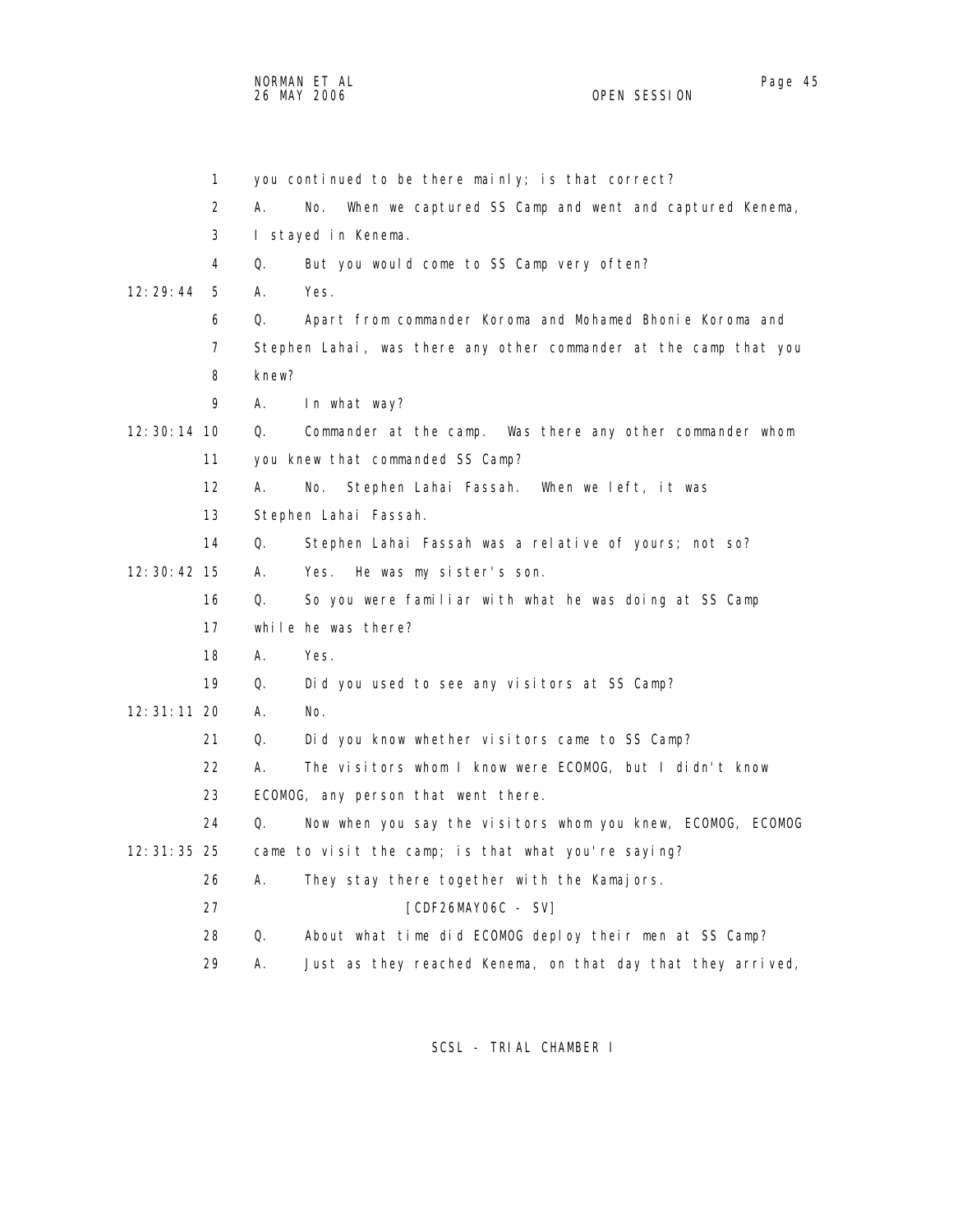1 when everything was settled, in the morning they went there. 2 Q. Mr Witness, what was happening at SS Camp on a day to day 3 basis? 4 A. When the Kamajors were there -- 12:32:23 5 Q. That's correct. 6 A. -- I used to go there and meet them. They and the 7 Kamajors, ECOMOG and them, they were working as one. They did 8 not give me any report about anything bad, that this bad thing 9 had happened or that bad thing had happened. I did not get that 12:32:50 10 kind of report. 11 Q. I have not really asked you whether anything bad was 12 happening. The question was what was happening there on a 13 day-to-day basis? 14 MR SESAY: My Lord, the way the question is being put, that 12:33:02 15 is why I believe the witness will have to answer in a way that 16 will appear as though he is not answering the question. 17 PRESIDING JUDGE: Your objection is overruled, Mr Sesay. I 18 think the question was quite clear. The question was on a daily 19 basis what was happening at SS Camp? It is fairly wide open. It 12:33:20 20 is not directed in one particular way. What was taking place, 21 this is what's being asked. 22 MR SESAY: My concern, My Lord, if I may be heard further, 23 my concern is that if the question is so wide open it will create 24 a situation where the witness might go in a way which may appear 12:33:40 25 that he's not answering the question. 26 PRESIDING JUDGE: The Court will appreciate that. I think 27 the question was quite clear and was not giving any rise to such 28 concerns. 29 MR SESAY: Yes, My Lord.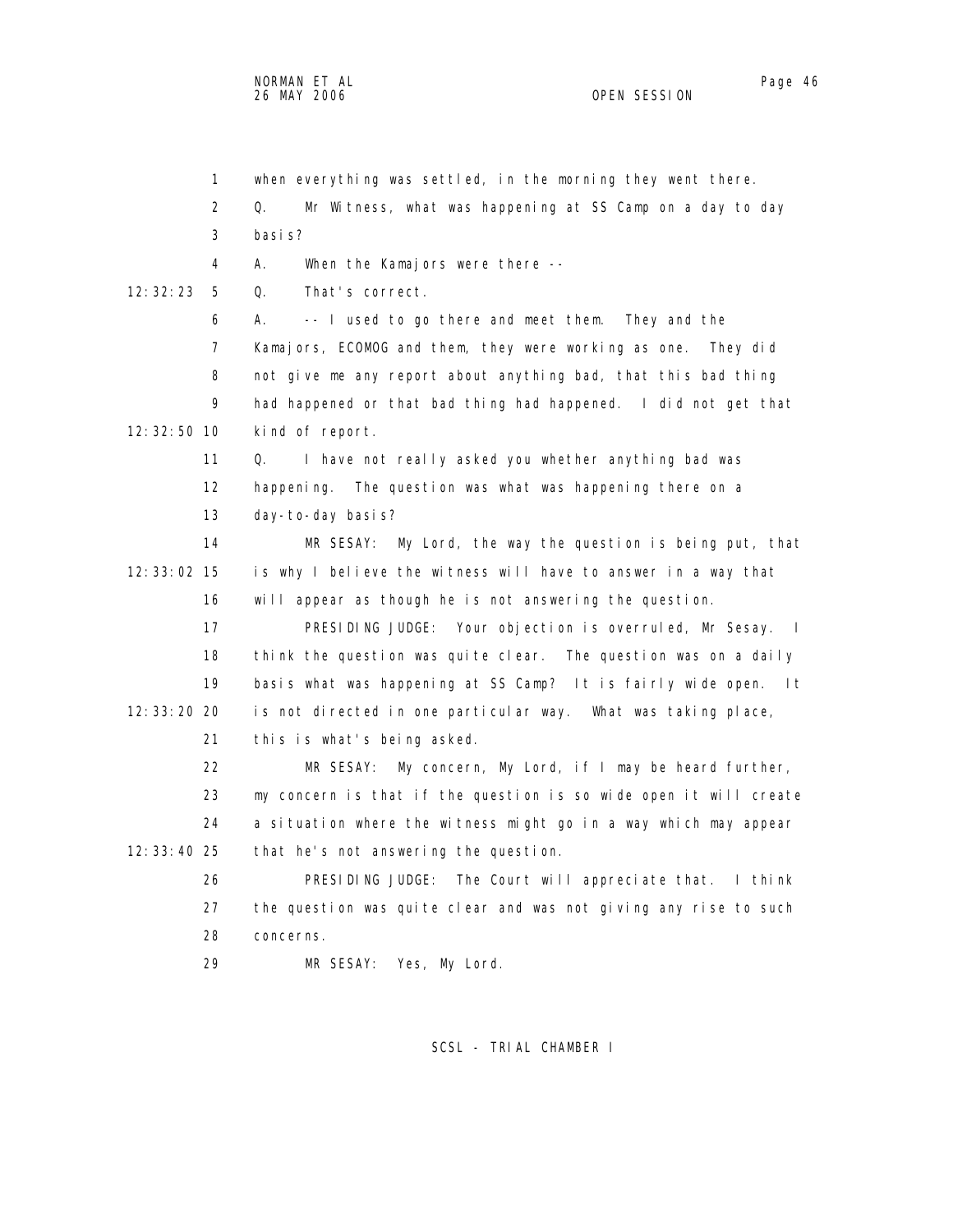1 PRESIDING JUDGE: Go ahead, Mr Bangura. Please proceed. 2 MR BANGURA: 3 Q. Mr Witness, the question remains unanswered. What was 4 going on at SS Camp on a daily basis? When you got there -- you 12:34:07 5 said you went there very frequently. You knew what Fassah was 6 doing, you were close to him. So what did you understand his 7 work to be on a day-to-day basis, as well as the other men he was 8 working with? 9 A. What I know that was happening, they were staying there. 12:34:32 10 When we arrived, we would sit together. But no bad thing 11 happened that I knew of. 12 Q. Did you know, for instance, Mr Witness, that they had a 13 checkpoint at SS Camp? Do you know that? 14 A. No, I did not see it. 12:35:04 15 Q. You know that they would go out on the patrol, the Kamajors 16 would go out on patrol, in and around the vicinity of SS Camp? 17 You're not aware of that? 18 A. Yes, together with ECOMOG. 19 Q. And when they went on patrol, they would come back with 12:35:25 20 persons captured as enemy. Are you aware of that? 21 A. No. No, I don't know that. 22 Q. Mr Witness, you're aware, are you not, that a record was 23 kept of all the events that were taking place at SS Camp by the 24 commander there? 12:35:56 25 A. I don't know that. 26 Q. Mr Witness, do you remember any of the Kamajor bosses 27 coming to SS Camp at any time? 28 A. Except Stephen Lahai Fassah. 29 Q. Stephen Lahai Fassah was based there; is that not so?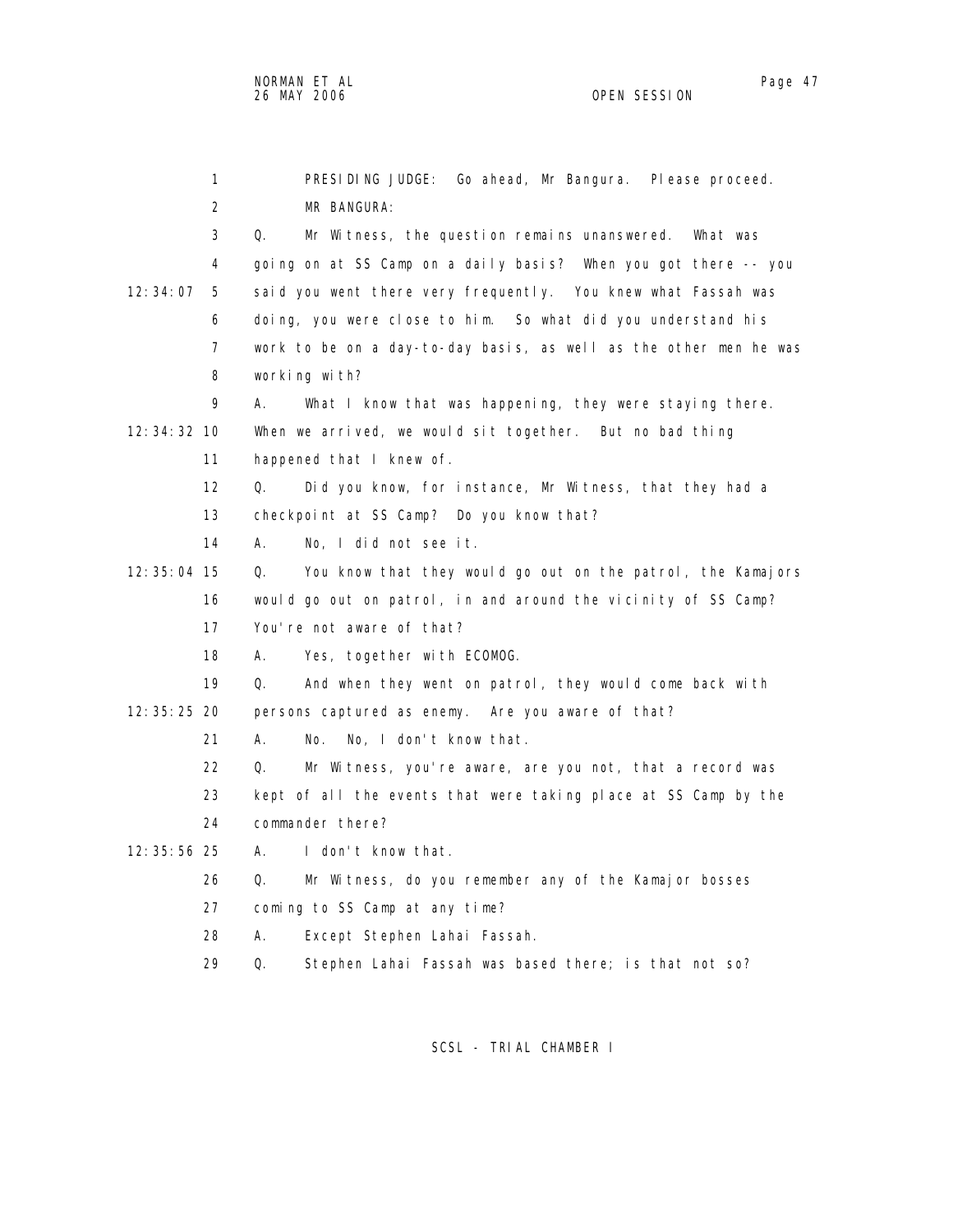1 A. Yes. 2 Q. But he would go back to Kenema and report on what was 3 happening frequently; is that not so? Did he or did he not, 4 Mr Witness? 12:37:02 5 PRESIDING JUDGE: Let the witness answer that question. I 6 don't think it was -- 7 THE WITNESS: I don't know that. 8 MR BANGURA: 9 Q. So who appointed Stephen Lahai Fassah to be at SS Camp? 12:37:16 10 A. Our boss, Musa Junisa. 11 Q. You would agree with me, then, that he reported back to 12 Musa Junisa on what was happening at the camp; is that not so? 13 A. Well, I don't know. 14 Q. Mr Witness, I suggest to you that in fact senior Kamajor 12:37:48 15 bosses visited SS Camp at various times while the Kamajors were 16 there? 17 A. I don't know that. 18 Q. Hinga Norman visited SS Camp, the first accused? 19 A. Not a day did I see that and I did not hear. 12:38:20 20 Q. The fighters at SS Camp were encouraged by the bosses who 21 brought them things to keep their spirits alive; is not so? Keep 22 their morale alive? 23 A. No. 24 JUDGE THOMPSON: Learned counsel for the first accused, you 12:38:55 25 probably might want to tell the witness much as these rocking 26 chairs are catered for their comfort, yet perhaps he should not 27 overdo it, because it tends to create a kind of melodramatic 28 effect rather than accord with the decorum and the dignity of the 29 Court. We've long abandoned the idea of the Court encouraging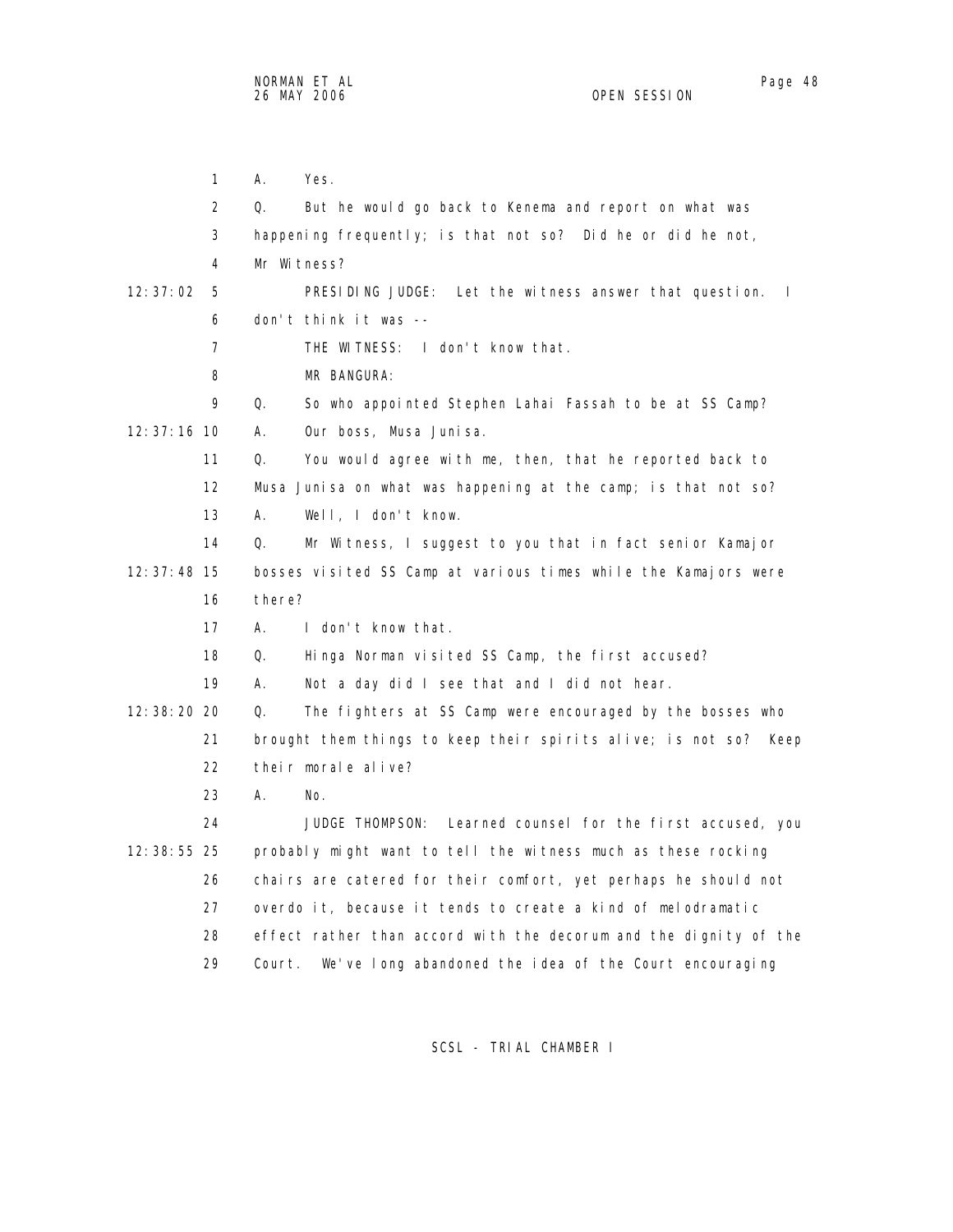1 melodramatic kind of posturing. So if you can communicate that 2 to him. We do not intend to make him uncomfortable but I'm sure 3 he doesn't really want to transform the seriousness of the 4 proceedings into something less serious. 12:40:02 5 MR JABBI: Thank you, My Lord. Mr Witness -- 6 JUDGE ITOE: [Microphone not activated]. I'll say no more 7 than my learned colleague has said, otherwise I would have gone 8 further with some other observations. But let's let the matter 12:40:22 10 MR JABBI: The Court wants me to tell you to avoid swinging 11 on the chair too much. You can make yourself as comfortable as 12 possible but don't overswing the chair. I hope it is reaching 13 you the way I am saying it. I would have loved to say it to you 14 in your own language.

12:40:53 15 JUDGE THOMPSON: Thank you, learned counsel.

 16 JUDGE ITOE: With a certain posturing of his arms and hands 17 and what have you.

 18 MR JABBI: And your gesticulations also should be kept to a 19 minimum.

12:41:20 20 JUDGE ITOE: Thank you, learned counsel.

21 MR JABBI: Spreading out your palms and that sort of thing.

- 22 PRESIDING JUDGE: Mr Bangura, please proceed.
- 23 JUDGE THOMPSON: I apologise, counsel.

24 MR BANGURA:

9 rest there.

 12:41:36 25 Q. Mr Witness, I suggest to you that when Hinga Norman came to 26 SS Camp he would bring, for the fighters there, morale boosters? 27 A. I don't know that.

28 Q. In case it's not clear to you by morale boosters, I am

29 referring to cigarettes, alcohol and sometimes food as well.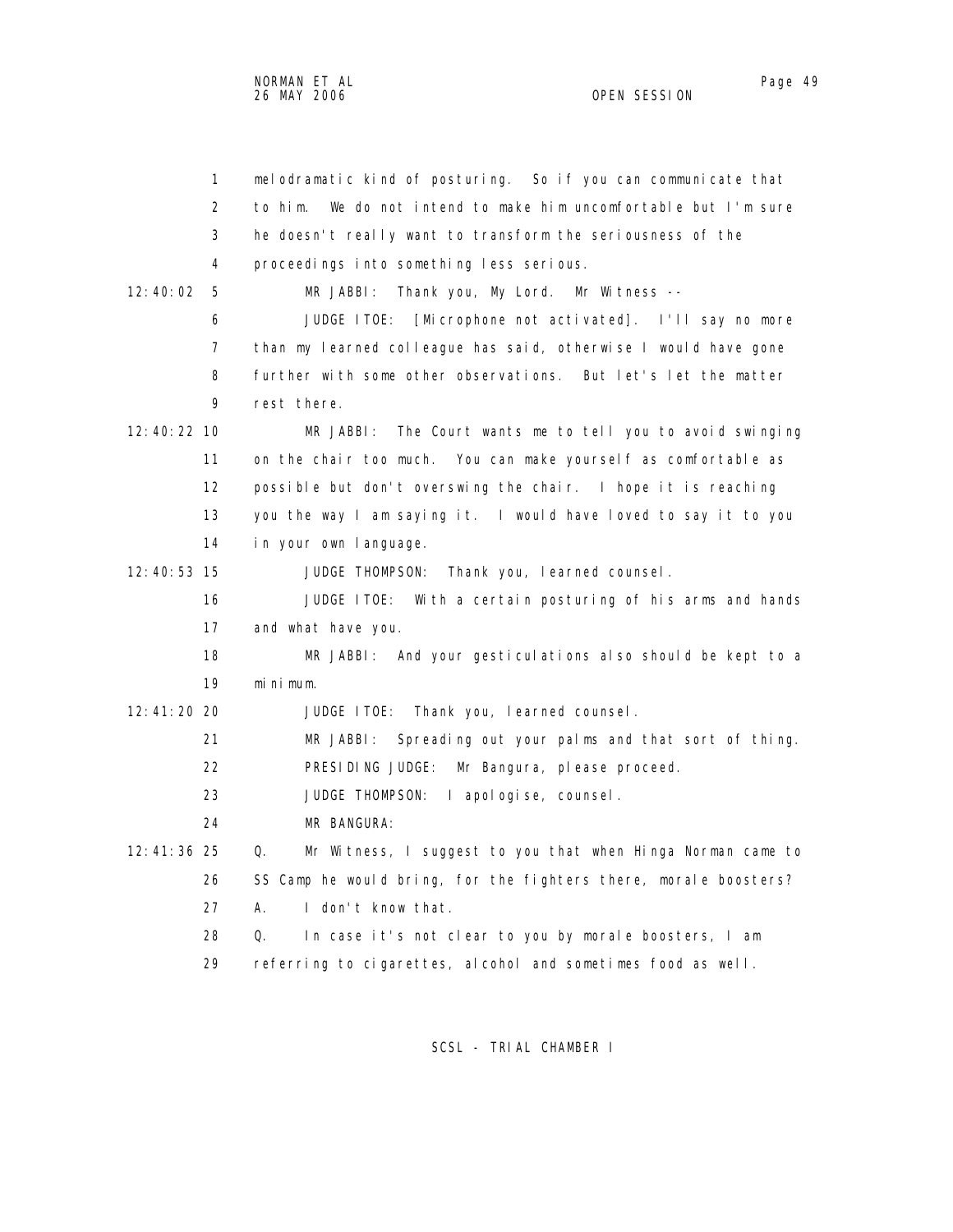1 A. I don't know. 2 Q. Mr Witness, the reason why you do not seem to know about 3 all of these facts that I'm putting to you is because you're not 4 being helpful. Because you have said you were a relative of 12:42:34 5 Fassah, you frequented the camp three times - about that often - 6 a week and obviously if you did you would have been aware of what 7 was going on there. But if you say you do not know, then it 8 means you're not being helpful to the Court. 9 A. I used to go there and we'll see each other. But I don't 12:43:04 10 know that. 11 Q. Or you do not want this Court to know what Stephen Lahai 12 Fassah, who was your relative, was doing at SS Camp? 13 A. No, the truth that I know is what I have said. 14 Q. Mr Witness, do you know KBK Magonna? KBK Magonna? 12:43:50 15 A. No. 16 Q. Mr Witness, as a Kamajor of your standing - you were a 17 commander, you had fought in Kenema, you had been part of the 18 group that attacked SS Camp - have you not at all heard this name 19 KBK Magonna amongst other Kamajors? 12:44:14 20 A. I used to hear KBK Magonna but I did not see him in person. 21 Q. And where did you hear about KBK Magonna? 22 A. I used to hear that KBK Magonna was in Bo but I did not see 23 him. 24 Q. If I suggest to you that in fact KBK Magonna operated in 12:44:37 25 Kenema, would you agree with me? 26 A. No, I did not see him. 27 Q. If I suggest to you that in fact KBK Magonna became so 28 notorious for atrocities against civilians in Kenema that 29 complaints were made against him by ECOMOG, would you agree with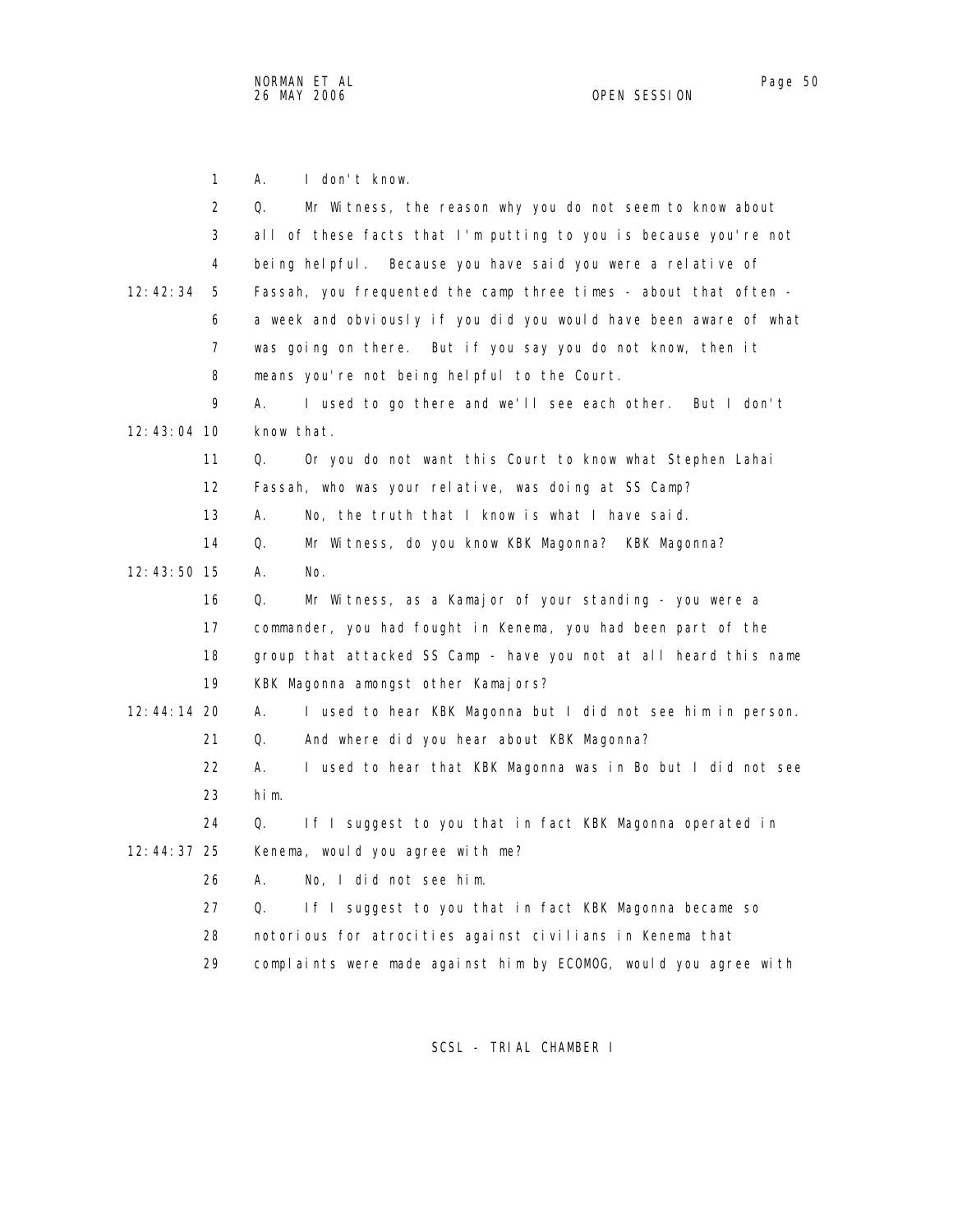1 me? 2 A. I don't know. 3 Q. Mr Witness, do you know Nyandeyama? I'm sorry, it's 4 Nyandehun. Do you know Nyandehun in Kenema? 12:45:42 5 A. There is no Nyandehun in Kenema. 6 Q. Is there any part of Kenema, a section of Kenema, called 7 Nyandehun? 8 A. I don't know Nyandehun in that Kenema District. Nyandehun, 9 I don't know there. 12:46:07 10 Q. I am talking of Kenema Town, within the township, perhaps 11 the outskirts of the town, is there a section called Nyandehun? 12 A. There is no Nyandehun in that area that I know of. 13 Q. How long have you lived in Kenema? 14 A. Kenema, I've been there for a long time. That's where I 12:46:38 15 was born. I've grown up there. 16 Q. I am suggesting to you, Mr Witness, that there is in fact a 17 section in Kenema called Nyandehun? 18 A. There is no section in Kenema called Nyandehun. They said 19 Nyandeyama, not Nyandehun. Nyandeyama is different from 12:47:04 20 Nyandehun. 21 Q. Sorry, my mistake. 22 JUDGE ITOE: Yes, indeed, I was going to say that we have a 23 name which has surfaced here, Nyandeyama. 24 MR BANGURA: I came up with Nyandeyama initially and I 12:47:16 25 thought I was calling the wrong name. I'm sorry. 26 Q. Mr Witness, thank you for correcting me. You, in fact, 27 agree that there is a section in Kenema called Nyandeyama? 28 A. Yes. 29 Q. I'm sorry for trying to mislead you there. Did you have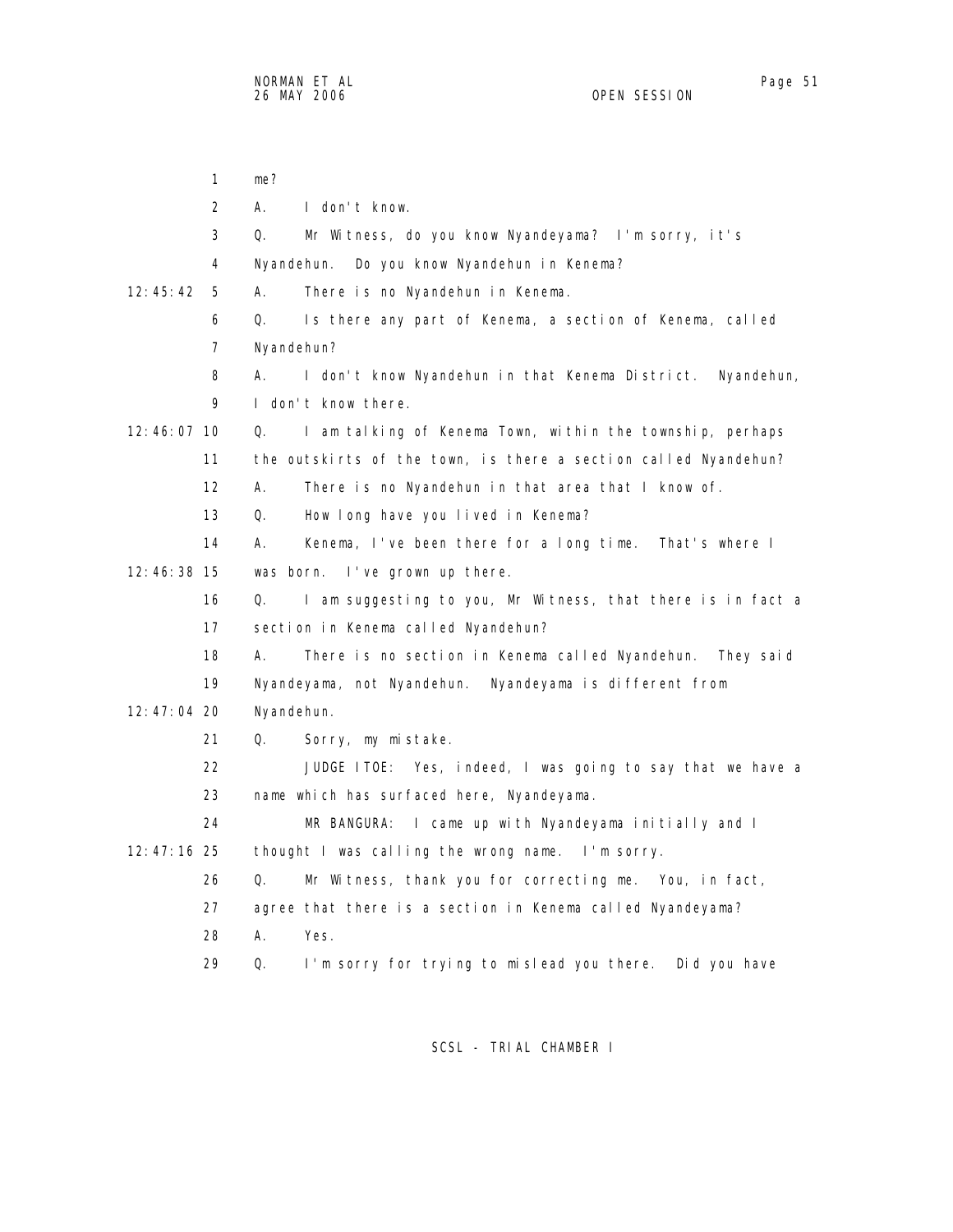|             | $\mathbf{1}$   | Kamajors based at Nyandeyama?                                      |
|-------------|----------------|--------------------------------------------------------------------|
|             | $\overline{2}$ | No, we would just go there and walk around and return.<br>А.       |
|             | 3              | Q.<br>Did you have Kamajors based on the outskirts of Kenema, in   |
|             | 4              | areas where main entry points or exit points from the town?        |
| 12:48:08    | 5              | Α.<br>Yes, but Nyandeyama, there was no Kamajor there.<br>We would |
|             | 6              | go there, walk around and return.                                  |
|             | $\overline{7}$ | Q.<br>And these points, they had checkpoints, yes? They had        |
|             | 8              | crossings on the road to prevent people from just coming through   |
|             | 9              | in and out of town; is that correct?                               |
| 12:48:27 10 |                | А.<br>No.                                                          |
|             | 11             | So when Kamajors were at these points how would they --<br>Q.      |
|             | 12             | what was the purpose for being there? In these outskirts posts     |
|             | 13             | that Kamajors maintained, what was the purpose of being there?     |
|             | 14             | А.<br>Kamajors and ECOMOG would be there. That's why I said        |
| 12:48:57 15 |                | there was no checkpoint there. It was ECOMOG and Kamajors that     |
|             | 16             | were in the same place. When they came they were -- Kamajors       |
|             | 17             | were under their control.                                          |
|             | 18             | PRESIDING JUDGE:<br>Does that mean they were Kamajor and           |
|             | 19             | ECOMOG checkpoints?                                                |
| 12:49:19 20 |                | THE WITNESS:<br>Yes.                                               |
|             | 21             | MR BANGURA:                                                        |
|             | 22             | Q.<br>So what happened at those checkpoints, Mr Witness?           |
|             | 23             | ECOMOG, they were in control of the checkpoints. A Kamajor<br>А.   |
|             | 24             | never brought a report to me that this is what has happened.       |
| 12:49:40 25 |                | Q.<br>So you are saying that ECOMOG had control wherever you       |
|             | 26             | operated with the Kamajors -- they operated with you, the          |
|             | 27             | Kamajors. Is that what you're saying?                              |
|             | 28             | А.<br>Yes.                                                         |
|             | 29             | And is it your position that Kamajors would do nothing<br>Q.       |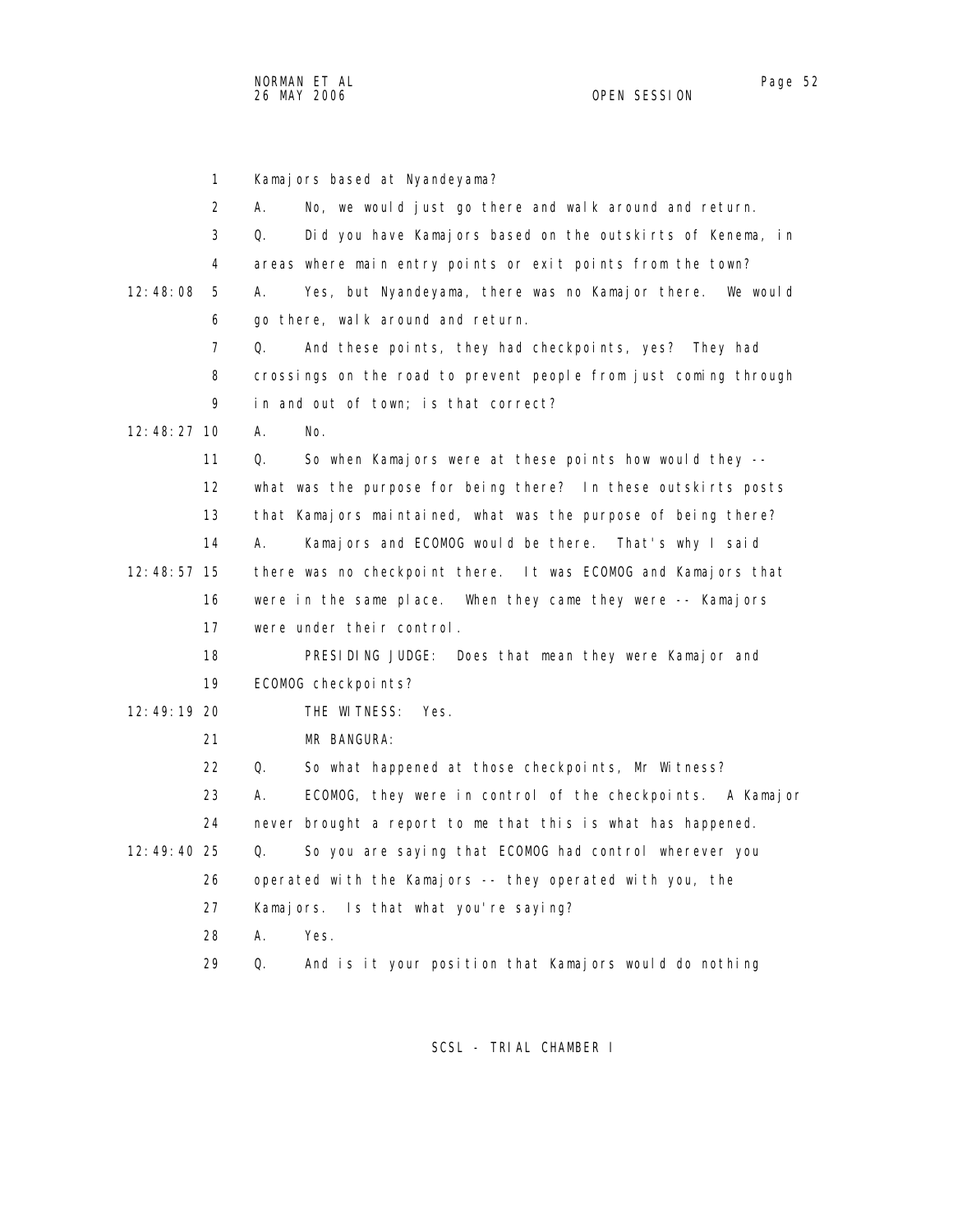1 which ECOMOG did not approve of? 2 A. Yes. 3 Q. Would it surprise you, then, to know that ECOMOG was 4 complaining about the behaviour of Kamajors? 12:50:29 5 A. Yes, it would surprise me. 6 Q. I specifically put it to you that ECOMOG made a complaint 7 about the behaviour of KBK Magonna in relation to atrocities 8 against civilians at SS Camp and within Kenema? 9 A. I don't know that. I don't know that. 12:50:54 10 Q. I suggest to you that in fact Kamajors had a free hand to 11 do whatever they liked and did not respect the authority of 12 ECOMOG? 13 A. No. I refer to a letter - Your Honours, it's Exhibit 89. 14 Mr Witness, are you able to read and write English? 12:51:28 15 PRESIDING JUDGE: He has testified he does not. 16 THE WITNESS: No, I'm not literate. 17 MR BANGURA: 18 Q. Mr Witness, there is evidence before this Court in a form 19 of a letter - I'm referring, Your Honours, to Exhibit 89 - which 12:51:48 20 is written by ECOMOG addressed to the vice-president of this 21 country at the time it was written, and this was in December of 22 1998. 23 A. I don't know that. 24 Q. I'm coming, Mr Witness. That letter complains -- ECOMOG 12:52:07 25 complained about the behaviour of Kamajors generally, but more 26 specifically about KBK Magonna, in respect of killings at 27 SS Camp. 28 MR WILLIAMS: My Lord, I don't know if I do not have the 29 correct exhibit, but Exhibit 89 does not complain about killings,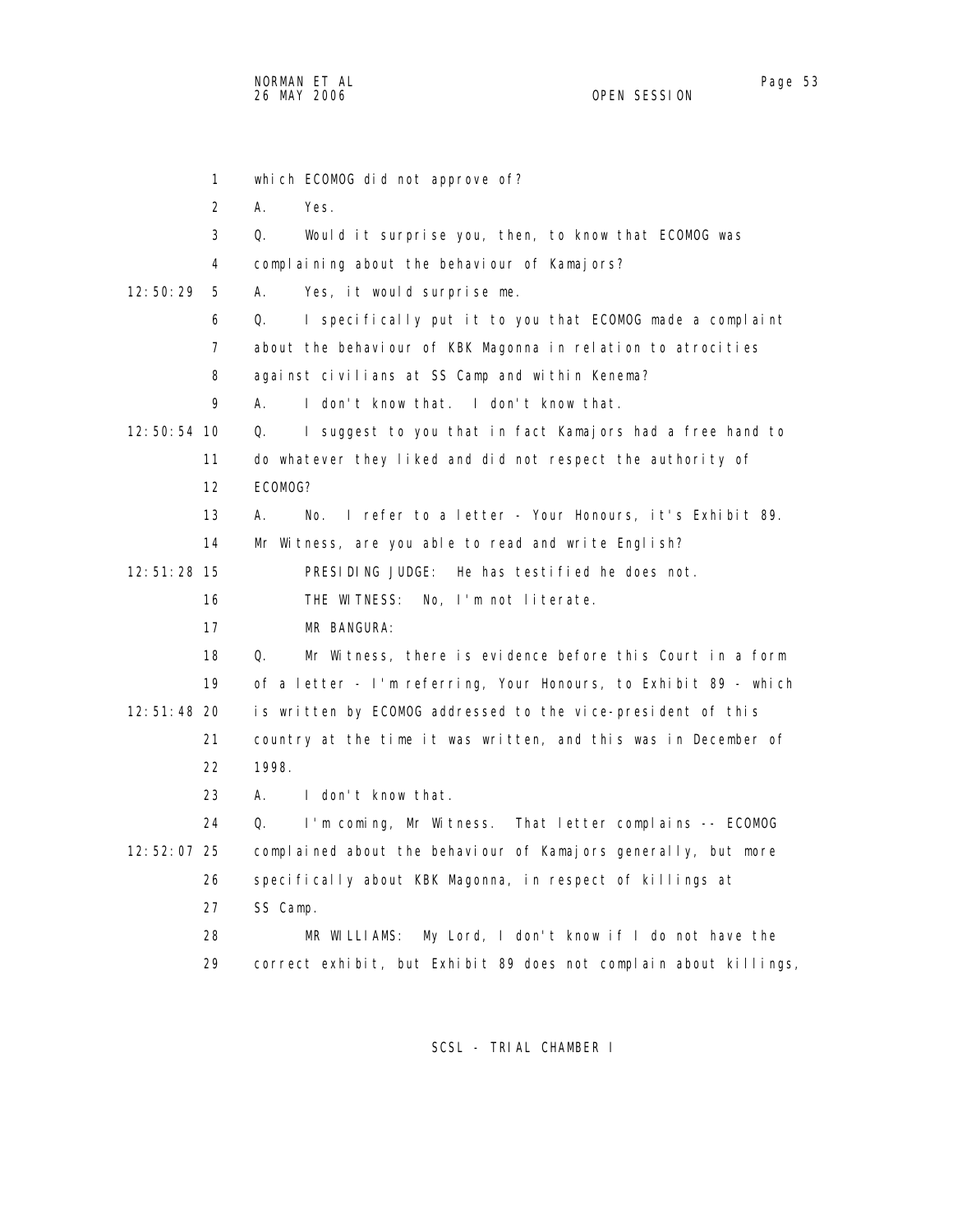1 My Lord. What I have is just a single-page letter and it does 2 not -- 3 PRESIDING JUDGE: Mr Williams, this is not your witness. 4 MR WILLIAMS: If somebody is misleading the Court, I think 12:52:43 5 as an officer of the Court I should be able to -- 6 PRESIDING JUDGE: Mr Williams, I have said to you that you 7 were cross-examining this witness. This is not your witness. 8 Please sit down. 9 MR WILLIAMS: As it pleases Your Lordship. 12:53:09 10 MR BANGURA: Your Honours, just so that the point about 11 misleading the Court is not left lying, I am just going to make 12 clear the reference to the Court about the allegation of killings 13 at the SS Camp. Your Honours, I'm reading from Exhibit 89; it's 14 a five-page document, not a one-page document. I'm reading from 12:54:13 15 the fourth page of it, numbered page 3 on it, paragraph L. It 16 says: 17 "Even though Mr Magonna denied killing anybody at SS Camp 18 there are strong evidences even within the Kamajor groups 19 that he committed the act." 12:54:31 20 This is part of the exhibit, the letter of complaint that 21 I'm referring to. 22 JUDGE THOMPSON: So you did not mislead the Court. 23 MR BANGURA: Certainly, Your Honour, I did not. 24 JUDGE THOMPSON: And that remark must have been an 12:54:43 25 unfortunate remark and I'm sure the learned counsel would want to 26 withdraw that. 27 MR WILLIAMS: My Lord, I apologise. I prefaced my comment 28 by saying that what I have is a one-page document and he has 29 alluded to a five-page --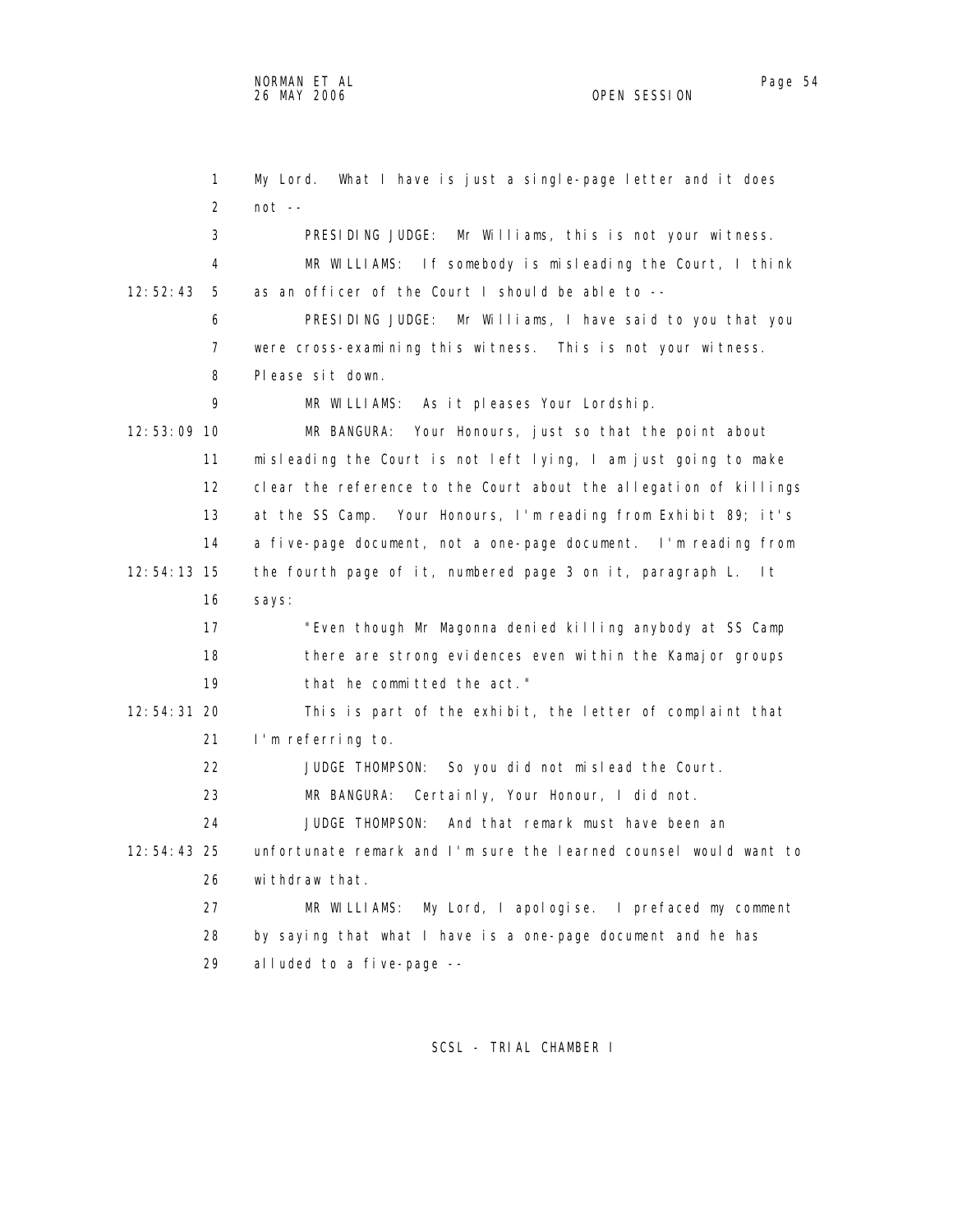1 JUDGE THOMPSON: The word "mislead" was very much 2 pregnant -- 3 MR WILLIAMS: As My Lord pleases. I take the cue, My Lord. 4 JUDGE THOMPSON: Could have been inadvertent or something. 12:55:08 5 MR WILLIAMS: I take the cue. I profoundly apologise, 6 My Lord. 7 MR BANGURA: Thank you, Your Honour. 8 Q. Mr Witness, I was putting to you that in fact there was 9 this complaint by ECOMOG about the behaviour of KBK Magonna in 12:55:26 10 relation to killings at SS Camp. And the point I'm making to you 11 is that Kamajors were not actually under ECOMOG control; they had 12 a free hand to do whatever they liked. That's my suggestion to 13 you. 14 A. No. I know that we were working under them. 12:56:02 15 Q. In fact, ECOMOG found it so difficult that the only avenue 16 open to them was to make a complaint to the vice-president at the 17 time. Do you agree with me? 18 A. I don't know that. 19 Q. Mr Witness, you have said that you saw Moinina Fofana in 12:56:34 20 Kenema once when there was a meeting. They went for a meeting to 21 the SLPP office. Am I correct? Is that what you said? 22 A. Yes, that was where I saw him. 23 Q. About what time was this? 24 A. It's taken a long time. I can't tell the date. 12:57:03 25 Q. Was it just after you had taken Kenema? 26 A. The time that the President was restored, that was the time 27 they went there. 28 Q. Was it just Moinina Fofana that you saw at that time, among

29 the Kamajor bosses?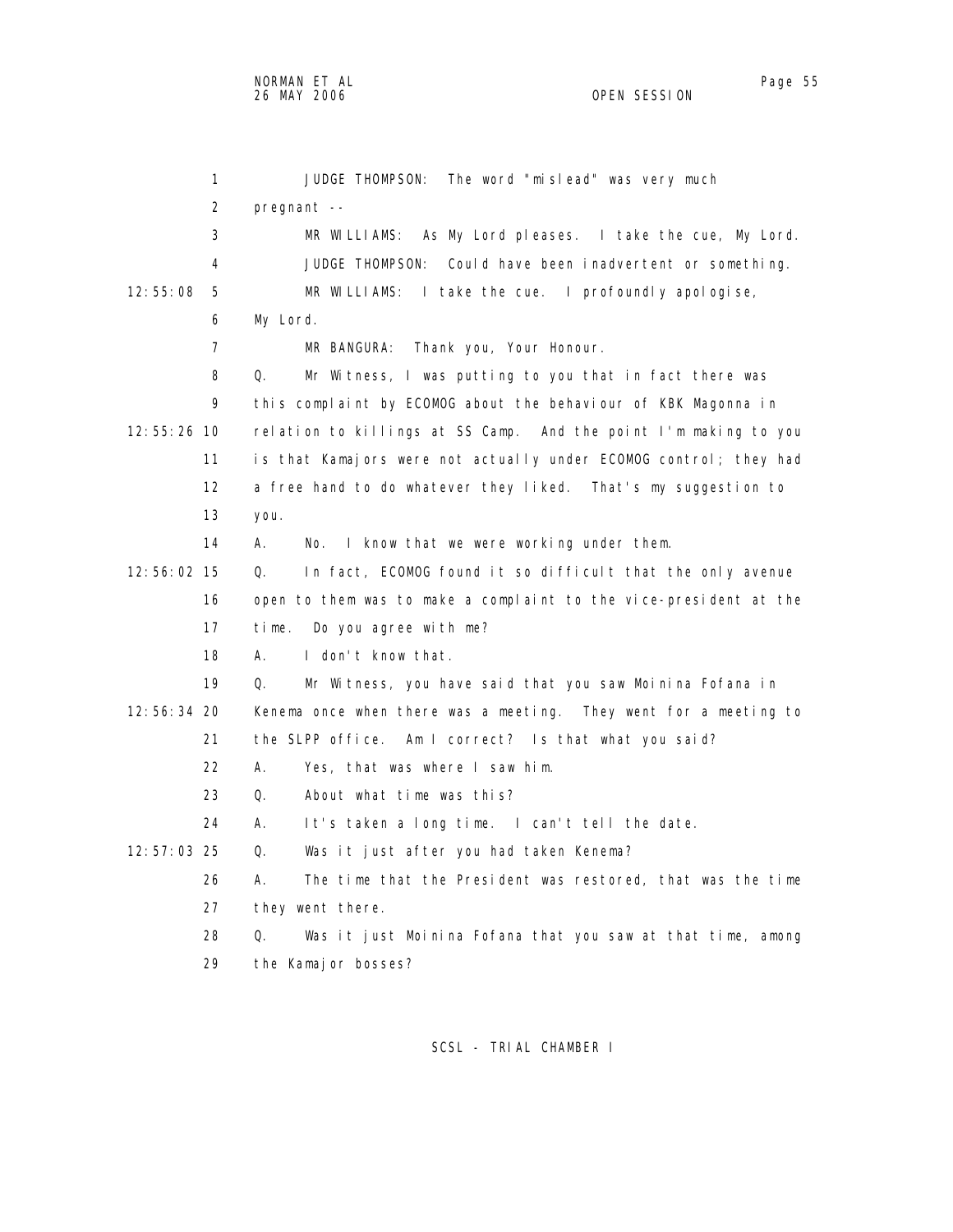NORMAN ET AL Page 56 and the set of the set of the set of the set of the set of the set of the set of the set o 26 MAY 2006 OPEN SESSION

|               | 1              | Α.          | That was the day I saw him. That was the day he was              |
|---------------|----------------|-------------|------------------------------------------------------------------|
|               | $\overline{2}$ |             | identified to me that he was Moinina Fofana.                     |
|               | 3              | Q.          | Did you also see Hinga Norman on that day?                       |
|               | 4              | А.          | Yes, they went together with the President.                      |
| 12:57:42      | 5              | Q.          | How about Allieu Kondewa, did you see him on that day?           |
|               | 6              | А.          | I don't know him.                                                |
|               | $\overline{7}$ | Q.          | In fact, Mr Witness, this was not the first time that you        |
|               | 8              |             | had seen these people in Kenema. I'm talking about               |
|               | 9              |             | Moinina Fofana and Hinga Norman. This was not your first time of |
| $12:57:59$ 10 |                |             | seeing them in Kenema.                                           |
|               | 11             | А.          | Moinina Fofana, that was the first time I saw him in             |
|               | 12             | Kenema.     |                                                                  |
|               | 13             | Q.          | Did you get to see him in Kenema after that on other             |
|               | 14             | occasi ons? |                                                                  |
| 12:58:17 15   |                | А.<br>No.   |                                                                  |
|               | 16             | Q.          | Mr Witness, do you know about the War Council? Have you          |
|               | 17             |             | heard the name the War Council?                                  |
|               | 18             | А.          | Where?                                                           |
|               | 19             | Q.          | Generally just the name the War Council as an organ within       |
| 12:58:39 20   |                |             | the Kamajor society, the CDF. The War Council, have you heard    |
|               | 21             |             | that name before?                                                |
|               | 22             | А.          | I don't know that.                                               |
|               | 23             | Q.          | Did you know that at Base Zero there was a War Council?          |
|               | 24             | А.          | I don't know anything about that.                                |
| 12:59:03 25   |                | Q.          | Mr Witness, I am putting it to you that the War Council in       |
|               | 26             |             | fact met in Kenema about two months after you had taken Kenema.  |
|               | 27             | А.          | I don't know that.                                               |
|               | 28             | Q.          | Mr Witness, in earlier testimony you have said that -- you       |
|               | 29             |             | have disagreed with me that Kamajors committed atrocities in     |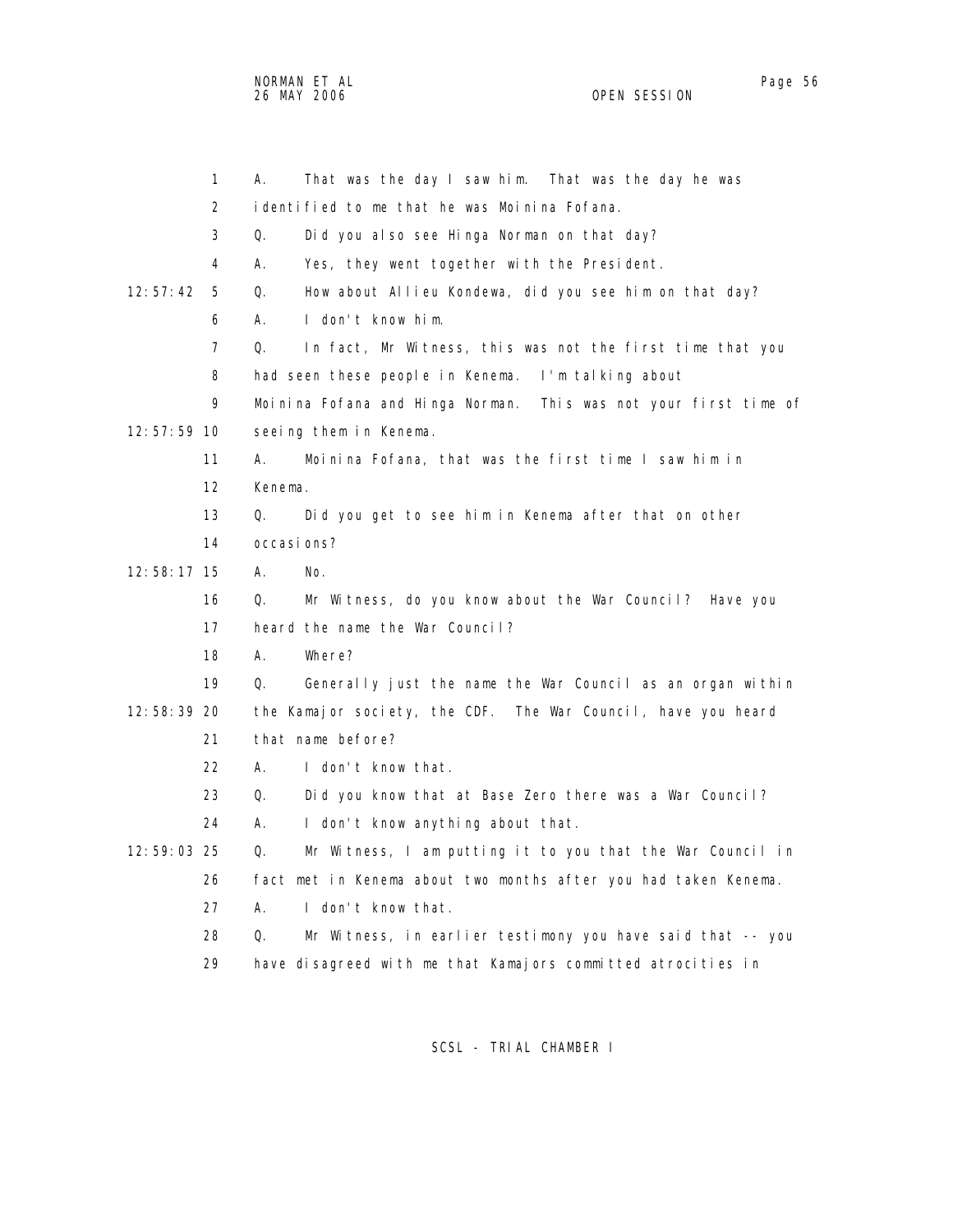1 Kenema?

|               | $\overline{2}$    | А. | No.                                                                          |
|---------------|-------------------|----|------------------------------------------------------------------------------|
|               | 3                 | Q. | You have disagreed with me that Kamajors targeted junta                      |
|               | 4                 |    | collaborators; not so?                                                       |
| 12:59:56      | 5                 | А. | Yes.                                                                         |
|               | 6                 | Q. | Mr Witness, the War Council met in Kenema on 21st April,                     |
|               | 7                 |    | which is a little over two months after you captured Kenema.<br>$\mathbf{I}$ |
|               | 8                 |    | am putting that to you.                                                      |
|               | 9                 |    | PRESIDING JUDGE: What's the date?                                            |
| 13:00:19 10   |                   |    | MR BANGURA: 21st of April. Your Honours, at this point I                     |
|               | 11                |    | am referring to Exhibit 28.                                                  |
|               | $12 \overline{ }$ |    | PRESIDING JUDGE: You said 21st of what?                                      |
|               |                   |    |                                                                              |
|               | 13                |    | MR BANGURA: 21st of April 1998.                                              |
|               | 14                |    | PRESIDING JUDGE:<br>Thank you.                                               |
| $13:00:46$ 15 |                   |    | JUDGE ITOE: And what exhibit do you have there?                              |
|               | 16                |    | MR BANGURA:<br>Exhibit 28.                                                   |
|               | 17                |    | JUDGE ITOE: Is that the minutes of the meeting of the War                    |
|               | 18                |    | Council in Kenema?                                                           |
|               | 19                |    | MR BANGURA:<br>Correct, Your Honour.                                         |
| 13:00:54 20   |                   | Q. | Mr Witness, at this meeting of the War Council, two months                   |
|               | 21                |    | after you had taken Kenema, amongst the issues that they                     |
|               | 22                |    | discussed was the matter of junta collaborators; do you agree?               |
|               | 23                | А. | I do not know about a meeting in Kenema. I do not know                       |
|               | 24                |    | anything about that meeting.                                                 |
| $13:01:24$ 25 |                   | Q. | Mr Witness, I will just read a portion of the minutes from                   |
|               | 26                |    | that meeting and put a few questions to you.                                 |
|               | 27                |    | MR BANGURA:<br>Your Honours, I'm reading from page 2 of that                 |
|               | 28                |    | document under the heading "Junta Collaboration."                            |
|               |                   |    |                                                                              |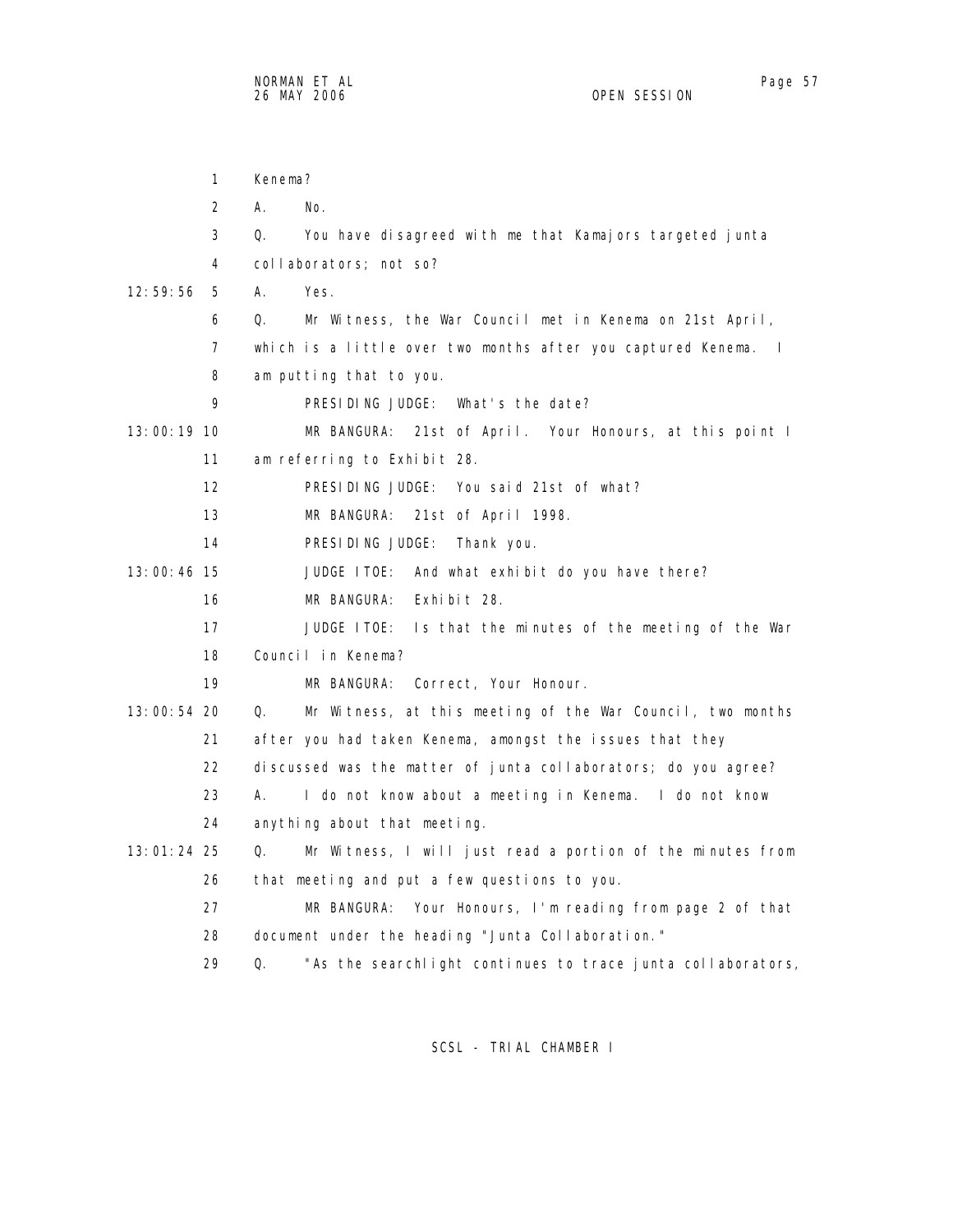| 1              | the War Council admonishes all CDF members to put faith in           |
|----------------|----------------------------------------------------------------------|
| 2              | the due process of I aw as the universally acknowledged way          |
| 3              | of bringing collaborators to book. The Council therefore             |
| 4              | gives orders to all fighting forces to stop all forms of             |
| 13:02:40<br>5  | reprisal killings, urging them to refer all cases of junta           |
| 6              | collaboration to the police or to ECOMOG."                           |
| $\overline{7}$ | Mr Witness, you have heard what the War Council -- one of            |
| 8              | the decisions or positions reached by the War Council in that        |
| 9              | meeting of 21st April 1998, which was a little over two months       |
| 13:03:22 10    | after you had taken Kenema. Mr Witness, I am putting it to you       |
| 11             | that the reason why the War Council had to address this issue was    |
| 12             | because it was a problem which was still occurring; CDF personnel    |
| 13             | were still targeting civilians, accusing them of being junta         |
| 14             | collaborators and killing them.                                      |
| 13:03:59 15    | That's your document that you've read, and the holding of a<br>А.    |
| 16             | meeting, I don't know anything about them.                           |
| 17             | Q.<br>Mr Witness, I suggest to you that the War Council reached      |
| 18             | this position because it was clear that either the police or         |
| 19             | ECOMOG could do nothing about the situation at the time.             |
| 13:04:32 20    | А.<br>I do not know about that War Council thing. I do not know      |
| 21             | anything about War Council. I do not know anything about that        |
| 22             | meeting. I do not know anything about that, your document. I'm       |
| 23             | only hearing about it here.                                          |
| 24             | So are you saying that you're disagreeing with what I'm<br>Q.        |
| 13:04:48 25    | putting to you, Mr Witness?                                          |
| 26             | JUDGE THOMPSON:<br>No, he's not. He has stated that he               |
| 27             | doesn't know.                                                        |
| 28             | THE WITNESS:<br>Yes, I don't know.                                   |
| 29             | <b>JUDGE THOMPSON:</b><br>Would the witness keep quiet, please.<br>T |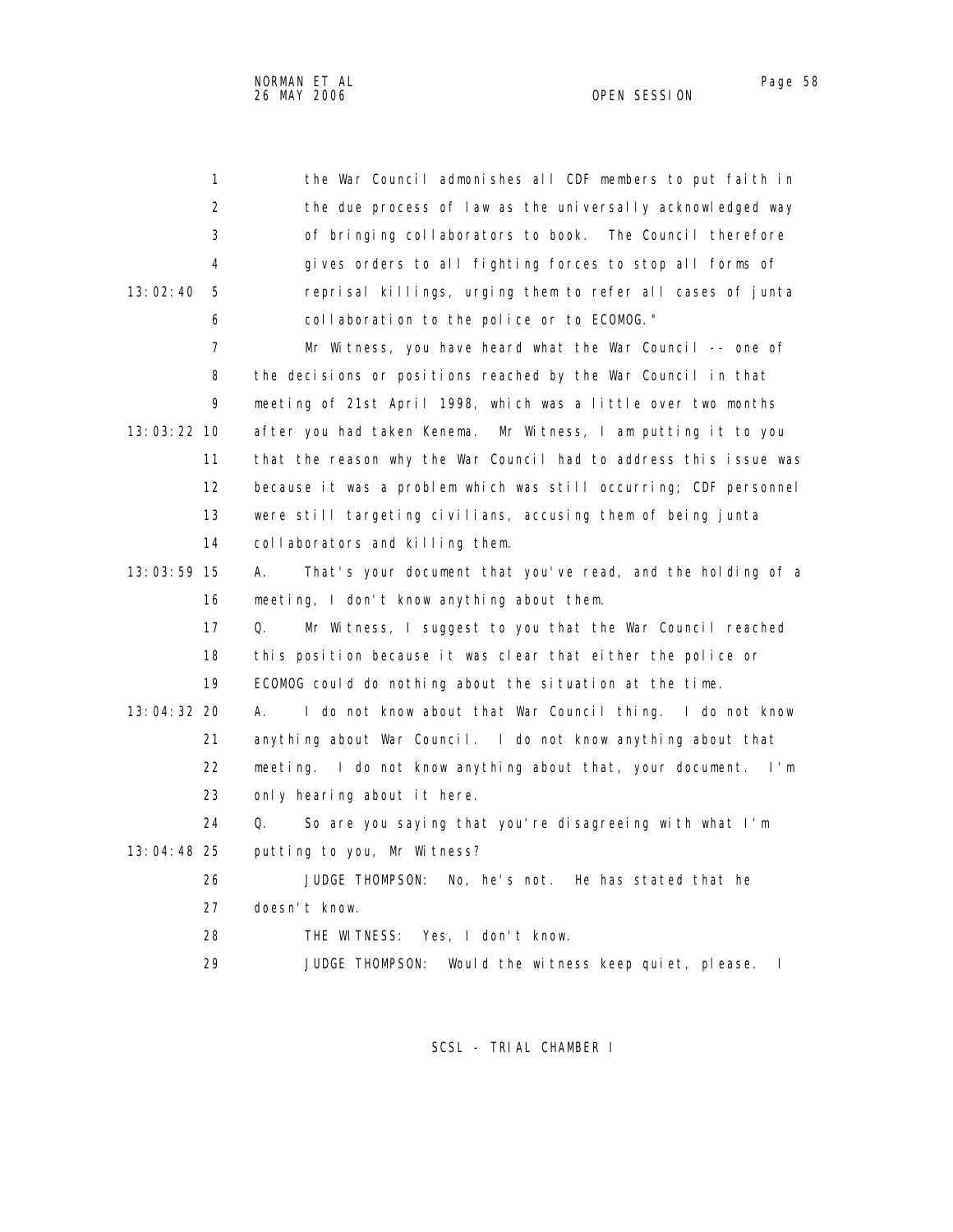1 don't know whether you can move from "I do not know" to "I 2 disagree". You'd better not go there. His answer is that he 3 does not know anything about that. 4 MR BANGURA: I take the point, Your Honour. Your Honours, 13:05:44 5 I'm aware that we're past the time. Just a couple of questions 6 because I take it that after this witness there's not going to be 7 another witness for today. I think we have that already from 8 Defence. 9 PRESIDING JUDGE: You have what from the Defence? 13:06:02 10 MR BANGURA: From counsel for the first accused that there 11 may not be another witness in the pool today. 12 PRESIDING JUDGE: I don't know that. 13 MR BANGURA: Sorry, I may be letting the cat out of the 14 bag. 13:06:12 15 PRESIDING JUDGE: So what are you suggesting? 16 MR BANGURA: I'm just saying that I have a couple of 17 questions more. We've gone past the time. 18 PRESIDING JUDGE: We're already past the time, but if it's 19 only a few questions we can proceed. If it is a few questions. 13:06:26 20 If you have more than that, then we may have to adjourn. 21 MR BANGURA: No, it's just a few questions. 22 Q. Mr Witness, where were you about April of 1998? 23 A. I was in Kenema. 24 Q. And you were not aware at that time that the War Council, 13:07:04 25 comprising mainly of chiefs, was in Kenema for a meeting? 26 JUDGE ITOE: But, learned counsel, I think the witness has 27 provided answers to these questions. He doesn't know anything 28 about the War Council, he doesn't know about the meeting, and he 29 doesn't know anything about your Exhibit 28.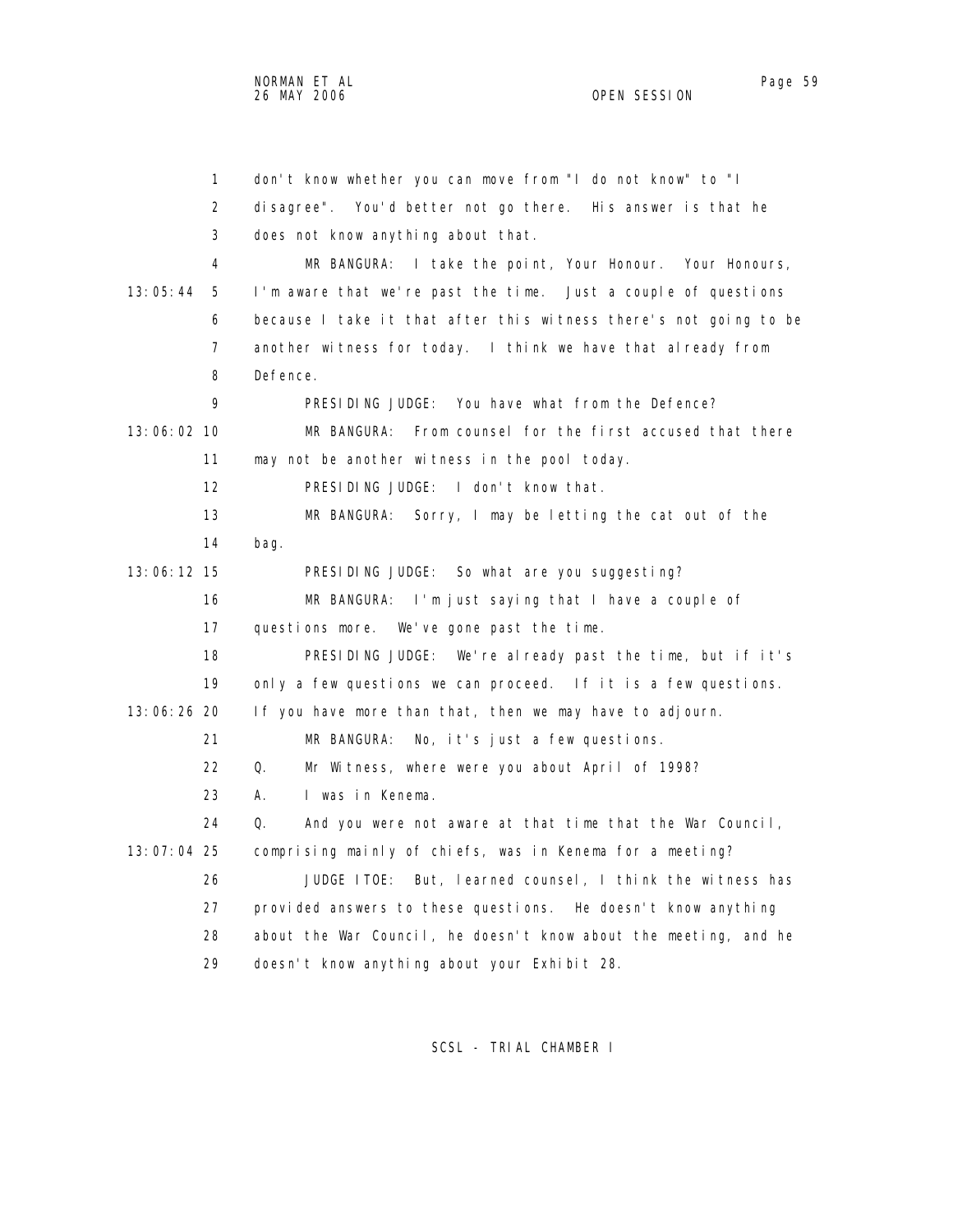1 MR BANGURA: I'll take the position then. 2 JUDGE ITOE: It is sufficiently clear on the record I have 3 here with me. 4 MR BANGURA: I'll take the position then. That will be all 13:07:38 5 for this witness, Your Honour. Thank you very much. 6 PRESIDING JUDGE: Thank you. Dr Jabbi, any re-examination? 7 MR JABBI: No re-examination, My Lord. 8 PRESIDING JUDGE: Thank you, Mr Witness. That concludes 9 your evidence in this Court. We thank you for coming and we wish 13:07:53 10 you a safe trip back home. You will be assisted out of the Court 11 and I ask the Witness Protection Unit to assist the witness, 12 please. Dr Jabbi, we've heard that you may not have another -- 13 THE WITNESS: I will have a drink first before I go. 14 JUDGE ITOE: Yes, drink. You can take the bottle if you 13:08:24 15 wish. 16 [The witness withdrew] 17 PRESIDING JUDGE: Dr Jabbi, where are you and where are we? 18 MR JABBI: My Lords, as we indicated earlier, we have 19 decided to forego some of the witnesses listed in the interests 13:09:08 20 of not repeating much of the evidence. We had hoped that we 21 would take number 22 after this witness, but I was -- 22 JUDGE ITOE: And thereafter to follow up with 24? That is 23 what you said yesterday. 24 MR JABBI: Yes, My Lord. 13:09:30 25 JUDGE ITOE: That you would move from 22 to 24. 26 MR JABBI: Yes, My Lord. However, My Lord, I was informed 27 belatedly that although WVS had made arrangements for 22 to come 28 down from last weekend he had not come down up to today. We have

SCSL - TRIAL CHAMBER I

29 duly informed them and I think they are making arrangements to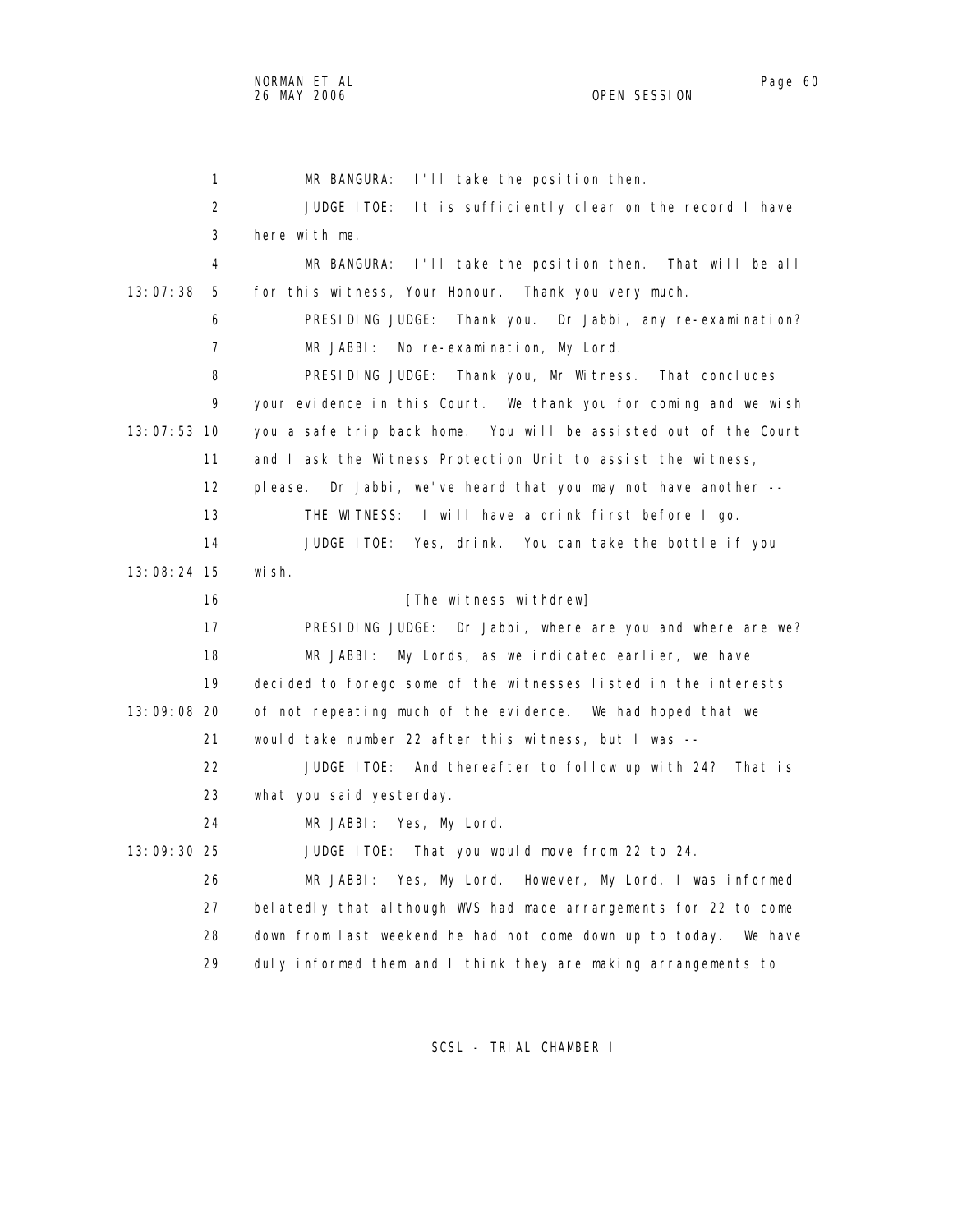1 ensure that he is here over the weekend.

2 Furthermore, My Lord --

 3 PRESIDING JUDGE: Yes, but, Dr Jabbi, before you go any 4 further, we had clearly indicated to you that at all times you 13:10:13 5 had to have at least two standby witnesses ready to be heard all 6 the time. I mean, this is not one witness. We had indicated to 7 you two all the time and you had assured the Court and informed 8 the Court that indeed that's what you were doing and there were 9 standby witnesses. Now we're in a scenario where there's none, 13:10:37 10 and not only is there no standby, you're telling the Court that 11 there's none available, period.

> 12 MR JABBI: My Lord, we have in fact complied with that 13 order for all the time up to this time.

 14 PRESIDING JUDGE: Yes, but the order is applicable for the 13:10:54 15 whole of the defence of the first accused. It was not to be up 16 to today only.

 17 MR JABBI: Yes, My Lord. I'm not at all implying that the 18 order was only for up to now. What I'm saying, My Lord, is 19 indeed we have complied with up to now and it is circumstances 13:11:14 20 completely and entirely beyond our control that have caused the 21 non-availability of standby witnesses for this afternoon.

 22 PRESIDING JUDGE: I don't accept that, Dr Jabbi. I would 23 like to know what steps you have taken to make sure that this 24 witness would be available. The fact that the witness service 13:11:30 25 unit may have been involved, they are there to assist you but 26 they are not the ones, I would understand, to seek witnesses. 27 This is not part of their responsibility. What you and/or your 28 team have done to gather these witnesses and to ensure their 29 presence in court.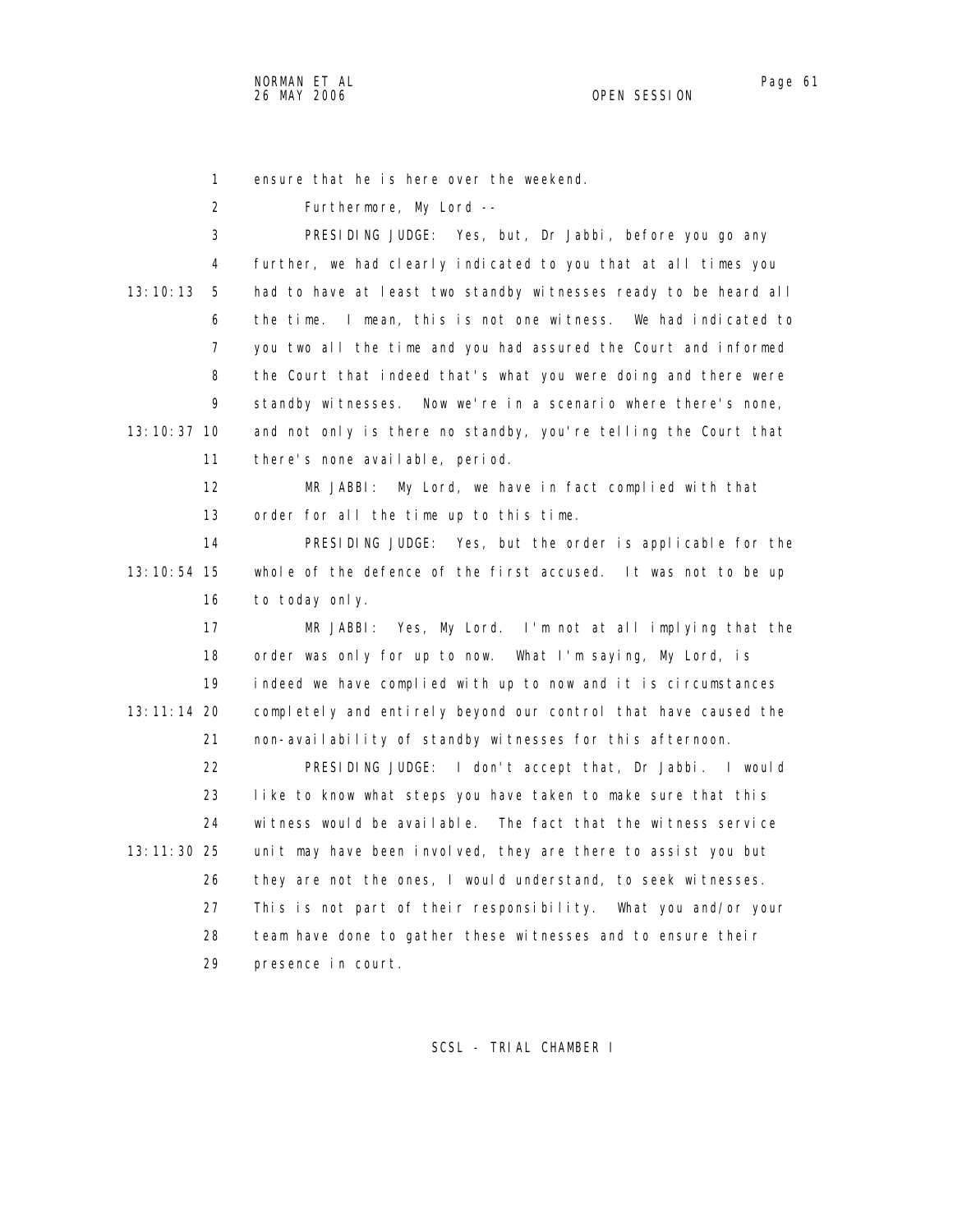NORMAN ET AL Page 62 and the state of the state of the state of the state of the state of the state of the state of the state of the state of the state of the state of the state of the state of the state of the state of th 26 MAY 2006 OPEN SESSION

| 1               | My Lord, we had indeed ensured that the<br>MR JABBI:              |
|-----------------|-------------------------------------------------------------------|
| $\overline{2}$  | witnesses were aware of their being needed this session and this  |
| 3               | particular week and WVS did go out to get them. In respect of     |
| 4               | number 22 in particular, my information is that wVS offered to    |
| 13:12:14<br>5   | bring him down, but as a paramount chief he said he was not able  |
| 6               | to come at that time and they left some money for him to travel   |
| $\overline{7}$  | down by himself. But unfortunately we have not seen him up to     |
| 8               | this time.                                                        |
| 9               | PRESIDING JUDGE: Yes, but what follow-up did you do?              |
| 13: 12: 33 10   | That's my question to you.                                        |
| 11              | MR JABBI: As I said just now, My Lord, we have requested          |
| 12 <sup>2</sup> | WVS to go for him.                                                |
| 13              | PRESIDING JUDGE:<br>The fact that they went to get your           |
| 14              | witness because you asked them to go and get him and he said he   |
| 13: 12: 48 15   | was not prepared to come at that time, what follow-up did you do  |
| 16              | at that time to ensure that he would be here today?               |
| 17              | My Lord, I have said that WVS gave him money to<br>MR JABBI:      |
| 18              | pay for himself to come down immediately.                         |
| 19              | PRESIDING JUDGE: Yes, but did you check yesterday or two          |
| 13: 13: 03 20   | days ago or three days ago that he was on his way down? What      |
| 21              | follow-up did you do? The fact that you leave money, he may       |
| 22              | never have had the money. What step did you take to ensure that   |
| 23              | he was coming?                                                    |
| 24              | My Lord, I have to say that, as I say, it is a<br>MR JABBI:       |
| 13: 13: 23 25   | factor beyond our control. I have to say that in certain parts    |
| 26              | of the country we just have no way of access without using WVS.   |
| 27              | And that is what we have done in this case. I enquired a couple   |
| 28              | of days ago about him and I was given that information.<br>But we |
| 29              | do not, as a team, have a means of going back to Fakunya to in    |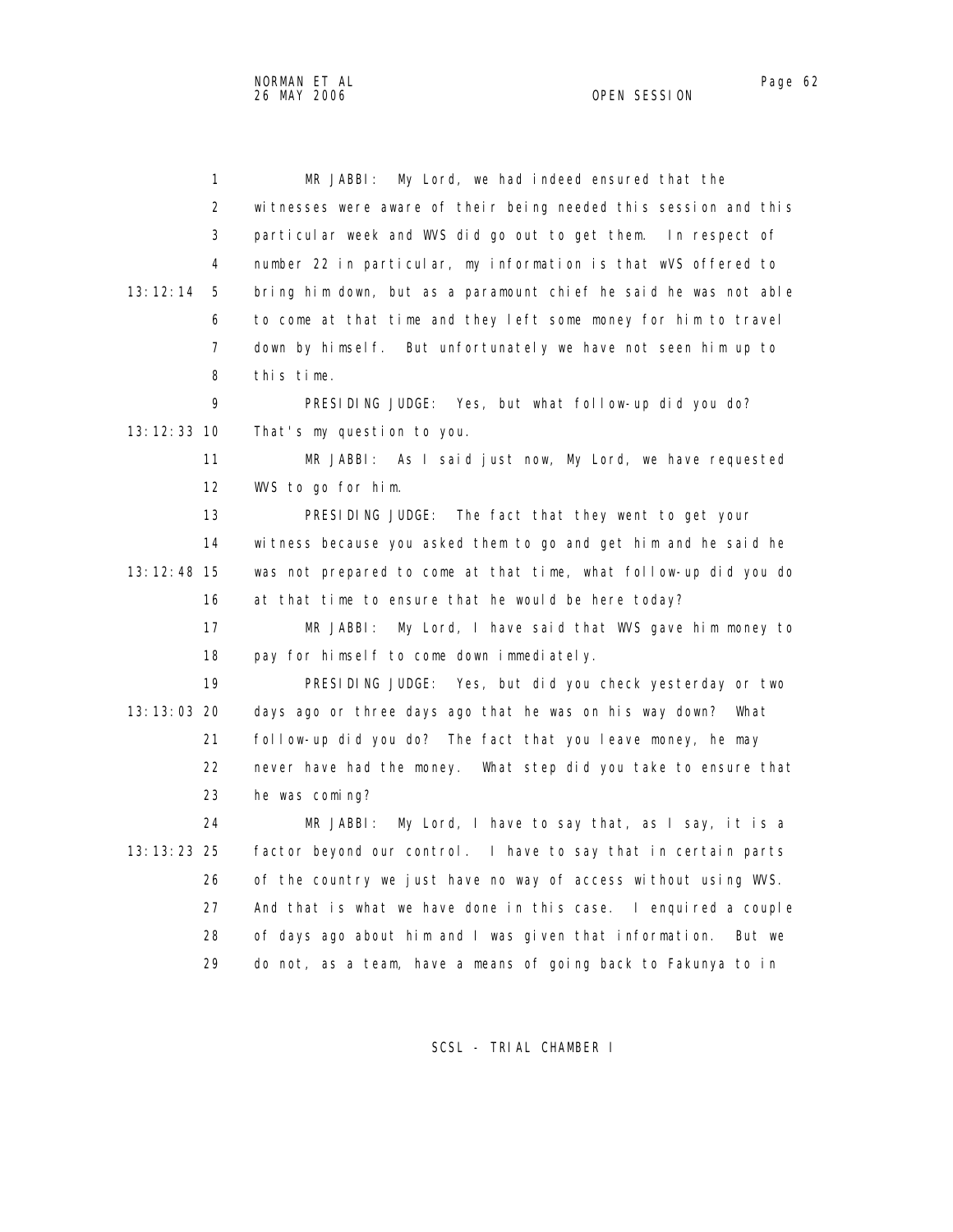| $\mathbf{1}$  | fact ensure that he's coming. We can only use the WVS in the       |
|---------------|--------------------------------------------------------------------|
| 2             | particular circumstance. We're very sorry that this has            |
| 3             | happened, but, as I say, it is the only time this has happened at  |
| 4             | all throughout our leading of evidence and we have taken measures  |
| 13:14:10<br>5 | to ensure that he is brought down over this weekend.               |
| 6             | PRESIDING JUDGE: How do you know this? You say you have            |
| 7             | no means to know and to get in touch with him. How do you know     |
| 8             | that he will come down this weekend?                               |
| 9             | MR JABBI: In the circumstance, My Lord, we can only hope           |
| 13:14:29 10   | that he will come, but it is beyond --                             |
| 11            | PRESIDING JUDGE: If he doesn't, what do we do?                     |
| 12            | MR JABBI: We will report it to the Court and make the              |
| 13            | necessary application.                                             |
| 14            | PRESIDING JUDGE: Of what? What application would you               |
| 13:14:42 15   | make, that we strike him out of the list?                          |
| 16            | MR JABBI: At this stage I would not want to say, My Lord.          |
| 17            | But he is not the only witness that we are expecting to come       |
| 18            | I just wanted to give information about the others. After<br>down. |
| 19            | 22, My Lord, we intend to take 24.                                 |
| 13: 15: 11 20 | PRESIDING JUDGE: But 24, the last information, what I              |
| 21            | wrote down on my document here, he had eluded you for some time    |
| 22            | and you didn't know if he would come. So how can you say that he   |
| 23            | will be called when you don't even know where he is? It may have   |
| 24            | changed, I don't know. When you gave information to the Court a    |
| 13: 15: 34 25 | few days ago I noted in my paper that he has eluded you.<br>These  |
| 26            | were the words that you used.                                      |
| 27            | My Lord, that is true, but we have not thereby<br>MR JABBI:        |
| 28            | given up that we can get him. These witnesses, some of them are    |
| 29            | in very inaccessible areas of the country and because of their     |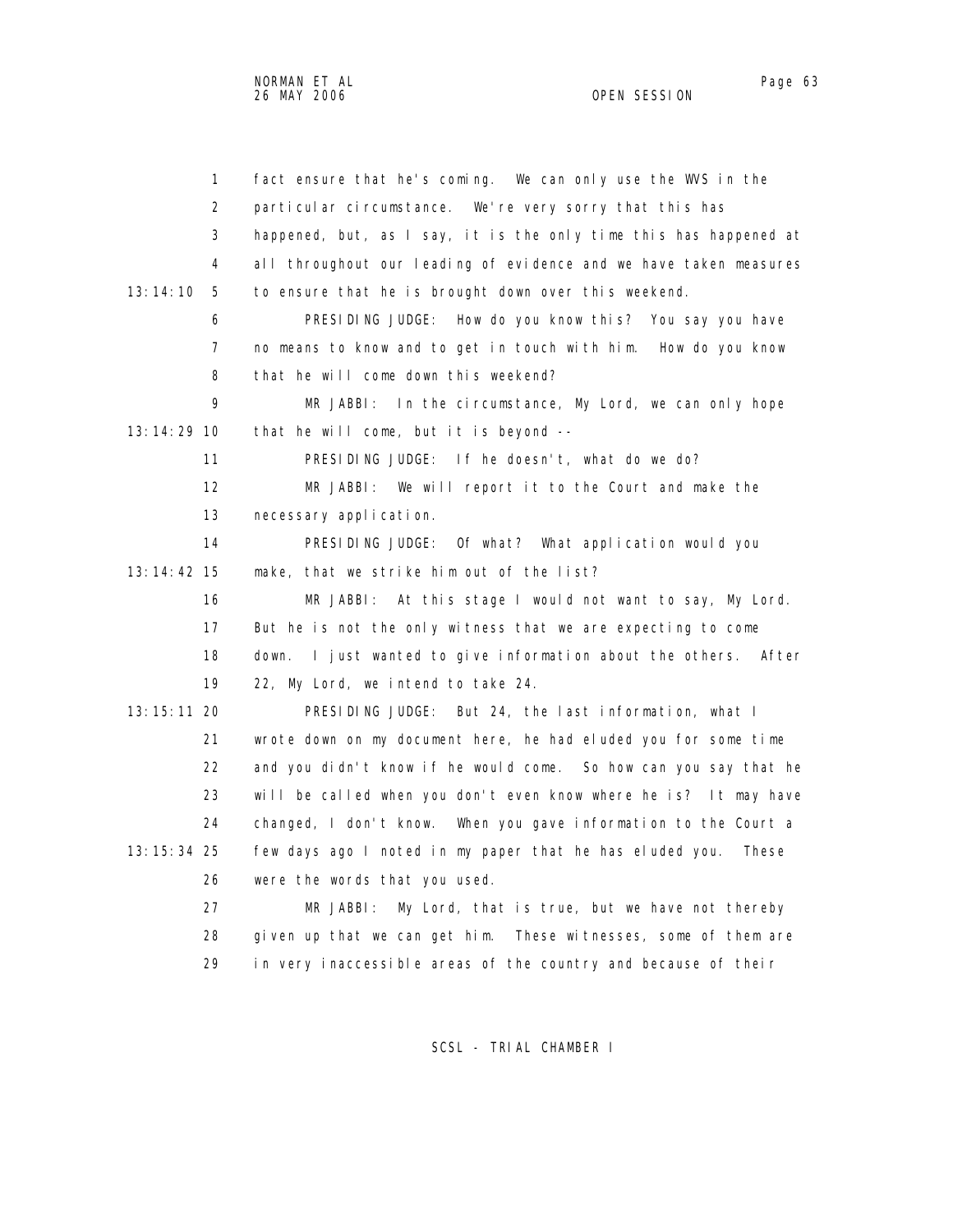1 mode of occupation, you cannot be sure that they are at one point 2 at any time you go there. We have pursued them in different 3 places, without people knowing where in particular they were, 4 without success so far. But we have not thereby given up. We 13:16:17 5 are hoping that the WVS team will be able to get them. 6 My Lord, at this stage I would also want to give notice 7 that we wish to use certain witnesses from the back-up list to 8 take care of -- 9 PRESIDING JUDGE: There's a procedure if you want to have 13:16:42 10 back-up witnesses. 11 MR JABBI: I'm just giving that notice, My Lord. We will 12 follow that procedure. To take care of an area of the 13 allegations which we have so far not covered, and to also take 14 care of the possibility of not getting number 24, who was 13:17:11 15 intended to cover that area. We are thinking of using 40, 41 and 16 42 on the back-up list for that purpose. We have, in the same 17 vein, requested WVS to ensure their presence over this weekend. 18 We will make the necessary application, My Lord. We are very 19 sorry that at this material time we do not have all the witnesses 13:17:42 20 that were needed for a standby for this afternoon. 21 PRESIDING JUDGE: What about Monday? 22 MR JABBI: With the effort of the WVS we are hoping that 23 Monday will be taken care of, My Lord. 24 PRESIDING JUDGE: And if they are unsuccessful to reach 13:18:02 25 these witnesses? Again, as I say, I have difficulties to 26 understand your position and what you seem to be expecting from 27 WVS. That they assist you is one thing, but to do the searching 28 for your witnesses, I am a bit surprised that this is perceived 29 to be part of their duties and functions.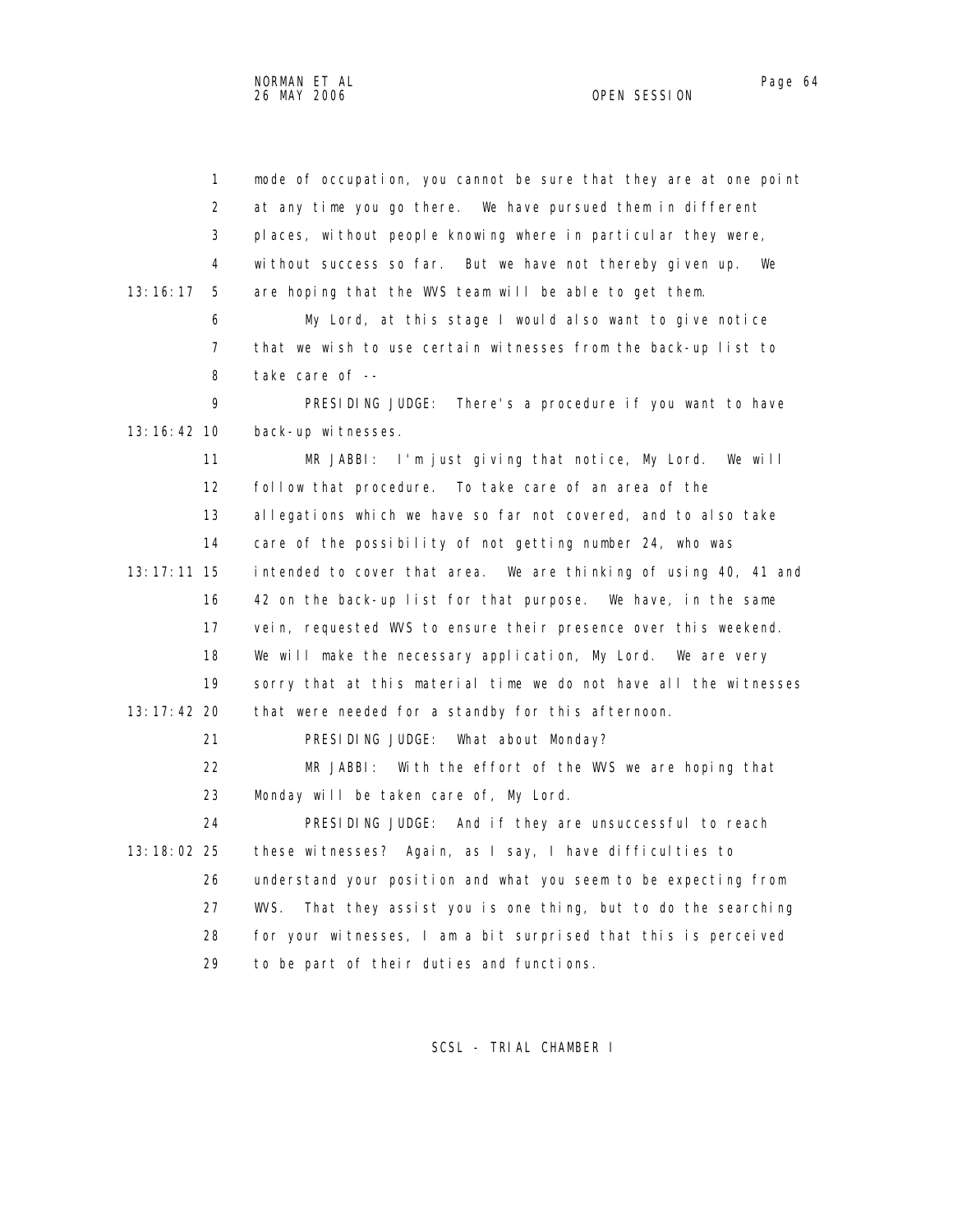| 1              | My Lord, we have searched for these witnesses.<br>MR JABBI:       |
|----------------|-------------------------------------------------------------------|
| 2              | Up to one and a half weeks ago we sent a team up. But we also     |
| 3              | have limitations in this regard, My Lord. The witnesses are not   |
| 4              | necessarily sitting in a spot where they can be met at any time.  |
| 13:18:51<br>5  | We make every effort to go there and we have not always succeeded |
| 6              | as we have in the case of other witnesses.                        |
| $\overline{7}$ | PRESIDING JUDGE: Very well, but I'm looking at your list          |
| 8              | again, what you have left on the document that has been filed,    |
| 9              | and witness 21 is still unclear and undecided, from what I        |
| 13:19:23 10    | understand. We're going to be informed of that Monday. This is    |
| 11             | General Abdu-One Mohamed.                                         |
| 12             | MR JABBI:<br>Our legal assistant is in fact right now in          |
| 13             | Nigeria. He has reported back that he has arrived and he was      |
| 14             | going to go to General One's home to get in touch. I'm sure       |
| 13:19:48 15    | maybe tomorrow he'll get in touch with us again by phone.         |
| 16             | PRESIDING JUDGE: And then this is witness listed 21.<br>22        |
| 17             | is the one we were discussing earlier.                            |
| 18             | MR JABBI:<br>Yes, My Lord. 23 is in the UK and we are trying      |
| 19             | to get in touch with him to know when he will be back in the      |
| 13:20:11 20    | country. We may take a decision about him if it is absolutely     |
| 21             | impossible to get him back.                                       |
| 22             | PRESIDING JUDGE: In the time frame that we are talking            |
| 23             | about.                                                            |
| 24             | MR JABBI: Within the time frame that we're talking about,         |
| 13:20:23 25    | My Lord.                                                          |
| 26             | PRESIDING JUDGE: 24 is the one that is being still elusive        |
| 27             | for the time being.                                               |
| 28             | MR JABBI: Yes, My Lord.                                           |
| 29             | PRESIDING JUDGE:<br>What about 25 and 26 and 27?                  |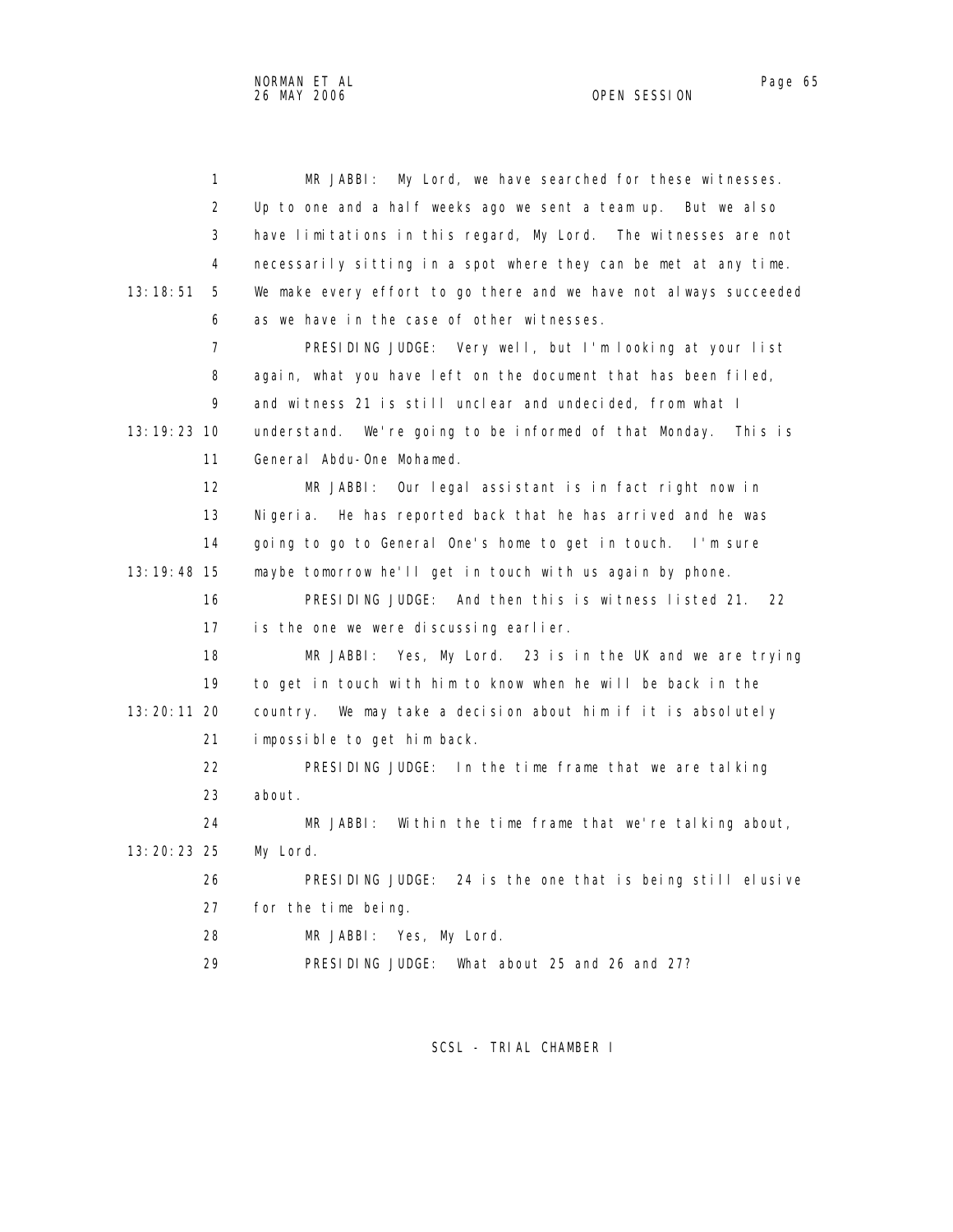| $\mathbf{1}$   | My Lord, 25 is not elusive as such, but matters<br>MR JABBI:        |
|----------------|---------------------------------------------------------------------|
| 2              | of state have so far made it difficult for him to be available.     |
| 3              | PRESIDING JUDGE: This afternoon, but what about -- I'm              |
| 4              | looking at Monday, Monday and Tuesday and the beginning of next     |
| 13:21:10<br>5  | week. It seems to be quite clear that we will not have witnesses    |
| 6              | Fine. I'm trying to see how we organise next<br>this afternoon.     |
| $\overline{7}$ | week.                                                               |
| 8              | MR JABBI: My Lord, for what it may be worth, I am hopeful           |
| 9              | that we will have witnesses for Monday. But considering, of         |
| 13:21:38 10    | course, the difficulties that we have had, which may well recur     |
| 11             | with the WVS on the present trip, I cannot be absolutely sure       |
| 12             | that we will.                                                       |
| 13             | PRESIDING JUDGE: But in those instances what I am asking            |
| 14             | you is find suitable replacement from your witness list, and 25,    |
| 13:22:05 15    | 26 and 27.                                                          |
| 16             | MR JABBI: 25, I have just explained about him. Right now,           |
| 17             | we got in touch with him earlier and the vice-president is          |
| 18             | visiting him in Moyamba. We cannot say that he will be released     |
| 19             | to be available on Monday. He is the district officer and the       |
| 13:22:50 20    | vice-president is visiting his district right now.                  |
| 21             | PRESIDING JUDGE: These are your witnesses. You're the one           |
| 22             | calling them, you have to ensure that they are available.<br>We     |
| 23             | have asked you and this is what we have directed and that's what    |
| 24             | we expect you to do. If they are not available, see what else       |
| 13:23:14 25    | you can do, because we're not to delay any further these            |
| 26             | proceedings because of the unavailability of witnesses.<br>You have |
| 27             | 26 and 27; I would like to hear from you about them.                |
| 28             | Again, looking at 26, you may recall some of my comments            |
| 29             | that if this witness is coming to file documents, it should not     |
|                |                                                                     |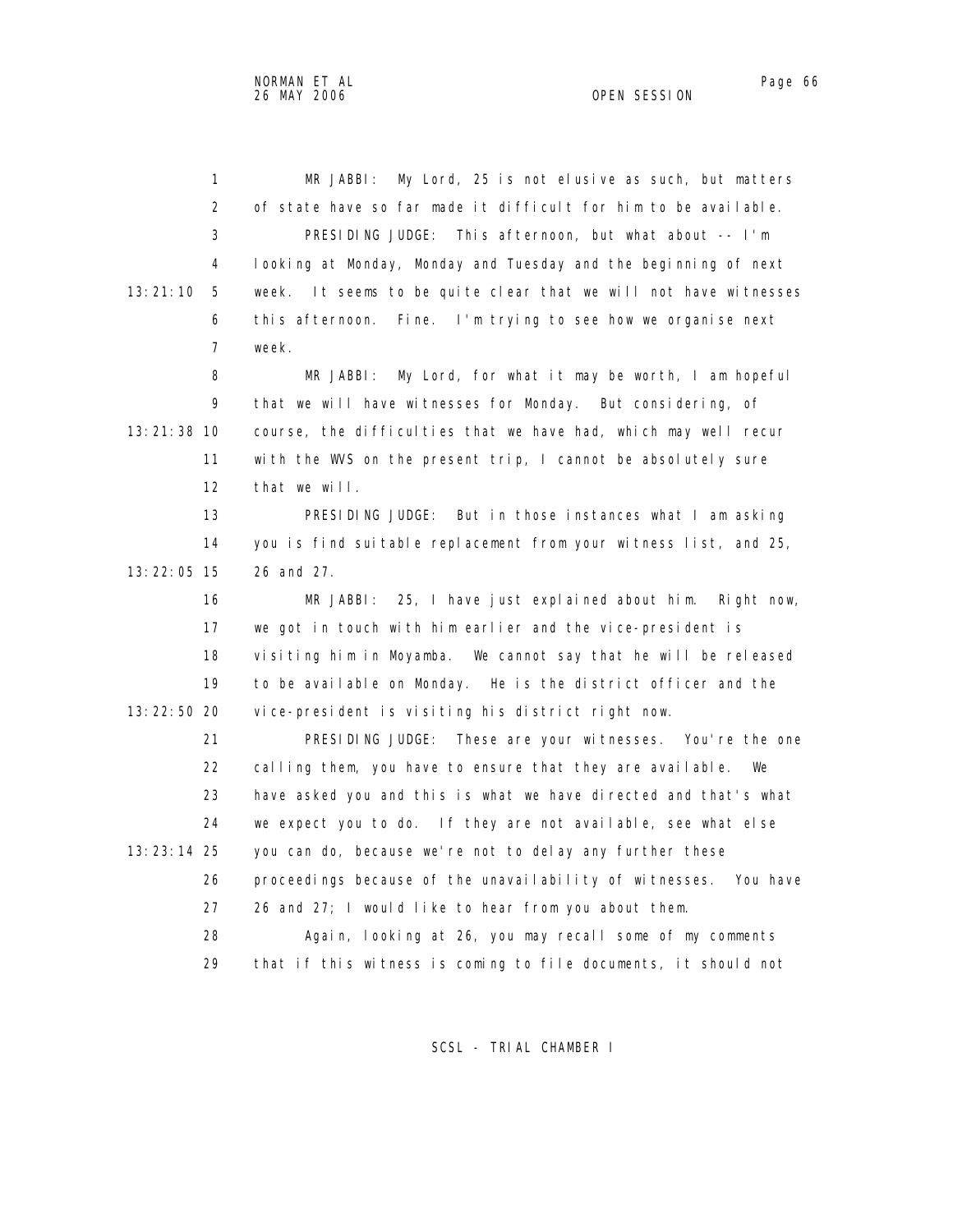| $\mathbf{1}$   | take much time. I presume this is what he's coming for.<br>Because |
|----------------|--------------------------------------------------------------------|
| $\overline{2}$ | I had indicated to you at the time when we agreed to add this      |
| 3              | witness to your witness list - because he was one of those that    |
| 4              | you sought to add with the additional witnesses that you sought    |
| 13:23:49<br>5  | approval for - I did mention that I think most of what he's to     |
| 6              | talk about should be in the documents that Parliament has and all  |
| 7              | we need to do is file copies. He's the secretary to --             |
| 8              | MR JABBI: Yes, My Lord. My Lord, we have already                   |
| 9              | communicated with Parliament in this regard, and we have, of       |
| $13:24:14$ 10  | course, suggested to them that it is a question of either having   |
| 11             | 26 to actually give evidence or to proceed under Rule 92bis in     |
| 12             | respect of the testimony we intend to have from him. I already     |
| 13             | have an appointment with them again this afternoon to go and       |
| 14             | check on that.                                                     |
| 13: 24: 42 15  | JUDGE ITOE: If you intend to proceed under 92bis, there is         |
| 16             | procedure there which we hope --                                   |
| 17             | MR JABBI:<br>We will follow that procedure, My Lord.               |
| 18             | JUDGE ITOE: The end of this session is very much in sight.         |
| 19             | I do not think time is very much on your side. This is my advice   |
| 13:25:06 20    | to you.                                                            |
| 21             | Yes, My Lord.<br>MR JABBI:                                         |
| 22             | JUDGE THOMPSON: Am I right in making the assumption,               |
| 23             | Dr Jabbi, that for the next three or four days, excluding the      |
| 24             | weekend - we're talking about Monday, Tuesday, Wednesday - that    |
| 13:25:18 25    | 23, 24, 25, 26, 27 are possibilities? I mean, from your            |
| 26             | presentation is it a fair assumption to make that 22, 23, 24, 25,  |
| 27             | 26, 27 are possibilities with also 40 and 41 from the back-up      |
| 28             | list in case you need to supplement any deficiency in the core     |
| 29             | list from the back-up list? Is that a fair assumption, given the   |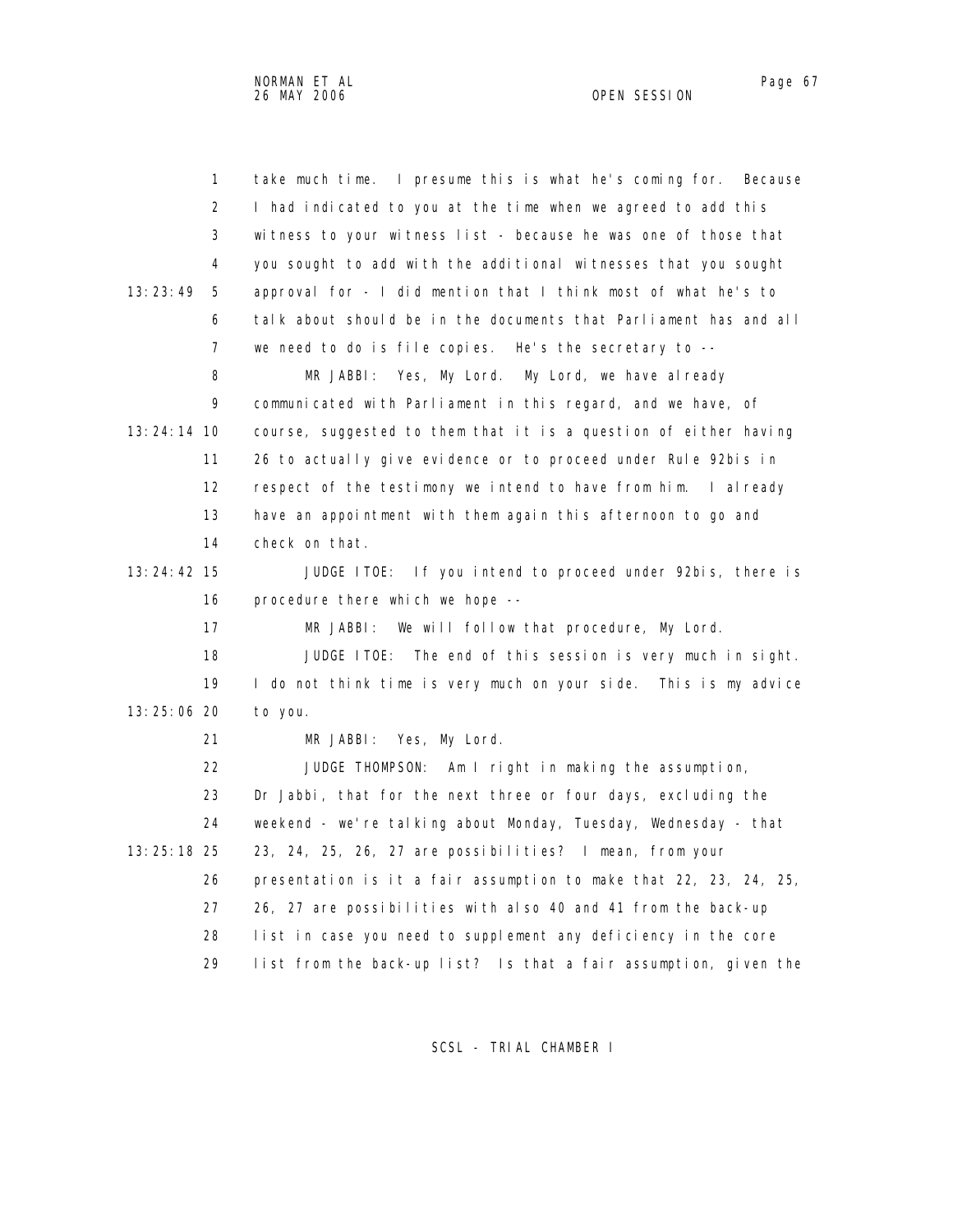1 constraints that you've been articulating here? 2 MR JABBI: My Lord, it is 23 we cannot -- 3 JUDGE THOMPSON: I'm just saying are possibilities. That's 4 what I'm putting it at. In other words, 22, 23, 24, 25, 26, 27 13:26:21 5 are possibilities with also the possible permutation of 40, 41, 6 and 42 in case you have deficiencies in your core list. I mean, 7 I'm thinking of Monday, Tuesday, Wednesday we can get through 8 those witnesses. 9 MR JABBI: My Lord, I would want to exclude 23 from that 13:26:42 10 possibility. 11 JUDGE THOMPSON: 23. 12 MR JABBI: Yes, My Lord. 13 JUDGE THOMPSON: Because if that is the scenario, then of 14 course it's for you to intensify all efforts to make those 13:26:52 15 possibilities realities for the purposes of Monday, Tuesday and 16 possibly Wednesday. 17 MR JABBI: My Lord, we believe we have set that in motion 18 al ready. 19 JUDGE THOMPSON: That's my own kind of mindset, that we 13:27:07 20 cannot come here and expect to be adjourning because we haven't 21 provided for the kind of workload which we're anticipating every 22 day. 23 MR JABBI: My Lord, to play completely safe in this, in 24 order to take the point you are making, My Lord, may we then 13:27:32 25 perhaps propose that we afford Monday as some additional time to 26 work on the availability of number 1. 27 PRESIDING JUDGE: No. No. 28 MR JABBI: As Your Lordships please.

SCSL - TRIAL CHAMBER I

29 PRESIDING JUDGE: We are not in Court this afternoon. We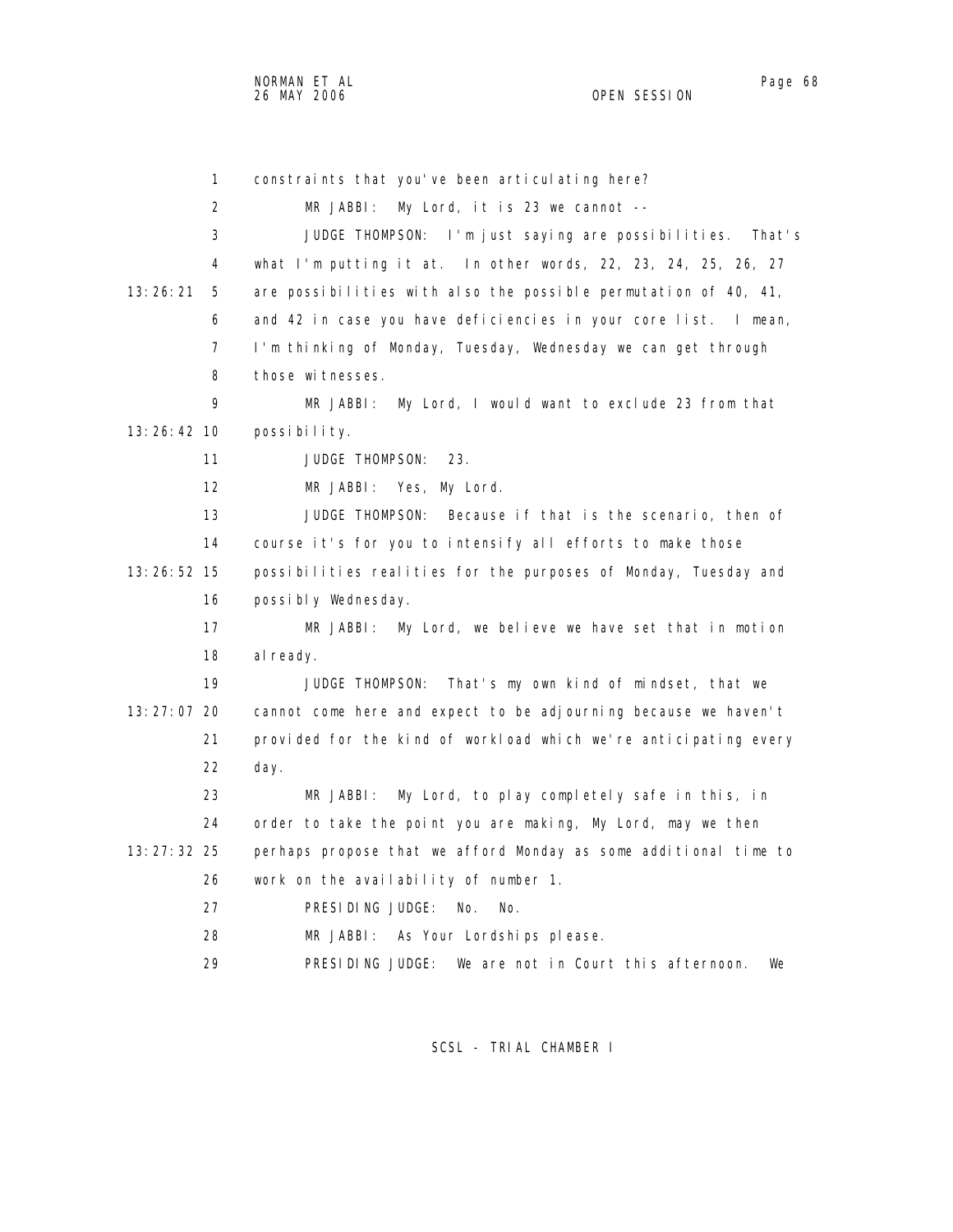| $\mathbf{1}$   | want to sit on Monday and hear witnesses on Monday.               |
|----------------|-------------------------------------------------------------------|
| 2              | We will endeavour to --<br>MR JABBI:                              |
| 3              | JUDGE THOMPSON: I'm sure that I concur in that, because my        |
| 4              | kind of interjection was meant to urge you to intensify your      |
| 13:28:08<br>5  | efforts and I use the word "intensify" advisedly so that we don't |
| 6              | have any of these lacuna or gaps. I mean, we're now having this   |
| $\overline{7}$ | afternoon free, which of course gives you some time to further    |
| 8              | intensify your efforts, and it would be unfair on the accused     |
| 9              | persons to have Monday as a holiday. We do not intend to proceed  |
| 13:28:37 10    | that way.                                                         |
| 11             | $MR$ JABBI: I just expected that if we had Monday as a            |
| 12             | holiday there would be greater assurance of getting number 1.     |
| 13             | JUDGE THOMPSON:<br>With all due respect, I dissent from that      |
| 14             | position.                                                         |
| $13:28:48$ 15  | PRESIDING JUDGE: I don't think we need your assistance in         |
| 16             | this respect, Dr Jabbi. I would like to know why now you still    |
| 17             | haven't addressed the witness number 27. I look at the listing    |
| 18             | and this witness appears to be from Freetown, Hennessy Street,    |
| 19             | New England. So why is this witness not available on Monday?      |
| 13:29:15 20    | Witness number what, My Lord?<br>MR JABBI:                        |
| 21             | PRESIDING JUDGE: 27 on your list.                                 |
| 22             | My Lord, Witness number 27 is one of the<br>MR JABBI:             |
| 23             | witnesses we do not intend to take.                               |
| 24             | PRESIDING JUDGE: In other words, this is one that will be         |
| 13:29:33 25    | struck off your witness list, is it?                              |
| 26             | That is what we are contemplating, My Lord.<br>MR JABBI:          |
| 27             | PRESIDING JUDGE: That's fine. I'm not insisting that you          |
| 28             | call witnesses just for the purpose of calling witnesses.<br>l f  |
| 29             | this is a witness that you intend to dispense with, I would       |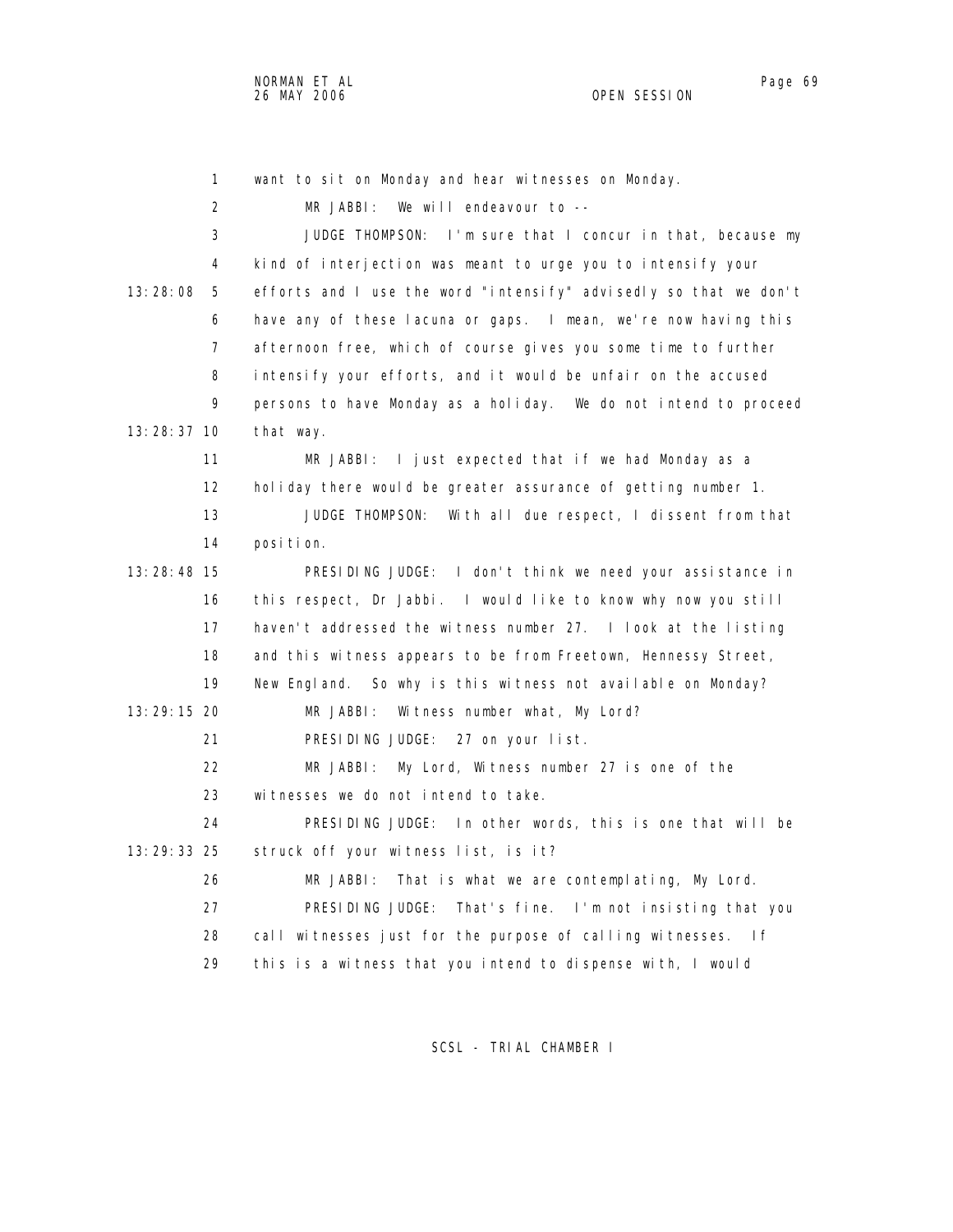1 appreciate you informing all parties, including the Bench, that 2 you're not calling this witness so nobody gets to do any 3 preparation. I'm talking of counsel for the second and third 4 accused and the Prosecution. 13:30:03 5 MR JABBI: Latest Monday we will have done that, My Lord. 6 PRESIDING JUDGE: But your position at this time is that 7 this witness is not likely to be called and you will confirm that 8 on Monday? 9 MR JABBI: Yes, My Lord. 13:30:14 10 PRESIDING JUDGE: Very well. Again, Dr Jabbi, we urge you 11 to do the utmost to make sure that we have witnesses available. 12 You have indicated already that you are now contemplating to go 13 to the back-up list. You have to make those decisions. These 14 are not decisions that we can take on your behalf. If these 13:30:34 15 witnesses you are planning to call from Moyamba are not 16 available, well, you have some alternatives on your back-up list 17 and see what if, and so on. As I say, that's your decision, not 18 ours, but our decision is we want to move ahead. 19 MR JABBI: My Lord, we will endeavour to do the very best 13:30:55 20 to ensure that we are not retarded. 21 PRESIDING JUDGE: Thank you. 22 MR KAMARA: My Lord, the Prosecution is working on the 23 assumption that 22 will be the next witness. If we are right -- 24 JUDGE ITOE: Why don't you prepare 22 and 24? 13:31:18 25 PRESIDING JUDGE: This is the assumption for the time 26 being. 27 MR KAMARA: Yes, My Lord, if there is a departure from 22 28 and 24, which we're already working on, then we advise that we be 29 notified so that we start working on --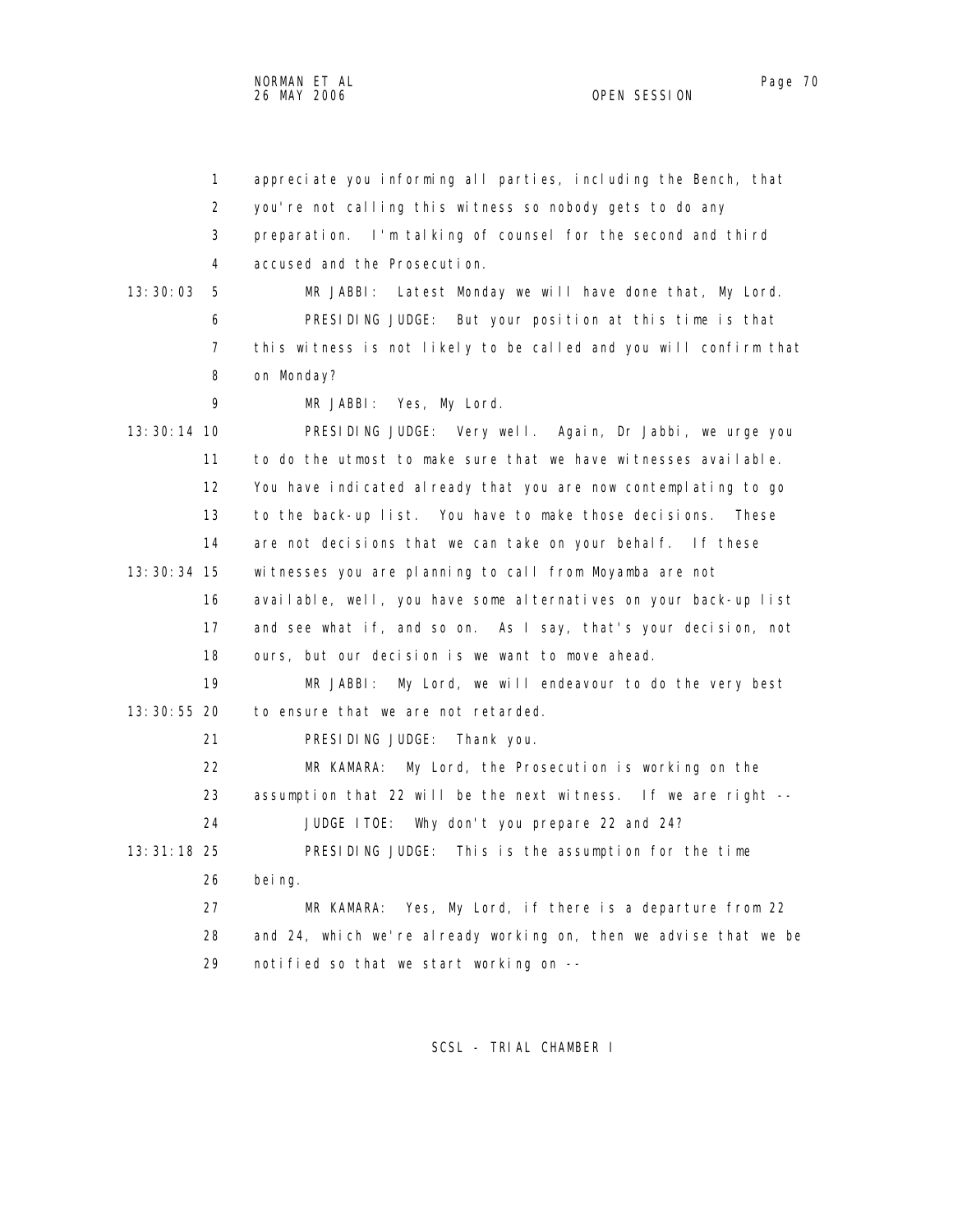| 1               | PRESIDING JUDGE: I agree with you. You have to be                 |  |  |  |  |  |  |  |  |
|-----------------|-------------------------------------------------------------------|--|--|--|--|--|--|--|--|
| 2               | notified the soonest.                                             |  |  |  |  |  |  |  |  |
| 3               | MR KAMARA: Yes, because come Monday then we don't know how        |  |  |  |  |  |  |  |  |
| 4               | to proceed.                                                       |  |  |  |  |  |  |  |  |
| 13: 31: 39<br>5 | PRESIDING JUDGE: Dr Jabbi, we are asking again your               |  |  |  |  |  |  |  |  |
| 6               | fullest cooperation with all parties on this and you will know    |  |  |  |  |  |  |  |  |
| $\overline{7}$  | before we come to court on Monday if these witnesses are there or |  |  |  |  |  |  |  |  |
| 8               | not, if you have other witnesses, again to avoid unnecessary      |  |  |  |  |  |  |  |  |
| 9               | delays as such. If 22 is not the one who is there on Monday and   |  |  |  |  |  |  |  |  |
| 13: 31: 56 10   | you have another witness, it is only fair that all parties be     |  |  |  |  |  |  |  |  |
| 11              | properly informed in due course so they can prepare their         |  |  |  |  |  |  |  |  |
| 12              | cross-examination of that witness and we avoid any other delays.  |  |  |  |  |  |  |  |  |
| 13              | So we're just asking your assistance and cooperation in this      |  |  |  |  |  |  |  |  |
| 14              | respect.                                                          |  |  |  |  |  |  |  |  |
| 13: 32: 13 15   | MR JABBI:<br>We will endeavour to do so, My Lord.                 |  |  |  |  |  |  |  |  |
| 16              | PRESIDING JUDGE:<br>Thank you. So the Court is adjourned to       |  |  |  |  |  |  |  |  |
| 17              | Monday morning at 9.30.<br>Thank you.                             |  |  |  |  |  |  |  |  |
| 18              | [Whereupon the hearing adjourned at 1.32 p.m.,                    |  |  |  |  |  |  |  |  |
| 19              | to be reconvened on Monday, the 29th day of                       |  |  |  |  |  |  |  |  |
| 20              | May, 2006, at 9.30 a.m.]                                          |  |  |  |  |  |  |  |  |
| 21              |                                                                   |  |  |  |  |  |  |  |  |
| 22              |                                                                   |  |  |  |  |  |  |  |  |
| 23              |                                                                   |  |  |  |  |  |  |  |  |
| 24              |                                                                   |  |  |  |  |  |  |  |  |
| 25              |                                                                   |  |  |  |  |  |  |  |  |
| 26              |                                                                   |  |  |  |  |  |  |  |  |
| 27              |                                                                   |  |  |  |  |  |  |  |  |
| 28              |                                                                   |  |  |  |  |  |  |  |  |
| 29              |                                                                   |  |  |  |  |  |  |  |  |